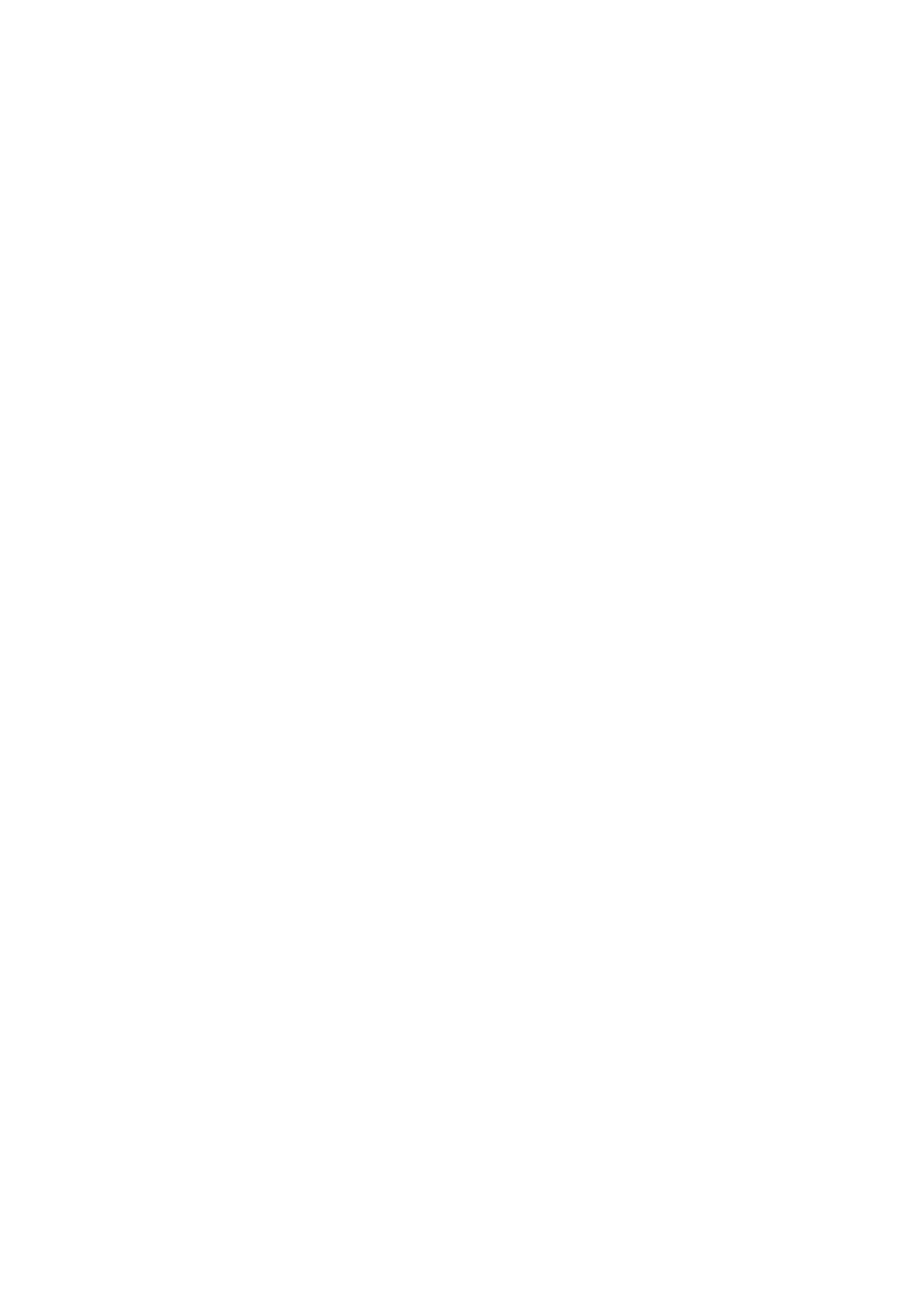# **Shining a Light on a Hidden Epidemic**

Why and How Civil Society Advocates Can Support the Expansion of Hepatitis C Treatment in Eastern Europe and Central Asia

*Jeff Hoover*

**August 2009**

**ACCESS TO ESSENTIAL MEDICINES INITIATIVE**



OPEN SOCIETY INSTITUTE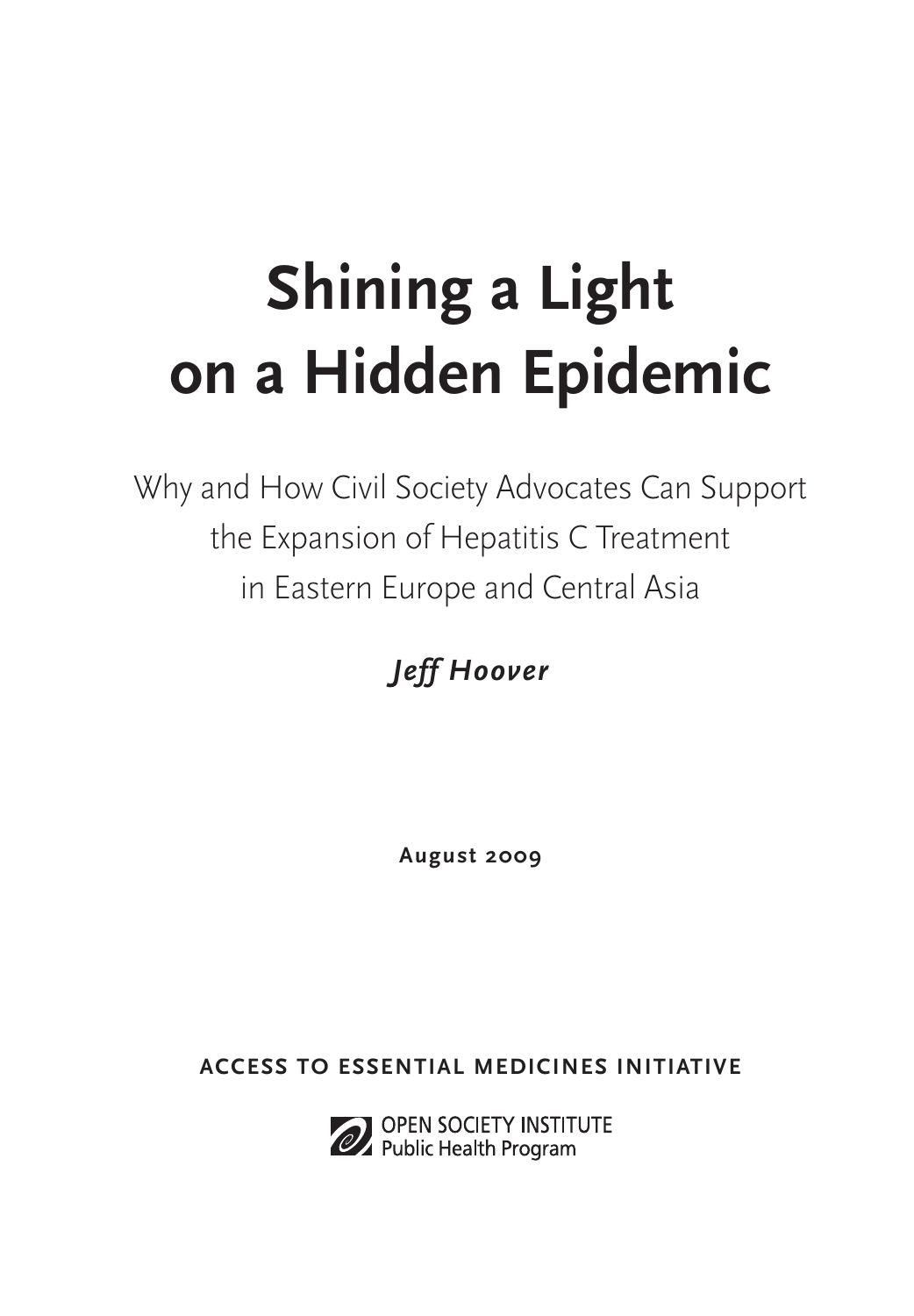Copyright © 2009 Open Society Institute. All rights reserved.

ISBN: 978-1-891385-97-1

For more information: Public Health Program Open Society Institute 400 West 59th Street New York, New York 10019 USA www.soros.org

Editing by Paul Silva | Open Society Institute Design and layout by Judit Kovács | Createch Ltd. Printing by Hudson Printing Company | United States

Cover Photograph by Matt Curtis | Open Society Institute, 2007. Activists at a harm reduction conference in Ukraine express frustration over access to health care, asking, "Why don't they hear us?"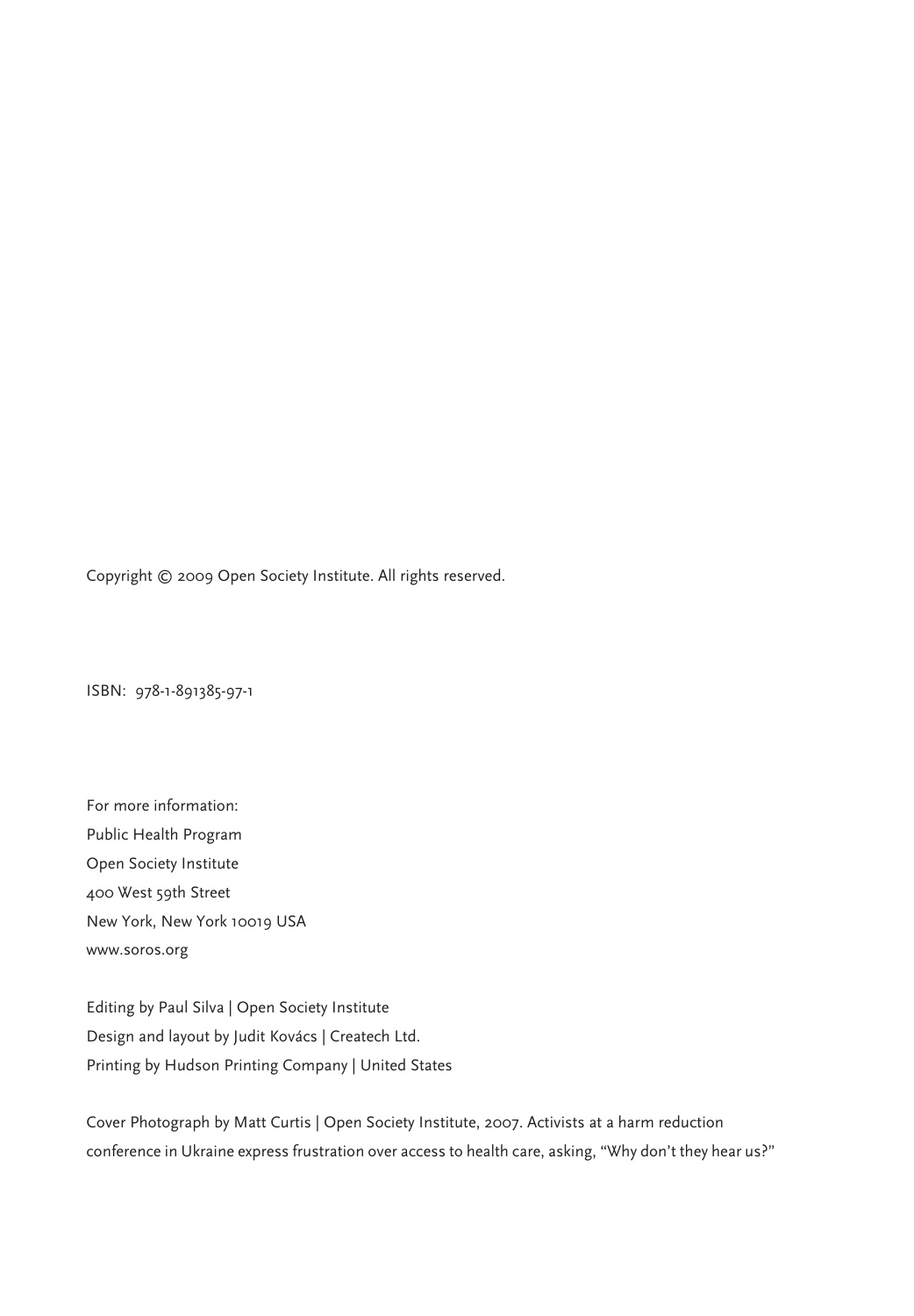# **Contents**

|    | <b>Executive Summary</b>                                                     | 5  |
|----|------------------------------------------------------------------------------|----|
|    | <b>About this Publication</b>                                                | 9  |
| 1. | Introduction                                                                 | 11 |
|    | Box A: Deflated Hopes: Hepatitis Discussion Shelved                          |    |
|    | at 2009 World Health Assembly                                                | 13 |
|    | 1.1 Priority Emphasis: Reducing the Cost of HCV Treatment                    | 14 |
| 2. | <b>Basic Background Information about HCV</b>                                | 16 |
|    | 2.1 Means of Transmission                                                    | 17 |
|    | Box B: Unfolding Public Health Disaster: HCV in Egypt                        | 18 |
|    | 2.2 Disease Progression and Health Consequences                              | 18 |
|    | Box C: Double the Trouble: HCV and HIV Coinfection                           | 20 |
|    | 3. HCV Diagnostics                                                           | 21 |
|    | 3.1 Testing for the Presence of HCV                                          | 21 |
|    | 3.2 Other Important Diagnostic Tests                                         | 22 |
|    | 3.3 Notable Non-diagnostics Barriers to Identifying HCV                      | 24 |
| 4. | <b>HCV Prevalence</b>                                                        | 26 |
|    | Box D: Barriers to Treatment for Active Drug Users                           | 28 |
| 5. | <b>HCV Treatment</b>                                                         | 29 |
|    | 5.1 Current Options and Standards                                            | 29 |
|    | Box E: Interferon: Indispensable, Complex, and Difficult                     |    |
|    | to Manufacture                                                               | 32 |
|    | 5.2 HCV Medicines in the Pipeline                                            | 32 |
|    | 6. Issues Influencing Access to HCV Services                                 | 34 |
|    | 6.1 HCV by the Numbers                                                       | 34 |
|    | 7. Looking to the Future: Building HCV-specific Civil Society                |    |
|    | <b>Awareness and Advocacy</b>                                                | 37 |
|    | Box F: Why and How 'Generic' Has Different Meanings                          | 39 |
|    | 7.1 Potential Follow-up Priority: Generic Production of Pegylated Interferon | 39 |
|    | 8. Specific Recommendations                                                  | 42 |
|    | Box G: Potential Role Model: Production of Pegylated Interferon              |    |
|    | in Egypt                                                                     | 48 |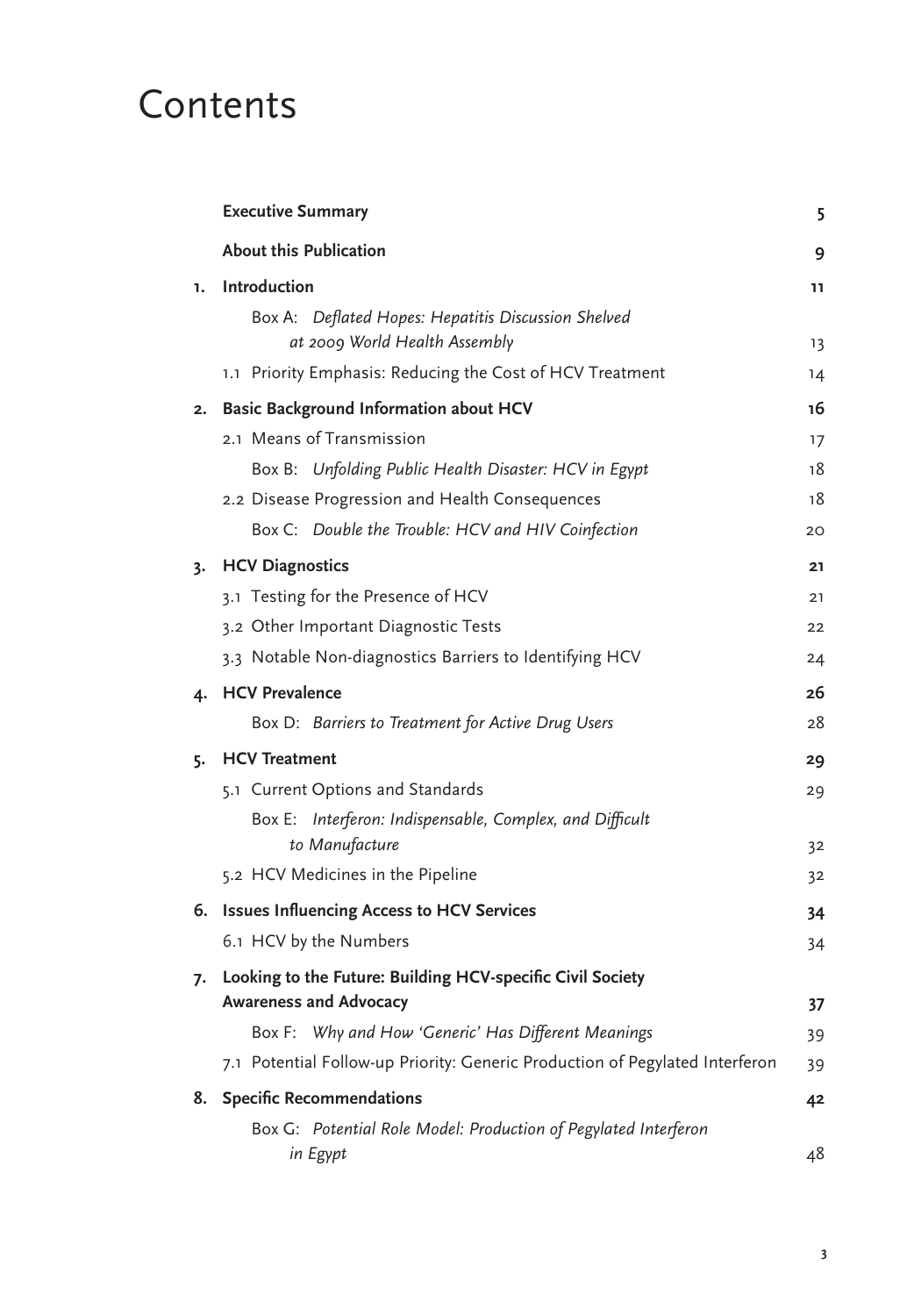## **Public Health Program**

The Open Society Institute's Public Health Program aims to build societies committed to inclusion, human rights, and justice, in which health-related laws, policies, and practices are evidence-based and reflect these values. The program works to advance the health and human rights of marginalized people by building the capacity of civil society leaders and organizations, and by advocating for greater accountability and transparency in health policy and practice. The Public Health Program engages in five core strategies to advance its mission and goals: grantmaking, capacity building, advocacy, strategic convening, and mobilizing and leveraging funding. The Public Health Program works in Central and Eastern Europe, Southern and Eastern Africa, Southeast Asia, and China.

## **Access to Essential Medicines Initiative**

The Access to Essential Medicines Initiative promotes increased access to medicines for marginalized populations and people in resource-limited countries. It pursues this goal by developing civil society capacity for advocacy and leadership at the national, regional, and international level, with a specific focus on Africa, Central and Eastern Europe, and Southeast Asia. The initiative concentrates its efforts on three fronts: monitoring and ensuring transparency and accountability of the pharmaceutical industry, fostering models of drug innovation, and supporting fair and efficient mechanisms to ensure availability of medicines.

**www.soros.org/health**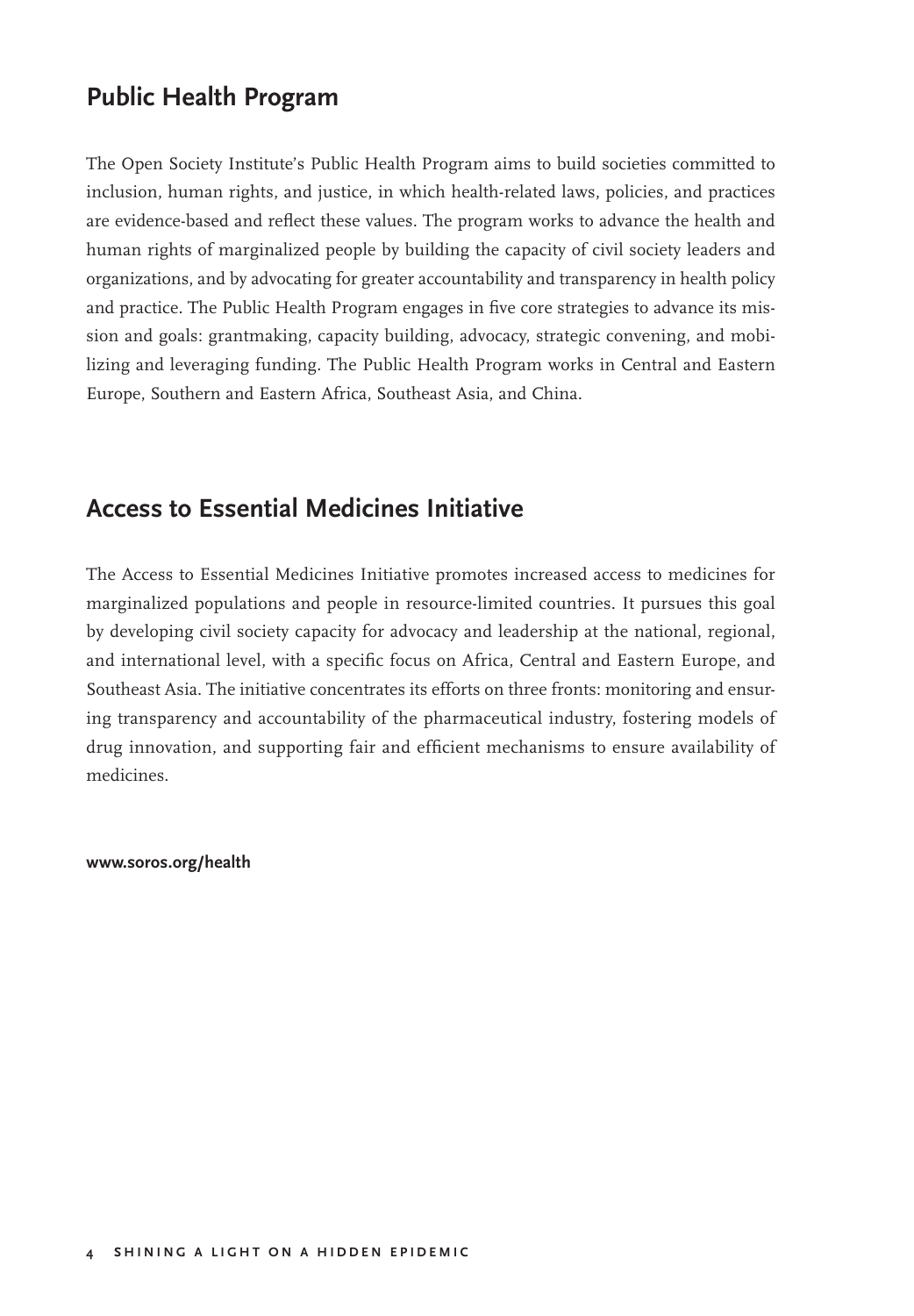# Executive Summary

The hepatitis C virus (HCV) represents a serious health threat to people around the world. Some 150 million individuals are currently living with the virus and an additional three to four million people become infected every year. HCV can cause debilitating and fatal liver disease in approximately 25 percent of chronically infected people. Responding to the virus can be challenging for numerous reasons, notably in regards to treatment effectiveness and access. Treatment options are limited, response rates are suboptimal, side effects can be incapacitating and costs are prohibitive.

HCV's impact is particularly devastating in Eastern Europe and Central Asia. One main reason is that HCV infection is strongly correlated with injection drug use. In Russia and Ukraine, by far the two most populous countries in the region, there are perhaps 2 million and 400,000 injection drug users (IDUs), respectively, which put the two countries among the world's highest in terms of drug-using prevalence. Drug users experience significant discrimination wherever they live, but both the scale and degree of stigmatization are exceptionally pervasive across the former Soviet Union. Authorities and policymakers have long ignored or repressed people they consider disposable, such as drug users. They are frequently denied access to the full range of services—health, legal, or social—that are available to their fellow residents. As a result, HCV and other deadly diseases associated with stigma and marginalization, notably HIV, are spreading throughout society.

Awareness regarding HCV is largely nonexistent in the region, even among most IDUs. That stems at least in part from—and in turn reinforces—a lack of access to most aspects of HCV-related care, from diagnostics to treatment to managing side effects. The high cost of treatment is a key factor. Only two versions of pegylated interferon—one of the two medicines that together comprise the most effective HCV treatment—are currently available in most of the world. Both versions are brand-name drugs and are protected by patents nearly everywhere. Given the lack of competition, neither company has much incentive to lower prices; therefore, a course of treatment can cost more than \$20,000. That price is out of reach for many patients even in the world's richest countries where all or the majority of individuals are covered by insurance schemes and/or generous public-sector health systems. Unsurprisingly, most of the few patients in Eastern Europe and Central Asia receiving treatment for HCV infection only have access to substandard regimens.

The estimated 10 million people currently living with HCV in the region deserve better. All stakeholders must understand that inattention to HCV issues has already had serious individual and public health consequences that directly affect efforts to prevent and treat a host of other conditions, including HIV and drug dependence. The situation will only get worse if HCV does not receive the attention it deserves in the future. Unfortunately,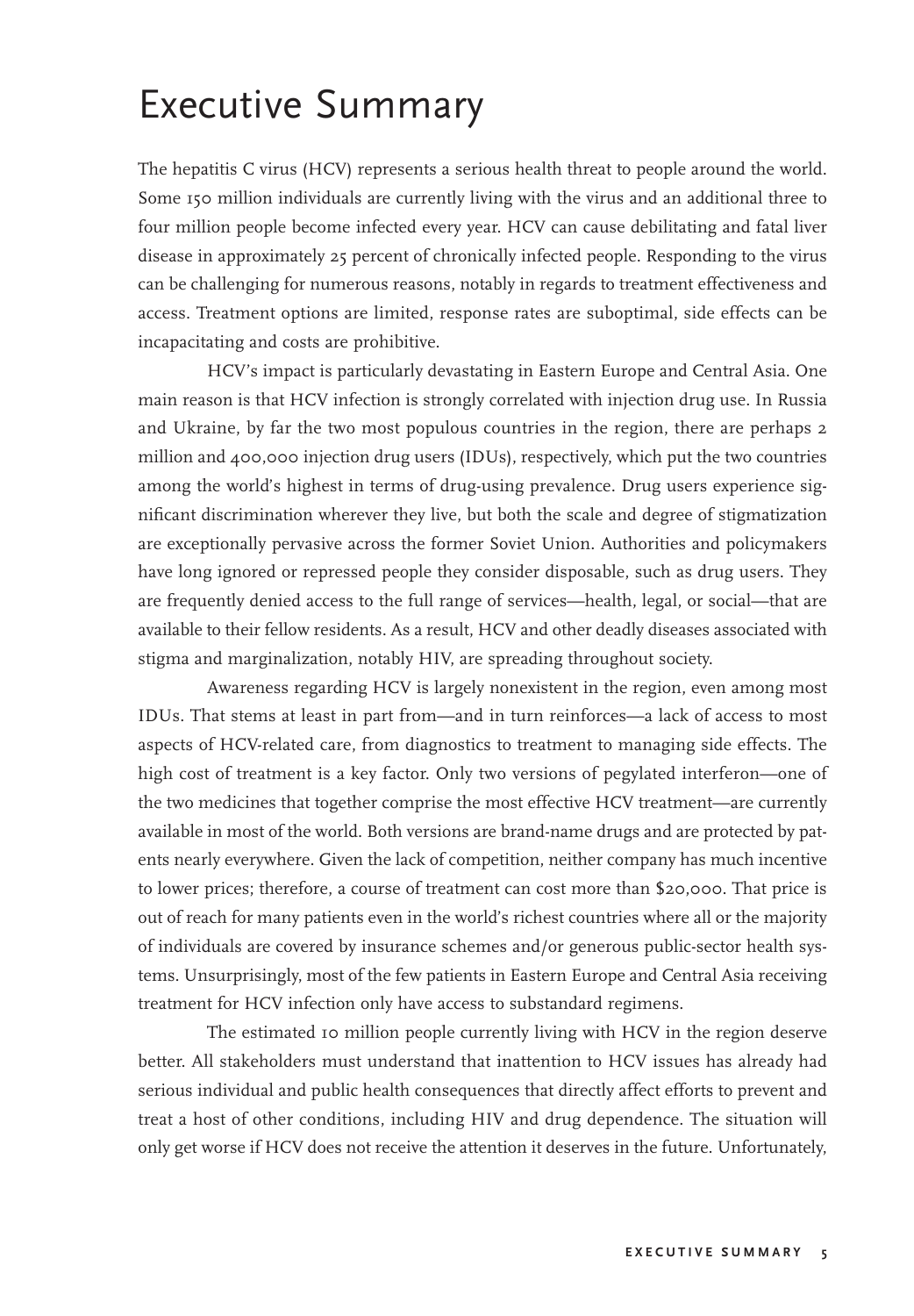there is little indication that policymakers will take such a step on their own: instead, initial responsibility rests with civil society, especially groups comprising people living with HCV and members of vulnerable populations, such as drug users. This points to the overarching recommendation of this paper: NGOs in the region should build their capacity to advocate around all issues related to HCV.

All obstacles to comprehensive HCV treatment and care ultimately must be addressed, but, as this paper also argues, a priority emphasis should be placed on improving access to high-quality, affordable HCV treatment. This will not be easy. For one thing, no new medicines to treat HCV are likely to be available anywhere in the world for several years. Therefore, an immediate focus of advocates, public health officials, and policymakers worldwide—including those in Eastern Europe and Central Asia—should be on expanding access to the best option currently available: dual therapy involving ribavirin and pegylated interferon. This will require directly addressing the main barrier: the high cost of pegylated interferon.

Patient advocates and their allies in many parts of the world have begun seeking to overcome this barrier in a number of complementary ways. The main strategy is to encourage and help facilitate production of generic pegylated interferon—preferably more than one version to ensure even greater competition and the lowest possible prices. This strategy ultimately proved successful in regards to HIV drugs. HCV treatment must be approached in the same way: by developing and making available safe, effective, and cheaper generic versions of existing brand-name medicines and increasing research into the creation of new, less expensive therapies.

As noted in this paper, successful efforts already have been made in parts of the world (such as Egypt) to develop and distribute lower-priced HCV medicines in order to reach larger numbers of those in need. Similar steps could be taken in Eastern Europe and Central Asia. At least two of the region's nations, Russia and Ukraine, have relatively sophisticated domestic pharmaceutical manufacturing capacity. If HCV therapy development were a priority—and a case can certainly be made for it to be so, given the current public health situation—officials at domestic drug companies and government policymakers could conceivably collaborate in an effort to stem the looming crisis and help improve access to HCV treatment worldwide. Civil society groups could help support these efforts through targeted advocacy and monitoring.

Another approach that might prove even more successful would be to forego domestic production in the region and focus on sourcing generic HCV drugs, particularly pegylated interferon, from developing countries with stronger traditions of generic drug manufacturing. India and China are perhaps the most obvious examples. Pharmaceutical companies in both nations have extensive experience in developing and exporting safe,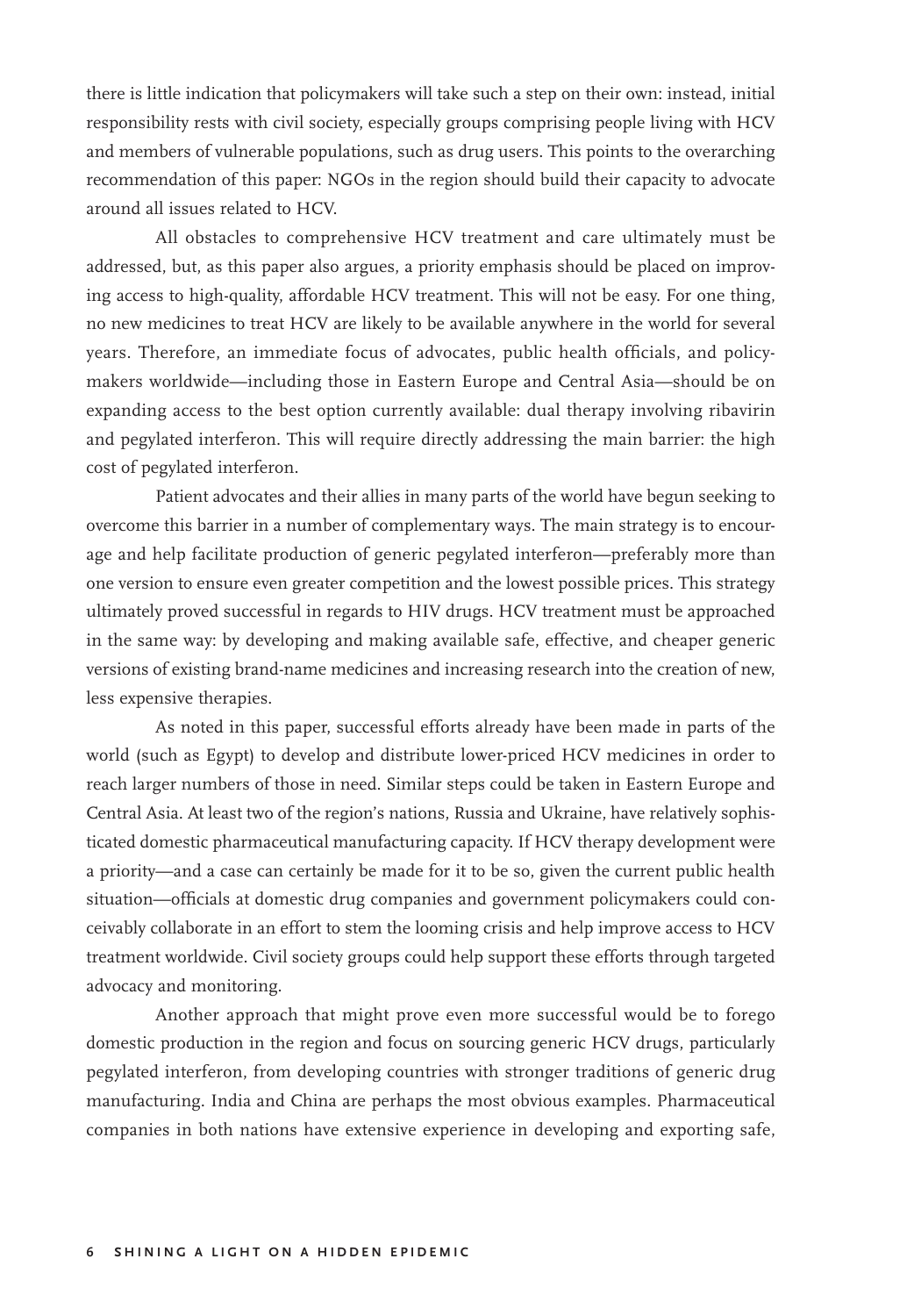effective generics. Under international trade rules, countries in Eastern Europe and Central Asia could issue compulsory licenses and then legally purchase generic HCV drugs from those countries—including pegylated interferon, once it is produced. Global sourcing HCV medicines in this way would quite possibly be quicker and less costly than initiating and ramping up production in the region.

This paper proposes a series of recommendations intended to expand and improve access to HCV services across the region. All support the top priority: the need to build HCV-specific civil society awareness and advocacy in the region. They should be considered complementary recommendations to be acted upon simultaneously. A summary of the recommendations is listed below. Each is discussed in greater detail in Section 8 of the report.

### **1. Recommendations regarding HCV surveillance, awareness, and testing**

- Government agencies and civil society should collaborate in devising, implementing, and monitoring the effectiveness of expanded efforts to gather data and surveillance on HCV prevalence and trends.
- Government agencies and civil society should collaborate in devising, implementing, and monitoring the success of extensive HCV awareness campaigns. Campaigns must also target individuals living with HCV. Greater knowledge and support may increase their ability and inclination to i) avoid potentially risky behaviors that could transmit the virus to others, and ii) take other health-promotion measures, such as reducing alcohol intake, that can help ease stress on their livers. (Civil society would play a crucial role in such efforts because IDUs and members of other vulnerable groups often distrust or fear government entities based on real or perceived instances of discrimination and harassment.)
- All health care facilities should provide HCV diagnostics free of charge to all who want or need a test.

#### **2. Recommendations to expand access to affordable HCV treatment**

• Government officials and domestic pharmaceutical companies in the two most populous nations in the region—Russia and Ukraine—should collaborate to consider the possibility of developing, supporting, and sustaining the production of safe and effective generic versions of pegylated interferon.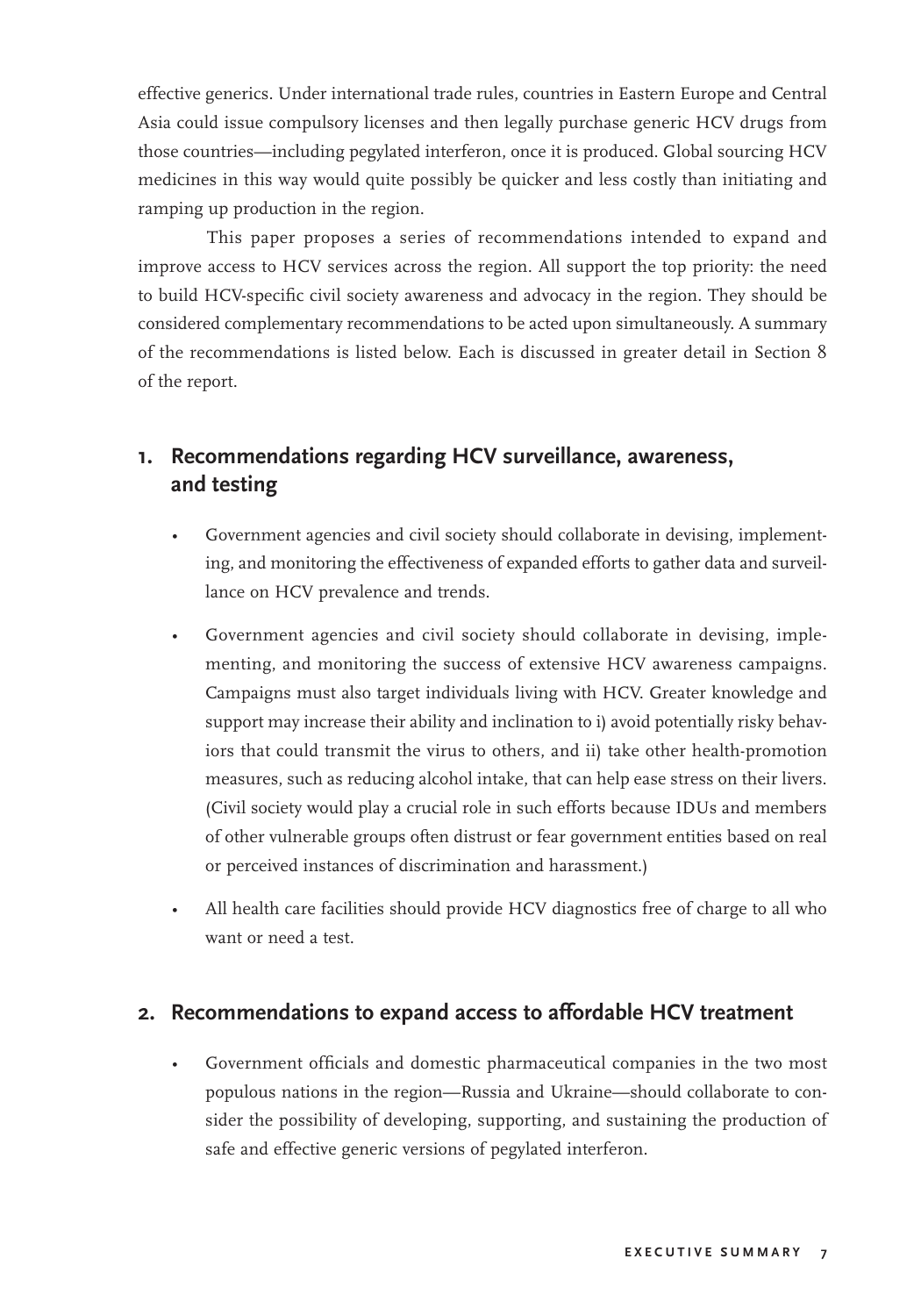- Civil society advocates and government officials in Eastern Europe and Central Asia should explore the possibility of global sourcing from outside the region. They should conduct adequate research in advance to identify the most logical, affordable, and cooperative partners as well as understand the complex global trade and patent issues involved.
- Government officials and policymakers in the region should exercise far greater political will and commitment to override patents and take other similar measures to make much-needed medicines more affordable on the domestic market, especially for public health systems. A major obstacle has been longstanding assumptions among Russian officials and many domestic patient advocates that generic medicines are by nature inferior to brand-name drugs. That may have once been true in the region, but it need not be if adequate monitoring and safeguards are put in place. Plenty of evidence is available showing that generic drugs for most conditions, including HIV, are safe and effective.
- Government officials—ideally from health care agencies—from across the region should establish a formal working group to facilitate inter-regional cooperation in improving access to HCV treatment. At least one civil society representative from each country should participate as well.
- Health care officials and medical personnel should commit to providing only the highest quality HCV treatment: combination therapy with ribavirin and pegylated interferon.
- Health care officials, civil society partners, and patient advocacy groups should explore in greater detail the possibility of using Global Fund programs to pay for HCV diagnostic and treatment services.

### **3. Recommendation to guarantee equity in HCV services access**

• IDUs must be guaranteed equal and full access to all HCV-related services, including treatment.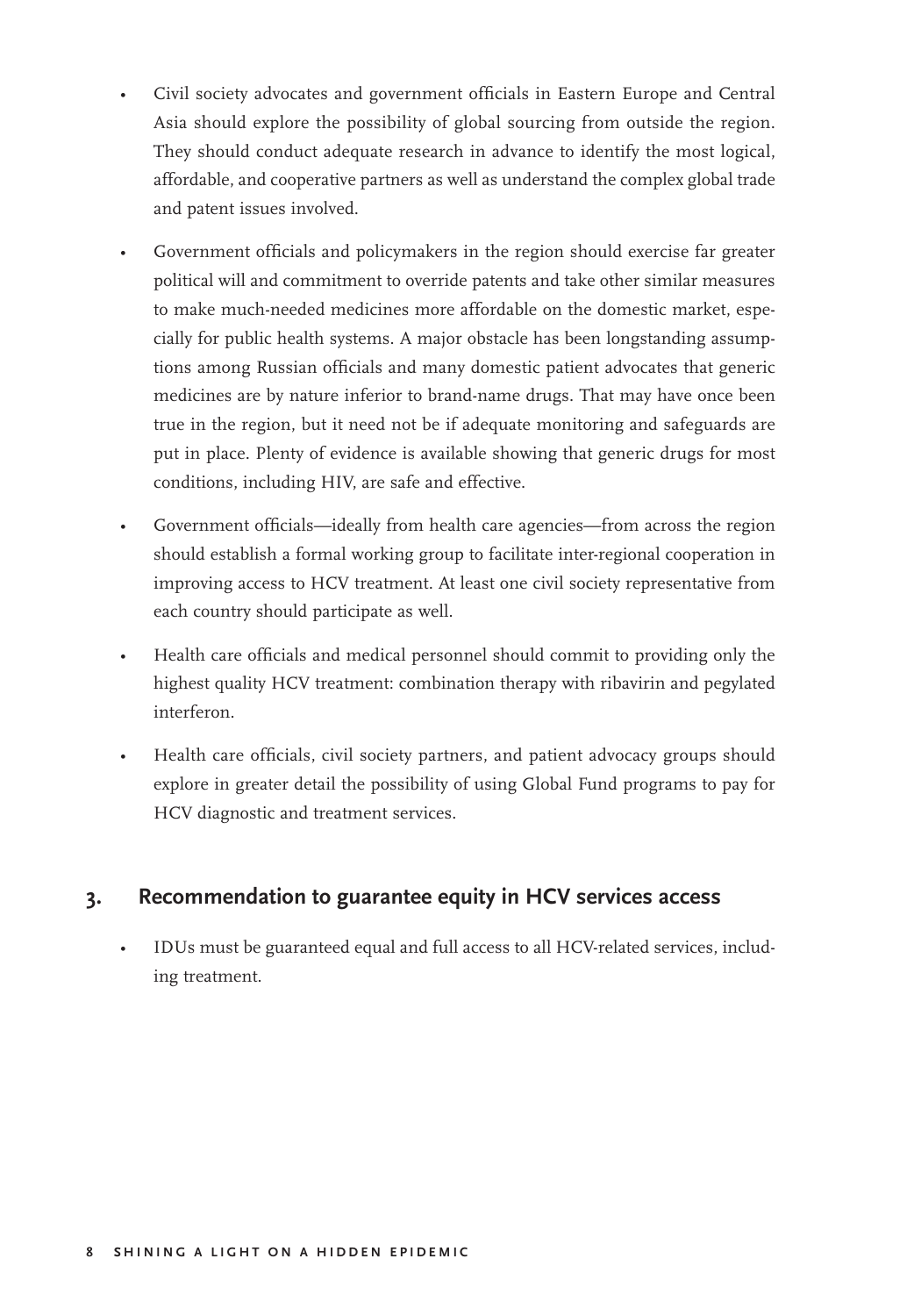# About this Publication

This report provides the rationale and potential action steps to increase development of and broaden access to affordable, effective treatment for the hepatitis C virus (HCV) in Eastern Europe and Central Asia. To that end, it discusses and summarizes the following topics:

- Basic information about HCV, including its health impact and major transmission modes (Section 2)
- HCV diagnostics (Section 3)
- HCV prevalence (Section 4)
- HCV treatment regimens and their relative effectiveness (Section 5)
- Current access to, and prices of, HCV medicines and diagnostic tests in the region (Section 6)
- HIV–HCV coinfection (prevalence, natural history and treatment issues), progress toward developing effective generic medicines, and obstacles hindering drug users' access to treatment (all side boxes).

The report concludes with a detailed analysis of why and how the capacity and engagement of civil society in HCV advocacy should be increased (Section 7), followed by specific recommendations (Section 8) for government policymakers, pharmaceutical companies in the region, and other HCV treatment advocates and their allies.

This report is not written by or for medical professionals, scientists, or health care providers who specialize in HCV diagnostics, treatment, and care. Instead, it seeks primarily to raise awareness about a growing health crisis in the region and to energize proactive advocacy and policymaking among patients, civil society groups, government officials, multilateral organizations and funding mechanisms (such as the Global Fund), and the pharmaceutical industry.

The report was commissioned by the Public Health Program of the Open Society Institute (OSI). Jeff Hoover was the primary author. Support and assistance were provided over the course of the project by the following individuals, listed in alphabetical order by affiliation name: Konstantin Lezhentsev (All-Ukrainian Network of People Living with HIV); Peter Maybarduk and Robert Weissman (Essential Action); Shona Schonning and Raminta Stuikyte (Eurasian Harm Reduction Network); Dr. Jay Dobkin (NewYork-Presbyterian/ Columbia Medical Center); Roxana Bonnell, Marine Buissoniere, and Jane Li (OSI); Mohgu Kamal-Yanni and Rohit Malpani (Oxfam); Tracy Swan (Treatment Action Group); and Anya Bobrova (World Health Organization).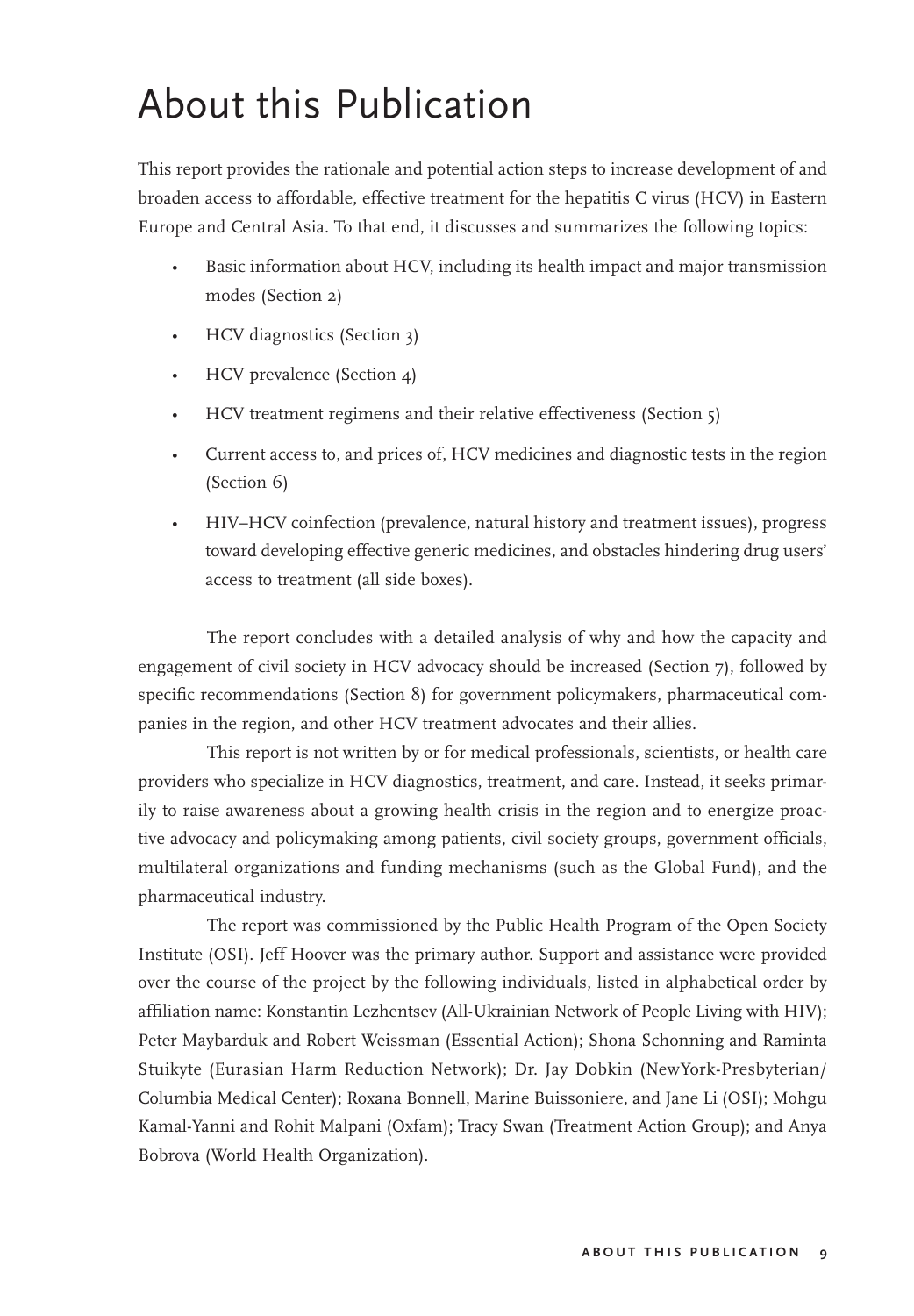## **Notes on Text**

- For the purposes of this report, "Eastern Europe and Central Asia" refers to the 15 independent nations that were once part of the Soviet Union.
- All figures marked with "\$" are U.S. dollar amounts.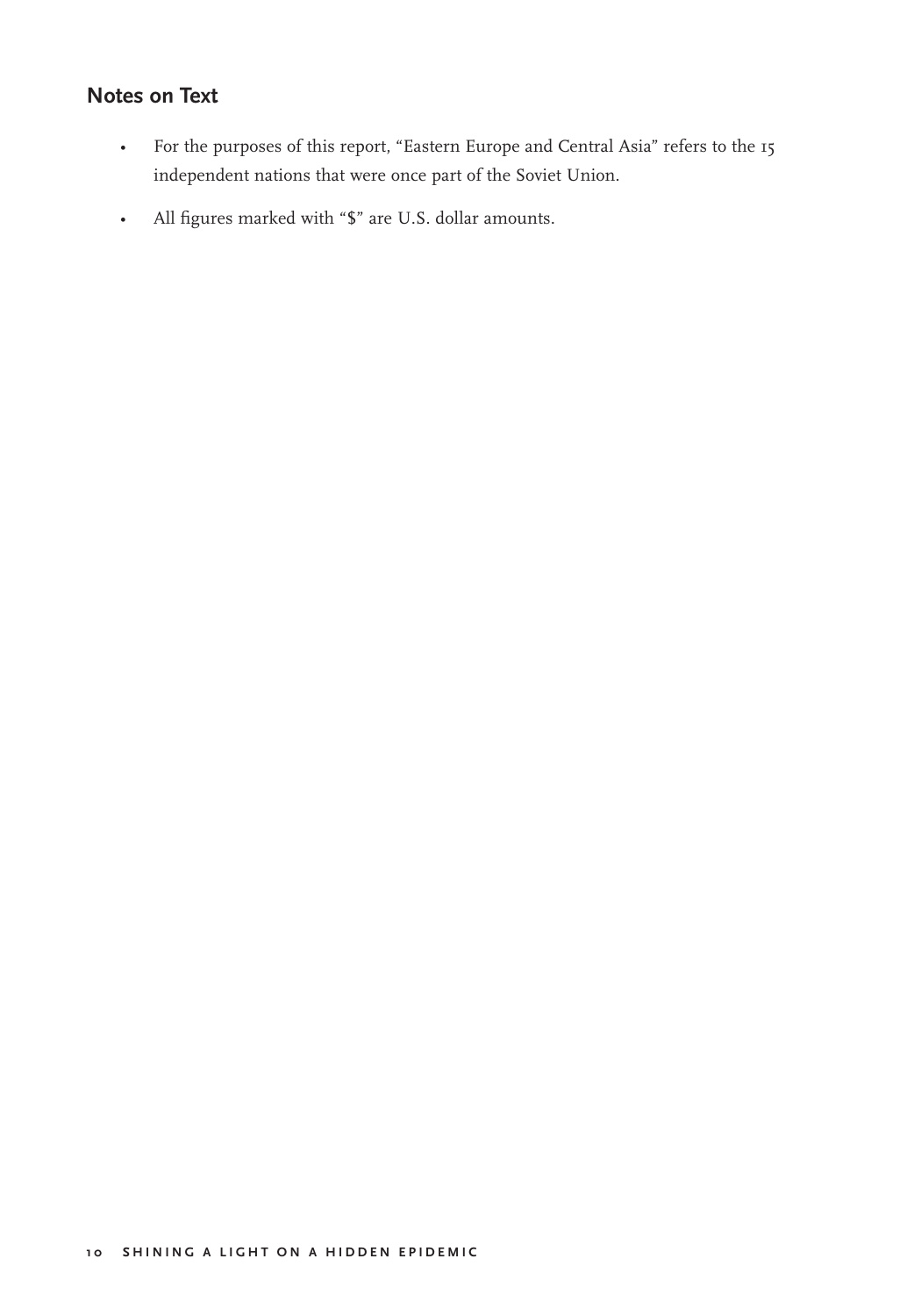# 1. Introduction

There is little doubt that the hepatitis C virus (HCV) represents a serious health threat to people around the world. Some 150 million individuals are currently living with the virus and an additional three to four million people become infected every year. HCV can cause debilitating and fatal liver disease in approximately 25 percent of chronically infected people. Responding to it effectively—in regards to prevention, diagnosing and treatment—is challenging for numerous reasons. Among them are the following:

- The majority of people infected with HCV are not aware of their condition because only 20 percent experience symptoms when they become infected; some may not experience symptoms until years later. People who are unaware that they are infected with HCV do not seek medical care for the condition and do not take appropriate measures to prevent transmission to others.
- It is difficult to assess the extent of HCV-related liver damage without performing expensive and invasive tests.
- Treatment options are limited, response rates are suboptimal, cost is prohibitive and side effects can be debilitating. Access to potentially helpful medicines therefore ranges from nonexistent to scarce in most parts of the world.

Cases of this blood-borne infection have been recorded in every country. Yet even though higher prevalence has been recorded elsewhere, HCV's impact already is particularly devastating in Eastern Europe and Central Asia. One main reason is that the health, social and economic factors that strongly correlate with HCV infection in the region—notably, poverty and marginalization—are similar to those linked with HIV, another potentially deadly virus.

Current and former injecting drug users (IDUs) comprise the majority of people living with both HIV and HCV in nearly every country of the region, including the two most populous (Russia and Ukraine). Drug users experience significant discrimination wherever they live, but both the scale and degree of stigmatization are exceptionally high across the former Soviet Union. They are frequently denied access to the full range of services—health, legal or social—that are available to their fellow residents, even though constitutions and official policies in many countries specifically guarantee all citizens equal rights.<sup>1</sup>

<sup>1</sup> Exceptionally high rates of drug use mean that diseases that disproportionately affect IDUs are particularly grave public health threats across much of Eastern Europe. In Russia and Ukraine, there are perhaps 2 million and 400,000 IDUs, respectively, which puts the two countries among the world's highest in terms of drug-using prevalence. Drug-use rates continue to climb, albeit from lower levels, in much of Central Asia.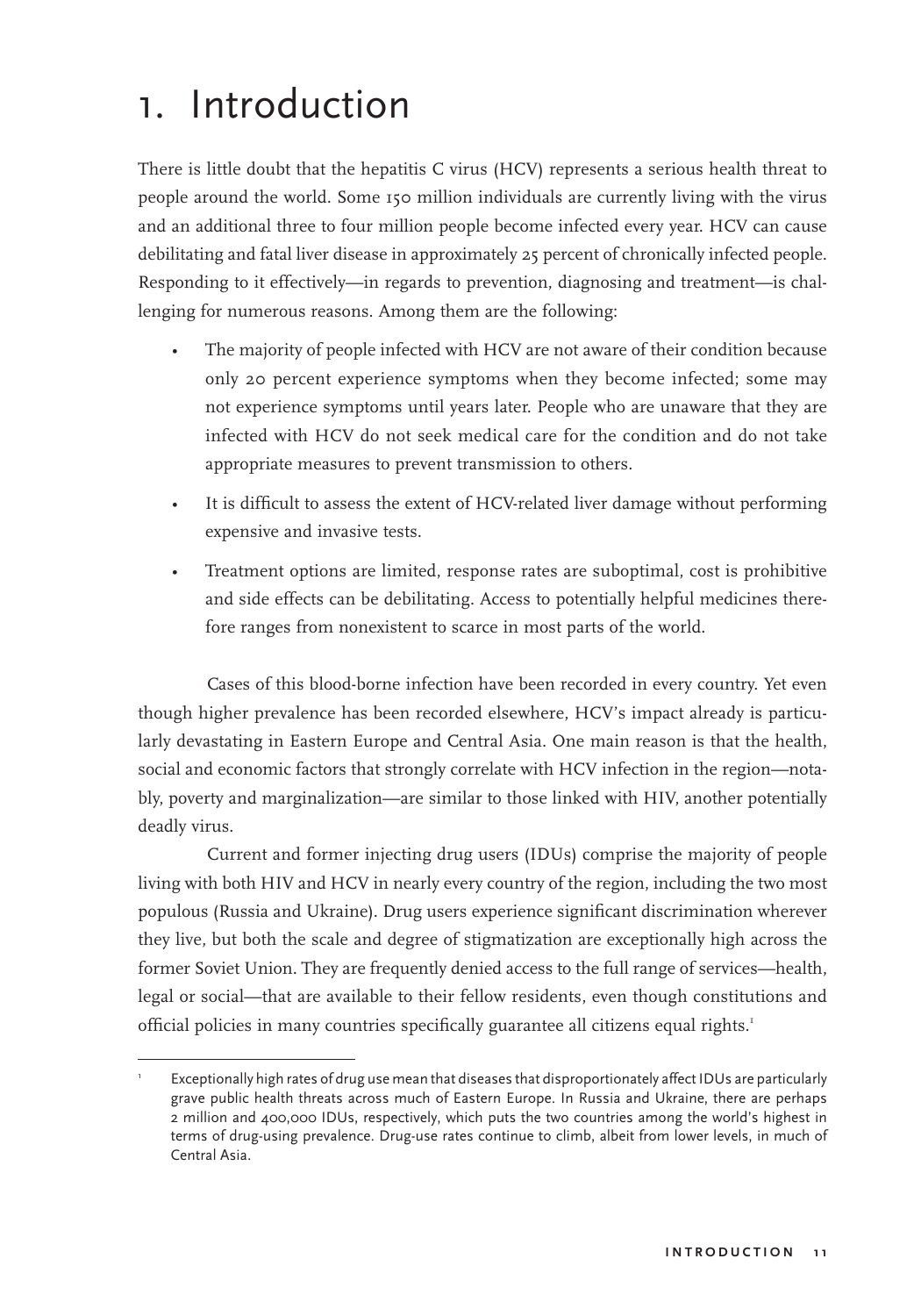Policymakers and government officials ignored HIV epidemics for many years, precisely because infections were concentrated among IDUs. Along with sex workers and men who have sex with men (MSM), drug users have long been treated harshly—if recognized at all. They are still largely considered disposable members of society, but evolving circumstances have essentially forced officials at all levels to moderate their ignorance and hostility. Policies are changing because HIV infections are becoming more common outside of drug-using communities, especially among young women, and it is increasingly impossible to deny or dismiss the devastating health and social impacts of surging HIV epidemics—including rising numbers of AIDS deaths.

As a result, tens of thousands of people in need now have access to antiretroviral treatment (ART) and effective prevention programs have been launched in many places, often at the instigation of local authorities who see the terrible consequences up close. Such hopeful developments are by no means as thorough as they should be, and HIV epidemics continue to surge throughout much of the region. However, recent positive steps nevertheless offer great hope for slowing or even reversing the spread of HIV across the region.

In comparison, the situation regarding HCV has barely budged over time. Lingering stigma regarding drug use and drug users remains one of the problems, but it is not the only one. The following are equally important issues that serve to limit responses to HCV not only in the region, but worldwide:

- HCV is poorly understood in comparison with HIV in terms of reasonably adequate surveillance data, transmission risks, and factors influencing disease progression.
- HCV disease progression usually takes decades, if it happens at all—with the important exception being that progression tends to be more common and quicker among people coinfected with HIV.
- The recommended standard HCV treatment regimen is prohibitively expensive and has a high failure rate.
- The level of knowledge in the community about HCV standard of care treatment tends to be far lower in comparison with HIV treatment, a situation that increases distrust, fear and confusion among both patients and caregivers.
- Advocacy and awareness regarding HCV lag far behind that of HIV, even though four times as many more people around the world are estimated to be infected with HCV. As a result, the number of civil society and community groups focusing on HCV is just a fraction of those that work on HIV, a gap that persists in all parts of the world.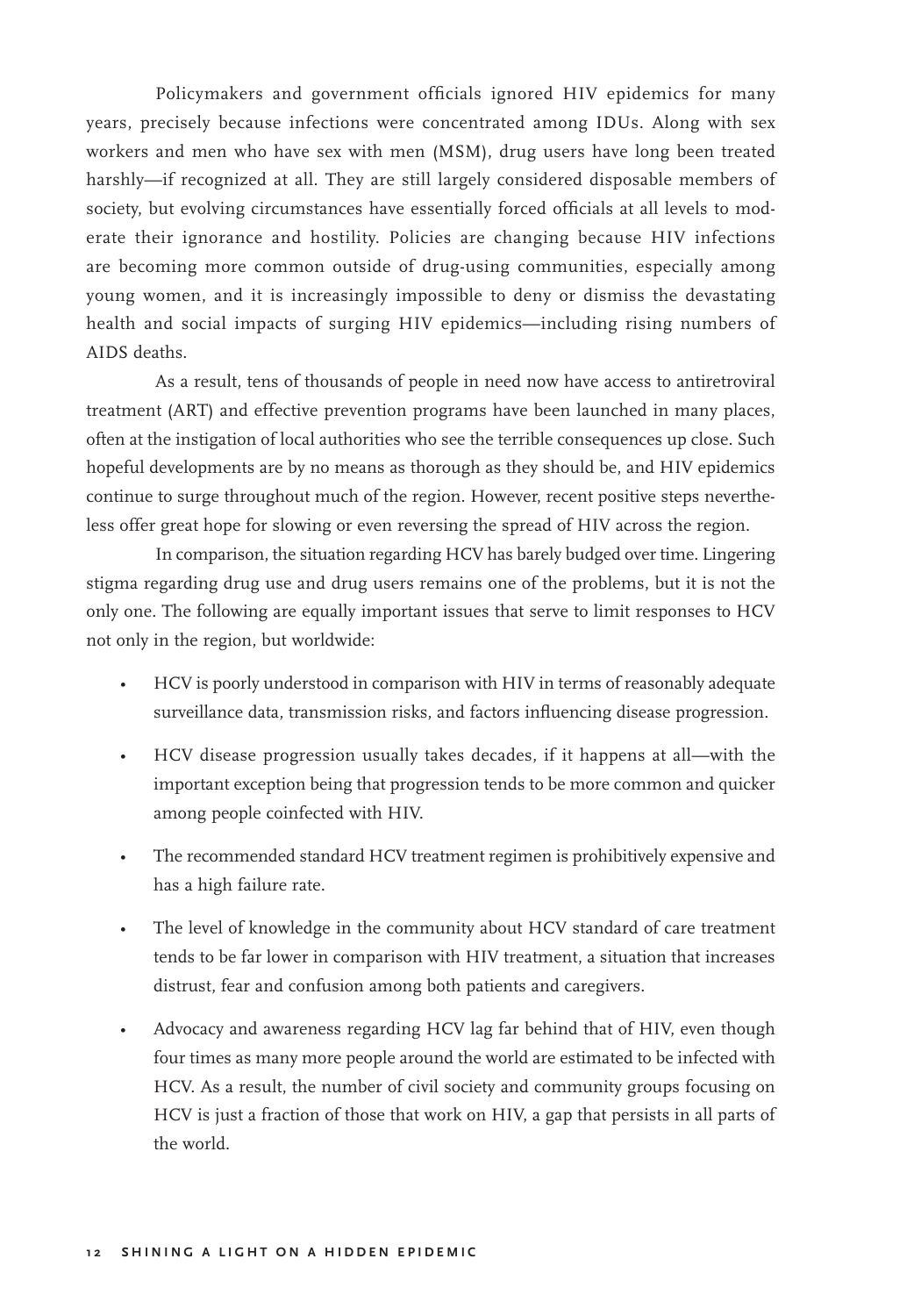These obstacles are daunting, but they should no longer be used as excuses to do nothing. It is heartening to see that a growing number of activists across the region, many of whom have long-time experience working on HIV-related issues, are now turning their attention more directly to HCV. They deserve and need support from other advocates, particularly those affiliated with civil society groups that focus on health issues in general. Increased engagement of civil society is important because advocates can help make the case that failure to respond to HCV could lead to a public health crisis as significant as that posed by HIV.

Moreover, given the linkages between the two epidemics, it is clear that both should be addressed simultaneously and equally aggressively. The need to take such an approach is underscored by the fact that in countries with universal access to HIV treatment, including those in much of Western Europe, HCV is a leading cause of death among people living with HIV. HCV mortality rates among HIV-positive individuals are likely to increase as well in Eastern Europe and Central Asia.

**Box A.** 

#### **Deflated Hopes: Hepatitis Discussion Shelved at 2009 World Health Assembly**

The persistent challenges advocates and organizations face in raising awareness about HCV were encapsulated by events at the annual World Health Assembly held in Geneva, Switzerland in May 2009. The original agenda called for discussions about hepatitis and other debilitating but often overlooked conditions such as Chagas disease. Advocates were particularly pleased by a Brazilian initiative to introduce a resolution on hepatitis that would, among other things, seek to enhance HCV prevention and control with WHO guidance and civil society involvement; commit governments to establish national HCV programs; call on UN agencies and other international organizations to provide more guidance, technical assistance and resources; and specifically mention the possibility of using flexibilities in global trade laws to increase access to HCV medicines and diagnostics.

Soon after the meeting began, however, organizers announced that it would be shortened to five days from nine to enable officials to return home to deal with growing concern about H1N1 ("swine flu"). Hepatitis was among the topics shelved; instead, it was announced that a resolution on viral hepatitis would be discussed at the WHO Executive Board meeting in 2010.

Many advocates were angered by the decision. Some noted, for example, that although H1N1 is a serious concern, it had infected less than 100,000 people around the world by that time and did not appear to be approaching pandemic status. In comparison, some 500 million people are living with hepatitis.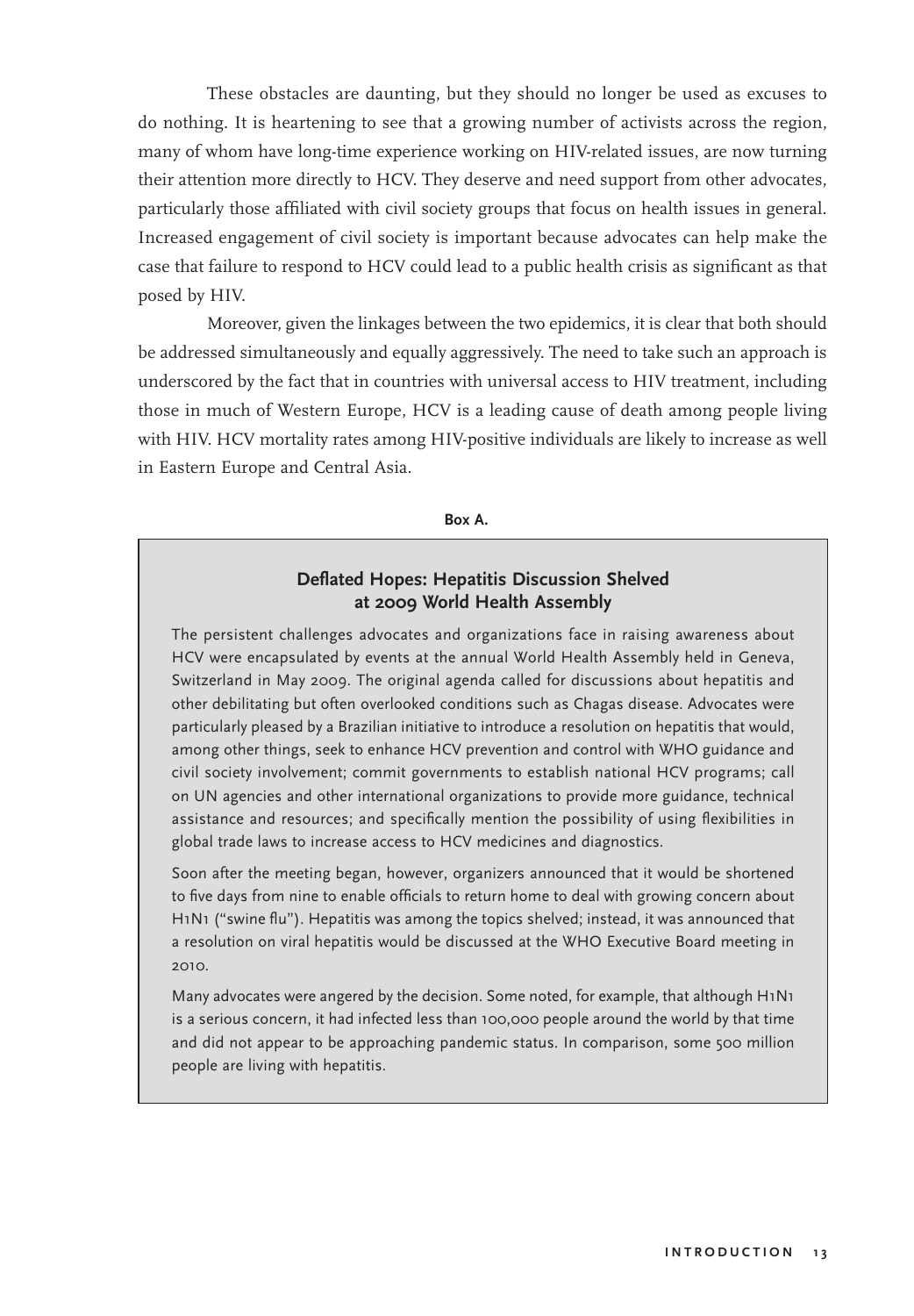## **1.1 Priority Emphasis: Reducing the Cost of HCV Treatment**

Access to most aspects of HCV-related care, from diagnostics to treatment to managing side effects, is limited across much of the region. All obstacles ultimately must be addressed, but this paper focuses on one major barrier that can conceivably be overcome through objective, quantifiable measures: the cost of treatment.

The current standard of care for hepatitis C consists of two medicines taken in combination: ribavirin and pegylated interferon. Generic versions of ribavirin are available, but for years pegylated interferon has been available only in two brand-name versions: Pegasys, made by Roche, and Schering-Plough's PegIntron. The lack of generic alternatives means that a standard 48-week course of treatment for HCV infection can cost more than \$20,000 even in resource-constrained countries such as those in Eastern Europe and Central Asia. As a result, most health systems are either unable or refuse to pay for the highest-quality HCV treatment for the majority of patients in need.

Patient advocates and their allies are seeking to overcome this barrier in a number of complementary ways. The main strategy is to encourage and help facilitate production of generic pegylated interferon—preferably more than one version to ensure even greater competition and the lowest possible prices. This strategy ultimately proved successful in regards to HIV drugs. HCV treatment must be approached in the same way: by developing and making available safe, effective, and cheaper generic versions of existing brand-name medicines and increasing research into the creation of new, less expensive therapies.

As discussed in this paper, successful efforts already have been made in parts of the world (such as Egypt) to develop and distribute lower-priced HCV medicines in order to reach larger numbers of those in need. Similar steps could be taken in Eastern Europe and Central Asia. At least two of the region's nations, Russia and Ukraine, have relatively sophisticated domestic pharmaceutical manufacturing capacity. If HCV therapy development were a priority—and a case can certainly be made for it to be so, given the current public health situation—officials at domestic drug companies and government policymakers could conceivably collaborate in an effort to stem the looming crisis and help improve access to HCV treatment worldwide. Civil society groups could help support these efforts through targeted advocacy and monitoring.

Another approach that might prove even more successful would be to forego domestic production in the region and focus on sourcing generic HCV drugs, particularly pegylated interferon, from developing countries with stronger traditions of generic drug manufacturing. India and China are perhaps the most obvious examples. Pharmaceutical companies in both nations have extensive experience in developing and exporting safe,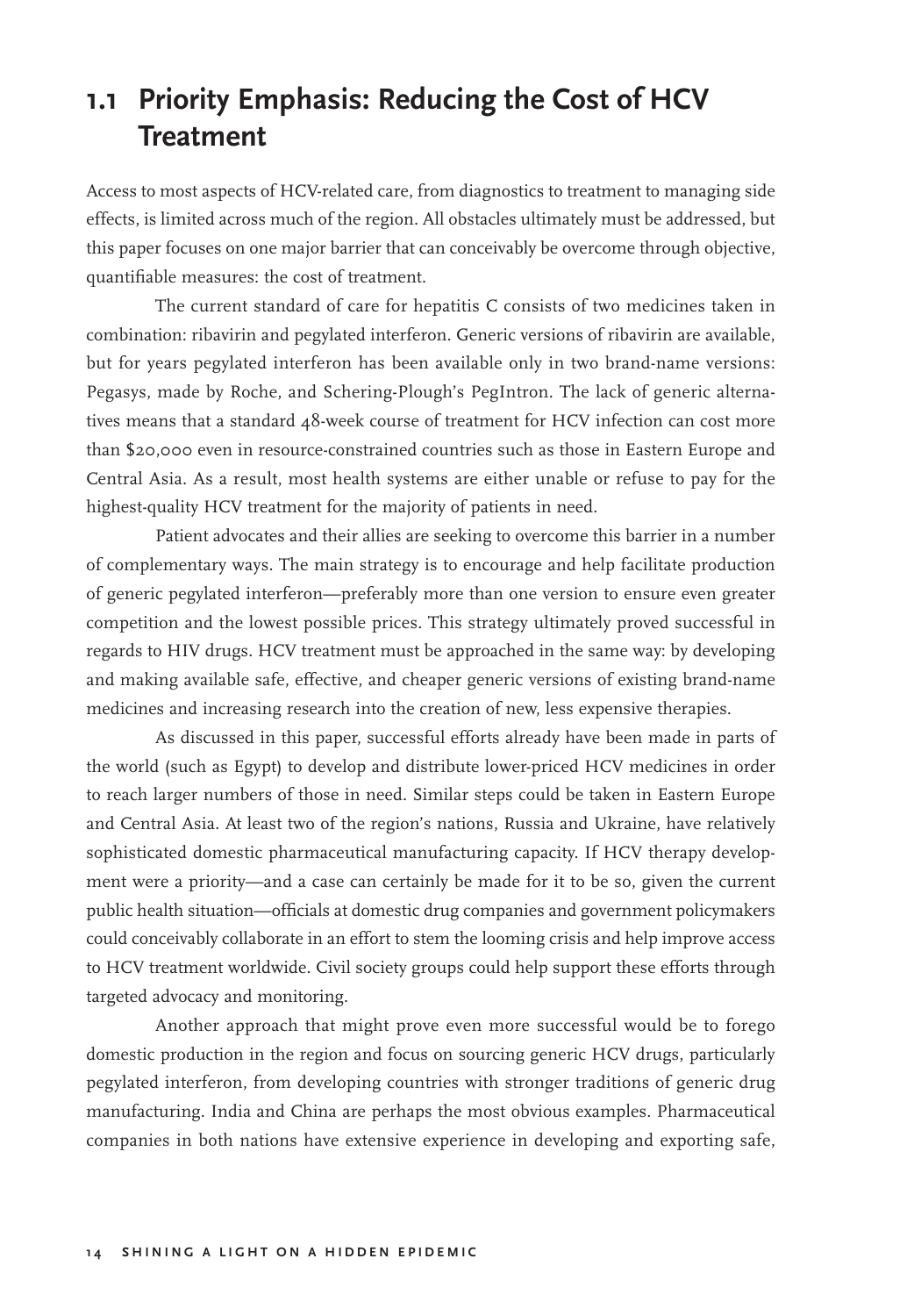effective generics. Under international trade rules, countries in Eastern Europe and Central Asia could issue compulsory licenses and then legally purchase generic HCV drugs from those countries—including pegylated interferon, once it is produced. Global sourcing HCV medicines in this way would quite possibly be quicker and less costly than initiating and ramping up production in the region.

It is worth noting, too, that the time to strike is now. From a cost-benefit standpoint, the urgency to develop and distribute lower-priced HCV medicines is even greater in times of global economic crisis when health system budgets stagnate or decline. Improving and safeguarding the health of people living with HCV can have two important economic impacts: i) it ultimately lowers the cost and amount of medical care HCV-positive people will need, including care for severe liver disease, and ii) it contributes to an increase in social and economic productivity by helping individuals regain their strength and re-enter (or enter for the first time) the workforce. The second impact is further magnified when the increased productivity of caregivers—often family members of prime income-generating age—is taken into account.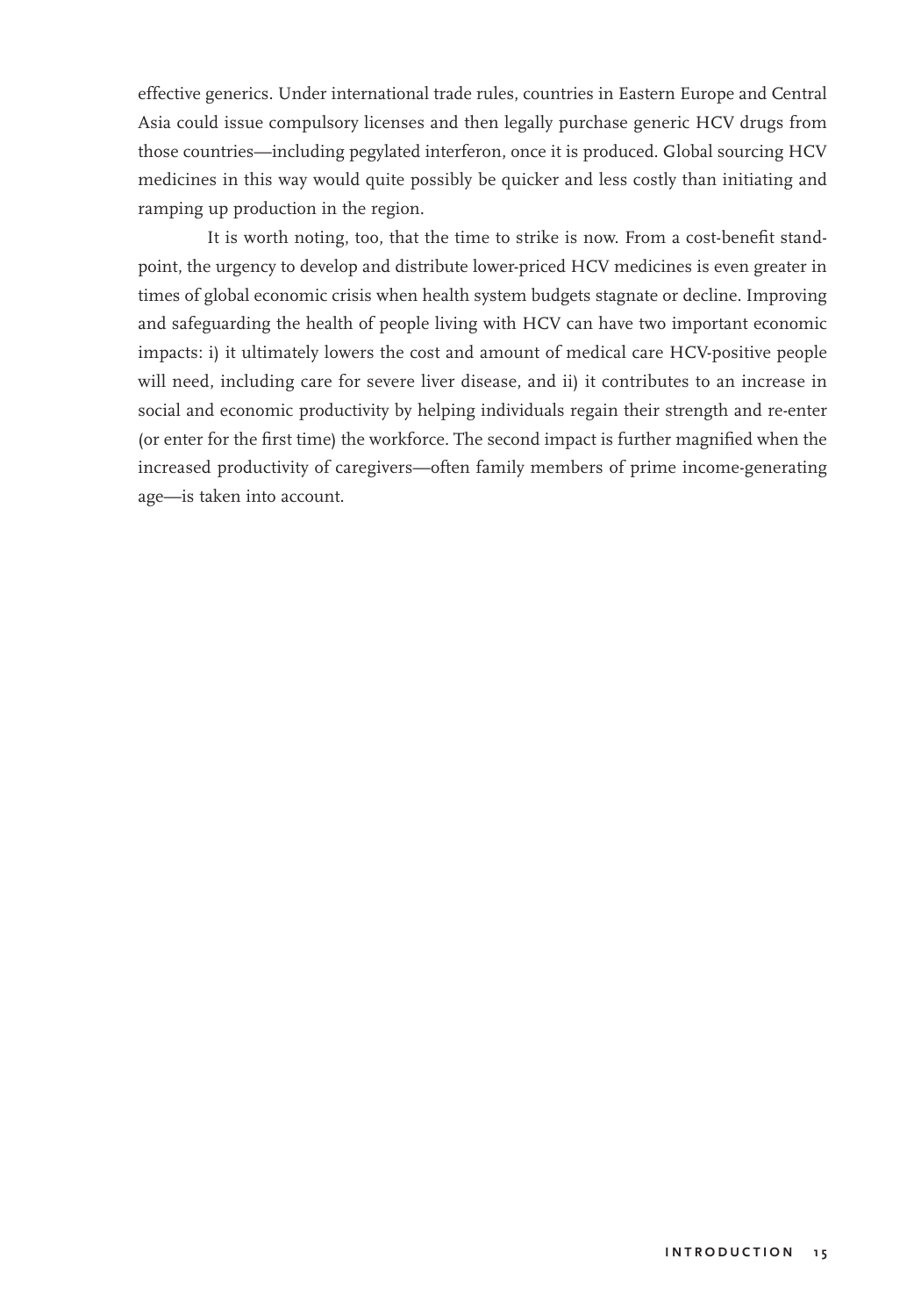# 2. Basic Background Information about HCV

The word "hepatitis" means "inflammation of the liver." As a specific health condition, it usually refers to the impact of a series of viruses identified by letter (hepatitis A, B, C, etc.), each of which infects and subsequently "inflames" liver cells. The consequences of such inflammation can be extremely severe, if not life-threatening, because the body's own immune response—to attack the infected cells—can cause scarring over time. Such scarring can in turn hinder or obstruct the liver cells' normal activities, thereby reducing the liver's ability to do its job properly. That development is dangerous because the liver is an organ that plays a critical role in filtering out bodily waste and regulating a wide range of essential biological functions.

As of early 2009, a total of at least five distinct versions of hepatitis had been identified.<sup>2</sup> All are potentially dangerous, but there are differences in modes of transmission, availability of preventive vaccines, common symptoms, short- and long-term health consequences, and the type and effectiveness of treatment (if the strain can be treated at all). Far more is known about hepatitis A and B, the most common versions, than other strains.

Hepatitis C (HCV) was identified as a distinct strain just two decades ago, at the end of the 1980s. Its complexity and relative newness mean that researchers discover new information about this rapidly mutating virus on a regular basis. At least seven different genetic versions, known as genotypes, had been discovered by the beginning of 2009; they are numbered from 1 onwards. Genotypes 1 through 3 are found around the world, but genotype 1 is by far the most common. It accounts for some 60 percent of all HCV infections worldwide and makes up the majority of infections in Eastern Europe and Central Asia.<sup>3</sup> Not only is it the most common genotype, but it is also the most difficult to treat because it is less sensitive to existing therapies and requires a longer course of treatment.

Vaccines have been developed to help prevent infection with hepatitis A and B. None currently exist, however, for HCV. Development of a preventive vaccine for hepatitis C has been challenging because the virus eludes the immune response and becomes a chronic infection in the majority of infected people.

<sup>2</sup> The existence of the following hepatitis strains is accepted and understood by nearly all researchers and experts: A, B, C, and E. Most also agree that other distinct strains, including D and G, also exist.

<sup>3</sup> As per the Hepatitis C Trust, a London-based non-profit. See www.hepctrust.org.uk/hepatitis-c/ The+hepatitis+C+virus.htm.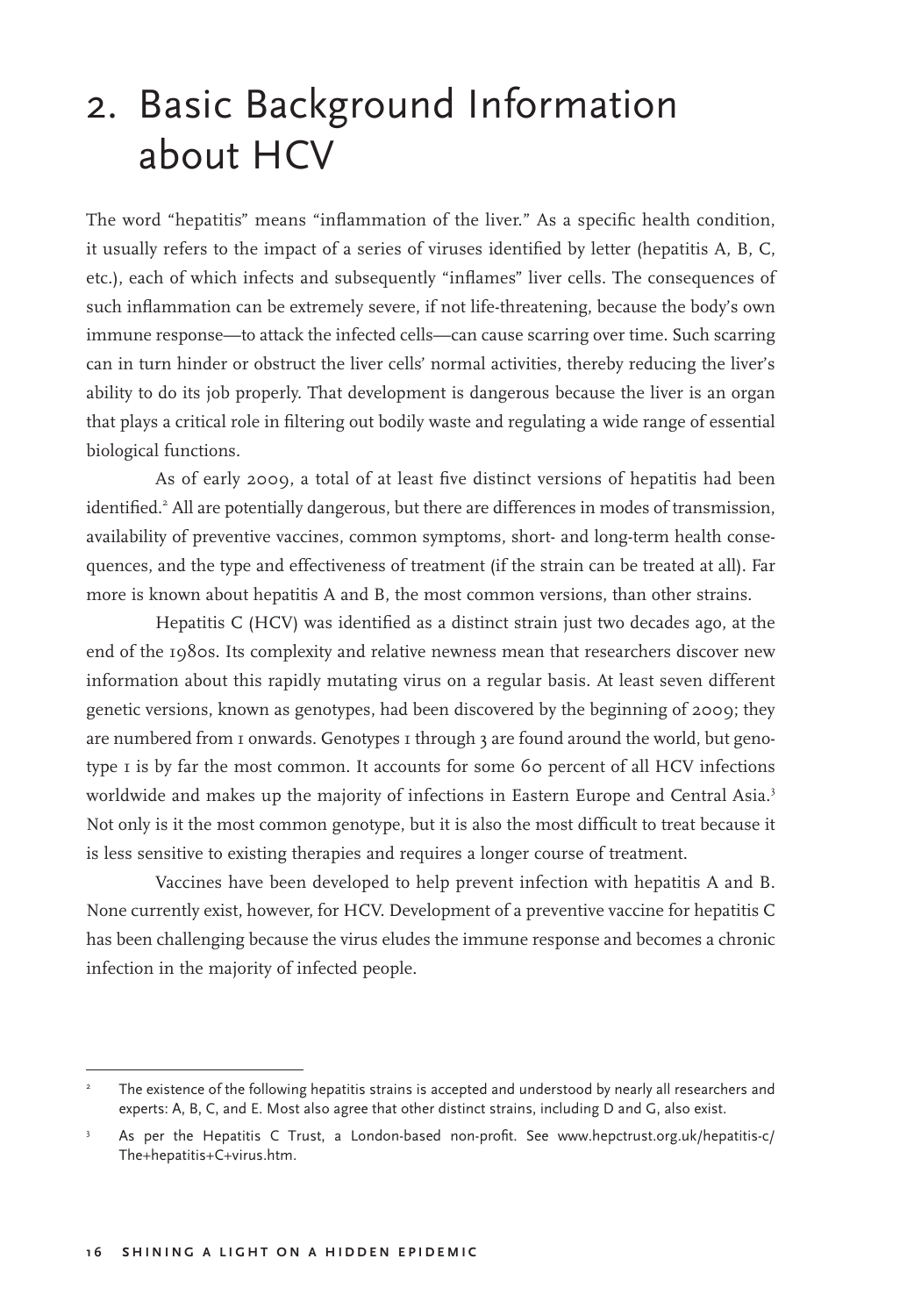## **2.1 Means of Transmission**

Like other blood-borne infections, HCV can be transmitted when infected blood enters another person's bloodstream through any type of contact. The most efficient means of transmission are through blood transfusions and contaminated injection equipment. As a result, people living with hemophilia and IDUs are disproportionately likely to have HCV in every country of the world. Infection through transfusion is far less common now that donated blood is screened for HCV in most (but not all) countries. Infection through contaminated injection equipment has remained a serious risk, however; in some nations, more than 80 percent of IDUs already have HCV.

Numerous transmissions have been reported by other means, including poorly conducted public immunization campaigns (see Box B). HCV can be transmitted from mother to unborn child when, for example, membranes are ruptured—which means that about five percent of infants born to HCV-positive mothers are themselves infected. Sexual transmission is also possible, but the specific mechanisms of that sort of transmission are not entirely understood and contracting HCV during sex is thought to be relatively rare. The risk is higher with any sex act that draws or involves blood, such as rough anal and vaginal intercourse and when a female partner is menstruating. As with HIV, a condom can help reduce risk of sexual transmission of HCV.

It is important to note that unlike HIV, HCV can live outside the body for a significant period of time. This greatly increases the risk of transmission through unsterilized medical, dental, manicure, pedicure, and tattooing equipment and the sharing of certain personal-hygiene materials such as razors.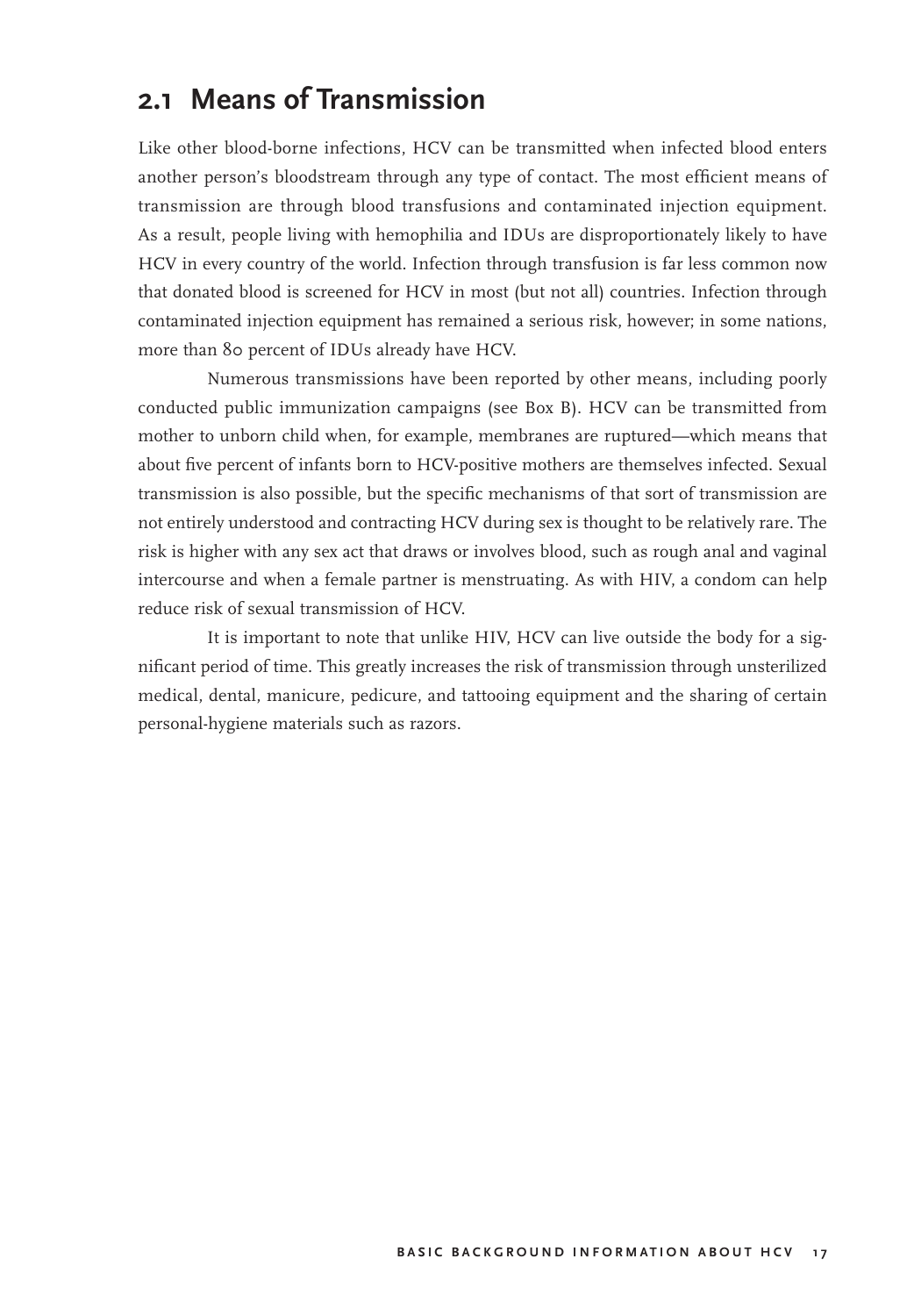#### **Unfolding Public Health Disaster: HCV in Egypt**

HCV transmission remains strongly correlated with injecting drug use in Eastern Europe and Central Asia, but epidemics elsewhere in the world show a much wider range of transmission modes and risks. In fact, the highest HCV prevalence in the world—more than 15 percent of the population—is currently found in Egypt, where injection drug use rates are far lower.

Egypt's HCV epidemic stems from poorly run public immunization campaigns against schistosomiasis (also known as bilharzia), a potentially fatal water-borne disease that had long been endemic in the country. For decades through the 1980s, improperly sterilized needles and syringes were used and re-used to administer bilharzia vaccination shots.

HCV spread quickly as a result. Millions of people were unintentionally infected with the virus long before it was identified in 1989; today, as many as 30 percent of Egyptians between the ages of 30 and 60 have HCV. The majority of them are still not aware that they have HCV, largely because public awareness about the disease is low and testing access and availability are limited. Meanwhile, anti-HCV medicines are beyond the reach of many who have been diagnosed. The country's high poverty rate and health sector resource constraints mean that treatment is unaffordable for most, even though a lower-cost version of pegylated interferon, a key drug in the best-quality combination treatment regimen, is now produced domestically (see Box G).

## **2.2 Disease Progression and Health Consequences**

HCV has two distinct phases, acute and chronic. The acute phase occurs immediately after infection and lasts for about six months. In a small share of individuals—about 15 percent or slightly higher—the hepatitis C virus is cleared from their bodies by their immune systems, usually within 6 months of infection. The remaining 75 to 85 percent or so are unable to clear the virus, and they develop chronic hepatitis. The only way the virus can be eliminated from their bodies is by treating hepatitis C directly.<sup>4</sup>

Symptoms are rare during the acute phase and extremely unpredictable during the chronic one. As with HIV, some people living with HCV experience few or no symptoms for years to decades, while others feel ill and weak from the moment they are infected. Symptoms vary widely by patient as well, and many of the most common—fatigue, depression, aches and pains, and forgetfulness—can have numerous causes.

<sup>4</sup> See "Global state of harm reduction 2008: Mapping the response to global HIV and hepatitis C epidemics," published in 2008 by the International Harm Reduction Association. Available online in PDF format: www.ihra.net/Assets/582/1/GSHRFullReport.pdf.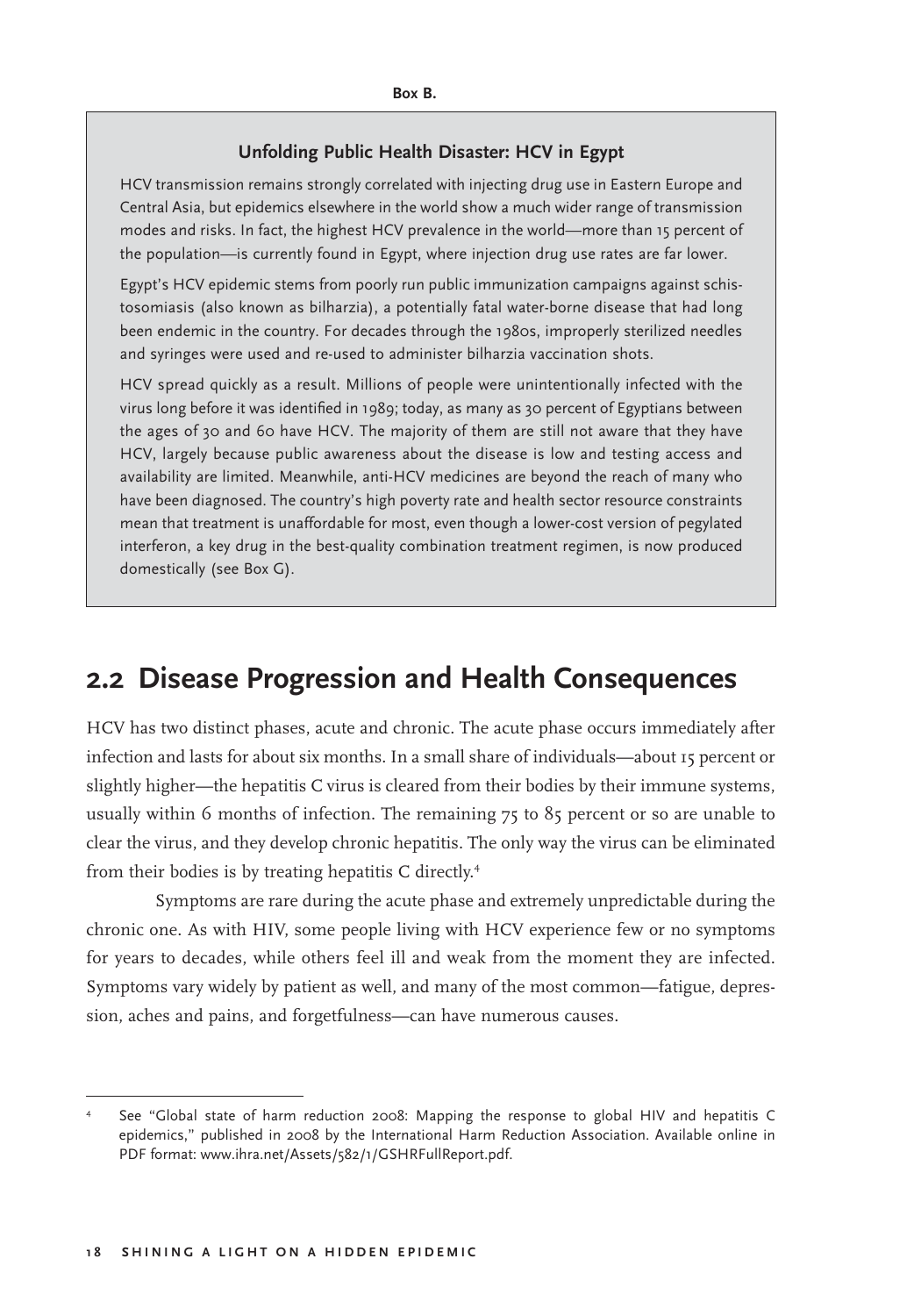The lack of clear and identifiable symptoms is a main reason that many health care providers fail to suspect HCV, leaving patients undiagnosed. Often caregivers either are poorly informed about the disease (which is especially likely in resource-constrained countries, including many in the poorer nations of the former Soviet Union) or they fail to recognize potential risk factors that would prompt more extensive consideration of the cause of symptoms. Patients, too, may not be comfortable disclosing symptoms or may feel the symptoms are not worth discussing for one reason or another. (Cost is another important factor limiting diagnosis in Eastern Europe and Central Asia. In most countries of the region, diagnostic tests for HCV are not covered by public health systems. Those most likely to have HCV, including IDUs, are disproportionately poorer than the general population and thus not able to afford even minor fees for tests.)

HCV is now recognized to be the world's leading cause of liver disease. Chronic HCV can lead to mild-to-serious liver scarring (cirrhosis) in approximately 25 percent of people; those with cirrhosis are at risk for life-threatening complications such as liver cancer and liver failure. As noted previously, hepatitis C also causes a host of other problems, known as extrahepatic (outside of the liver) conditions. Such conditions include cryoglobulinemia (a serious blood disorder), peripheral neuropathy (feelings of numbness and tingling, especially in extremities), and pruritis (severe itching).

Alcohol use, especially when excessive, can exacerbate the onset and severity of liver disease among HCV-positive individuals. This factor is of considerable importance in several countries of Eastern Europe and Central Asia where rates of alcohol use and abuse are above global and regional averages. Those rates are particularly high in Russia and are thought to contribute to the low average life-expectancy level among Russian men.

The overall health and prognosis of people coinfected with HCV and HIV are significantly worse as well (see Box C).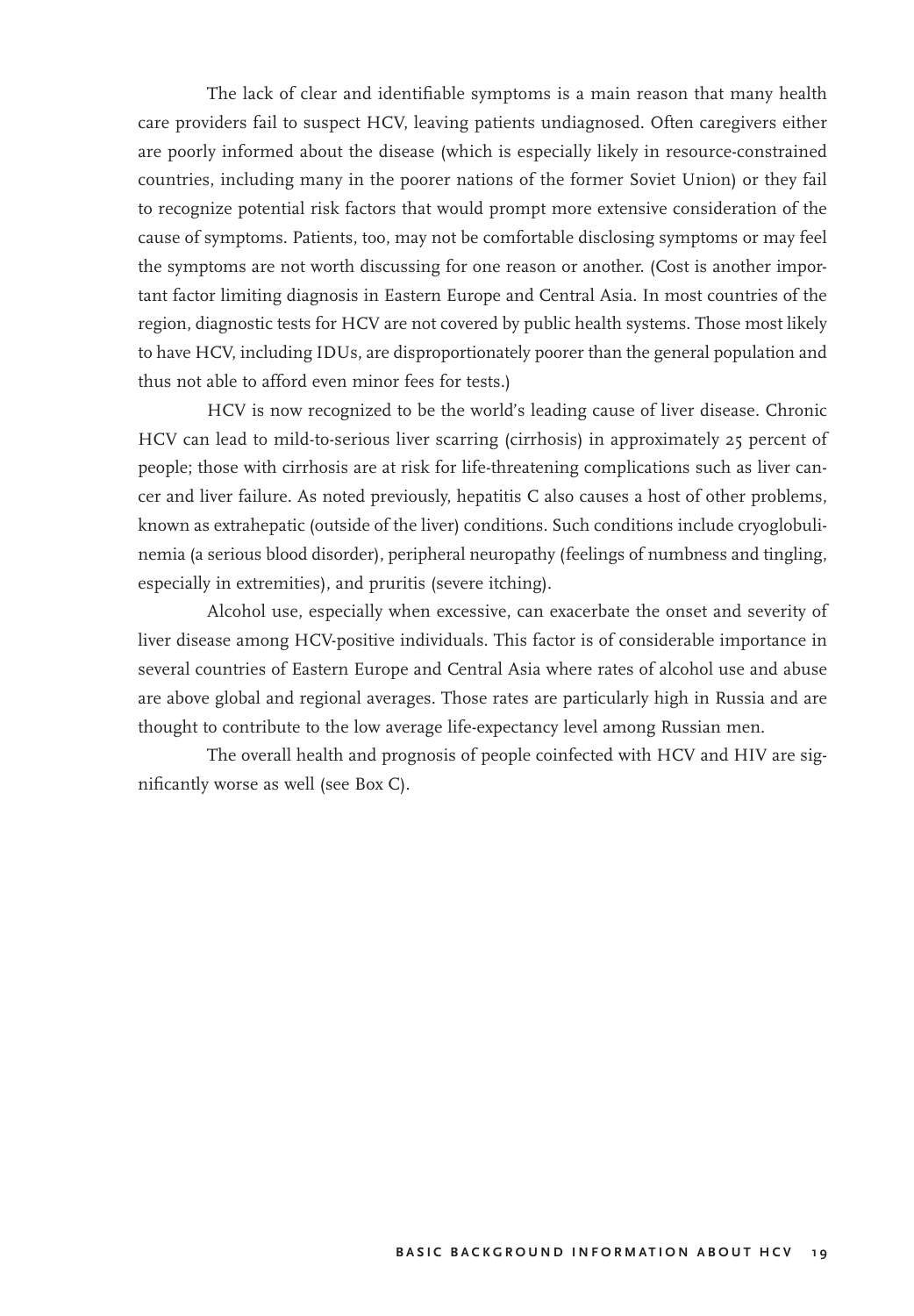#### **Double the Trouble: HCV and HIV Coinfection**

Given overlapping transmission modes, it is not surprising that many people infected with HCV are also living with HIV. Since coinfection with the two viruses is particularly common among IDUs, HIV-HCV coinfection represents a major public health problem in Eastern Europe and Central Asia, a region with high drug-using rates. According to a 2007 study by the Eurasian Harm Reduction Network, more than 50 percent of HIV-positive people seeking care were also infected with HCV in several countries in the region, including Estonia (80 percent), Latvia (61 percent), Russia (52 percent), and Ukraine (77 to 80 percent).

Living with two serious viruses is undoubtedly worse than just one, an assumption that is not just intuitive but has also been verified by data and observations. HIV infection reduces the likelihood that the body can clear out HCV on its own, and HCV-related disease progression (including development of cirrhosis and liver cancer) is faster among coinfected individuals.

Coinfection can also limit the effectiveness of both HIV and HCV treatment. Although antiretroviral treatment (ART) for HIV infection can delay hepatitis C-related liver disease progression, HCV coinfection can complicate HIV treatment because it triples the risk for ARV-associated liver toxicity and may limit treatment options. In turn, HIV is associated with poorer HCV treatment outcomes. In the United States and Western Europe, where ART is widely available, end-stage liver disease from HCV has become the leading cause of non-AIDS related death among HIV-positive individuals. The same outcome can be expected in Eastern Europe and Central Asia if ART access is broadened without access to HCV treatment.

Such impacts are important to recognize, but they pale in comparison to the potentially negative consequences of not getting treatment for either or both HIV and HCV if the need becomes apparent. Simultaneous, joint treatment is by far the best option for numerous reasons, including the fact that HCV treatment has been found to improve tolerance of ART. The most effective HCV regimen—a 48-week course of ribavirin and pegylated interferon—is recommended for coinfected individuals as well. Although certain HIV medicines should be avoided, the far wider range of treatment options for that disease usually means that a regimen can be cobbled together.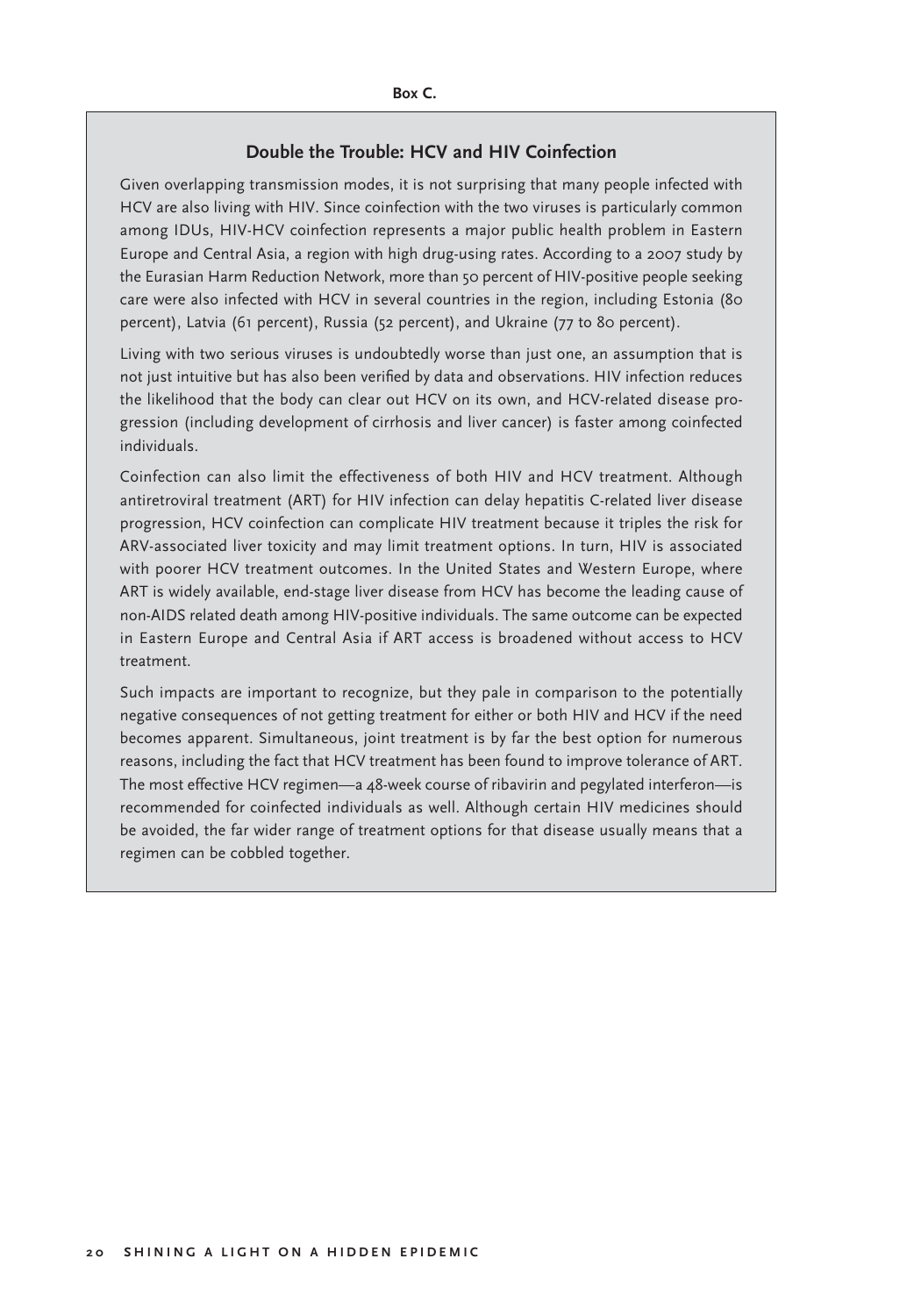# 3. HCV Diagnostics

## **3.1 Testing for the Presence of HCV**

First introduced in 1991, the HCV antibody test is used to determine if a person has ever been infected with hepatitis C. As with HIV antibody testing, blood samples are tested not for the virus itself but for the presence of antibodies generated by the immune system's response to the infection. However, in contrast with HIV, a positive HCV antibody test result does not always accurately indicate HCV infection.

For one thing, it is possible for an HCV antibody test on an infected individual to come back negative when he or she has been infected within six months. Tests usually come back negative with immuno-compromised persons, including transplant recipients and HIV-positive individuals with very low CD4 counts, because their immune systems are not producing HCV antibodies. Inaccurate readings can go the other way too. Since about 15 to 25 percent or so of people infected with HCV clear the virus from their body over time, they may test positive for HCV antibodies (which remain in the system), yet not actually be infected.

Confirmatory testing that looks for hepatitis C virus in a blood sample is therefore necessary to confirm or rule out HCV infection. Viral load testing is the most common method. This test detects the actual presence of HCV in blood as little as two weeks after infection. Where possible, people who believe they may have been exposed to HCV are urged to get a follow-up PCR test (a kind of viral load test)<sup>5</sup> for confirmation after getting an antibody test.

PCR tests are undeniably more precise and accurate than antibody tests for detecting the presence of HCV. However, a PCR test is also a far more complex and expensive diagnostic procedure that requires higher-quality laboratory facilities and specially trained technicians. In many parts of the world, including much of the former Soviet Union, neither the expertise nor the funds are available to offer such tests in public sector health care systems.

<sup>5</sup> PCR is an acronym for "polymerase chain reaction." PCR tests are described in greater detail in Section 3.2.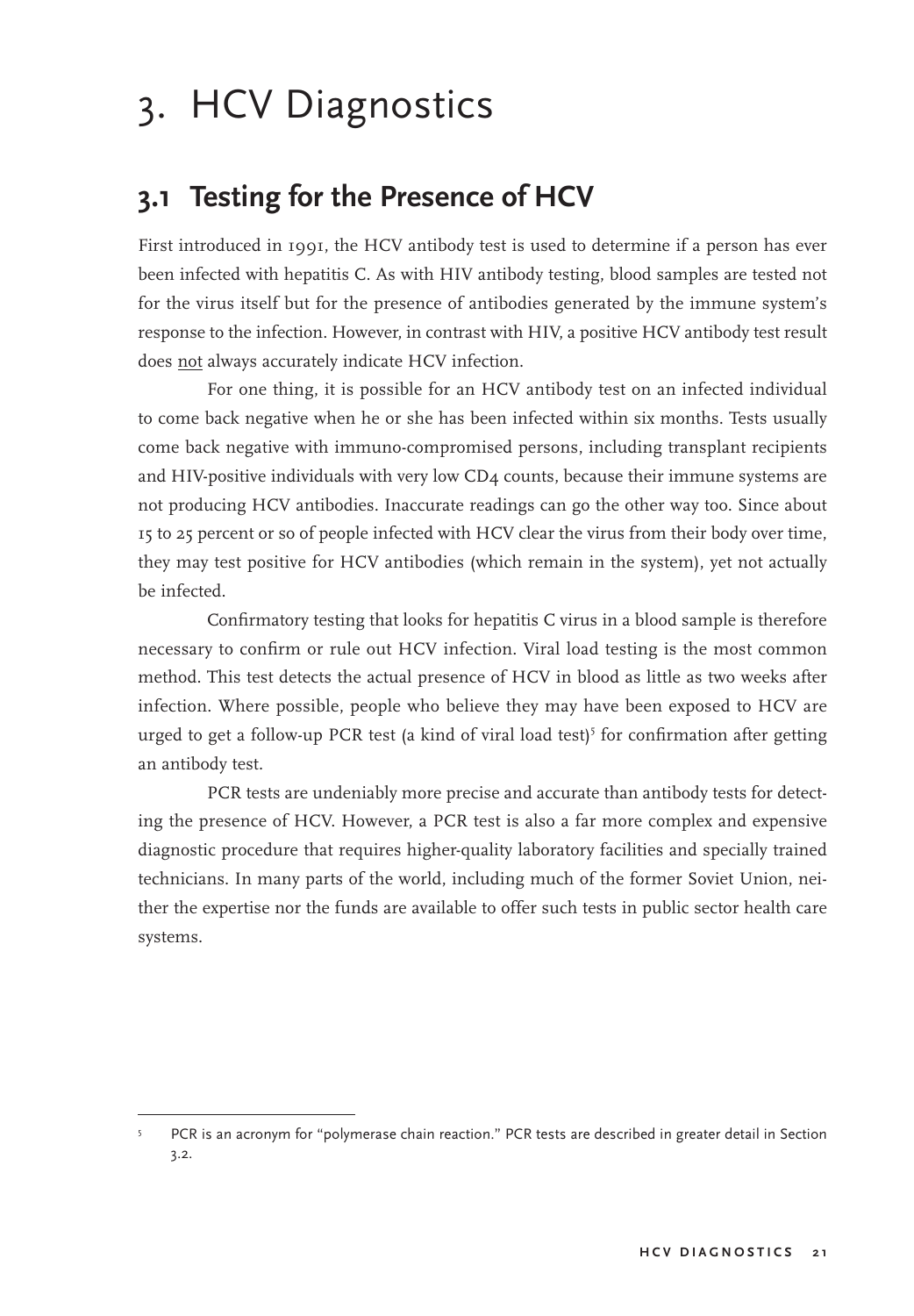## **3.2 Other Important Diagnostic Tests**

• **Viral load tests.** PCR tests can also play an important role after HCV infection has been confirmed. Not only do they detect the presence of HCV, but they also indicate the amount of virus in the patient's blood. A PCR test thus can measure what is known as the viral load, a key indicator that can help determine i) whether a patient is likely to respond to HCV treatment, and ii) whether HCV therapy has been effective in clearing the virus from the system of a patient already on treatment. Treatment is considered successful when viral load measurements decline over time and/or remain stable at extremely low or undetectable levels throughout the course of the treatment and six months afterwards

 Two other tests are often used to measure HCV viral load in some parts of the world: branched-chain DNA and transcription-mediated amplication (TMA). The three tests vary somewhat in terms of precision, with the more sensitive test (PCR) being the most expensive to administer and evaluate. The TMA test is the newest and is considered by many experts to be the best option because it is reasonably sensitive and easier and cheaper to use than the other two tests.<sup>6</sup>

- **Genotype test.** Individuals who test positive for HCV and are considering treatment should also have their blood tested to determine which genotype they are infected with. This information is crucial because it will help determine the length of treatment and predict treatment response. For example, a 24-week course of treatment is most often given to (and proves successful for 80 percent of) people with genotype 2 or 3. Those with genotype 1, however, usually need to take a 48-week course of treatment—and the standard regimen proves successful only in about half of cases.<sup>7</sup>
- Liver biopsy. A liver biopsy is used to identify the cause(s) and extent of liver damage. A biopsy can gauge the amount of scarring (stage) and inflammation (grade) of a patient's liver. The test consists of inserting a needle into the liver and extracting a small piece of the organ, which is subsequently examined to measure the degree, if any, of damage and inflammation.

<sup>6</sup> As per "HCV viral load tests," a fact sheet published in 2006 by the Hepatitis C Support Group. Available online in PDF format: www.hcvadvocate.org/hepatitis/factsheets\_pdf/VIRALLOAD.pdf.

<sup>7</sup> As per "HCV diagnostics tests," a fact sheet published in 2006 by the Hepatitis C Support Group. Available online in PDF format: www.hcvadvocate.org/hepatitis/factsheets\_pdf/diagnostic\_FS.pdf.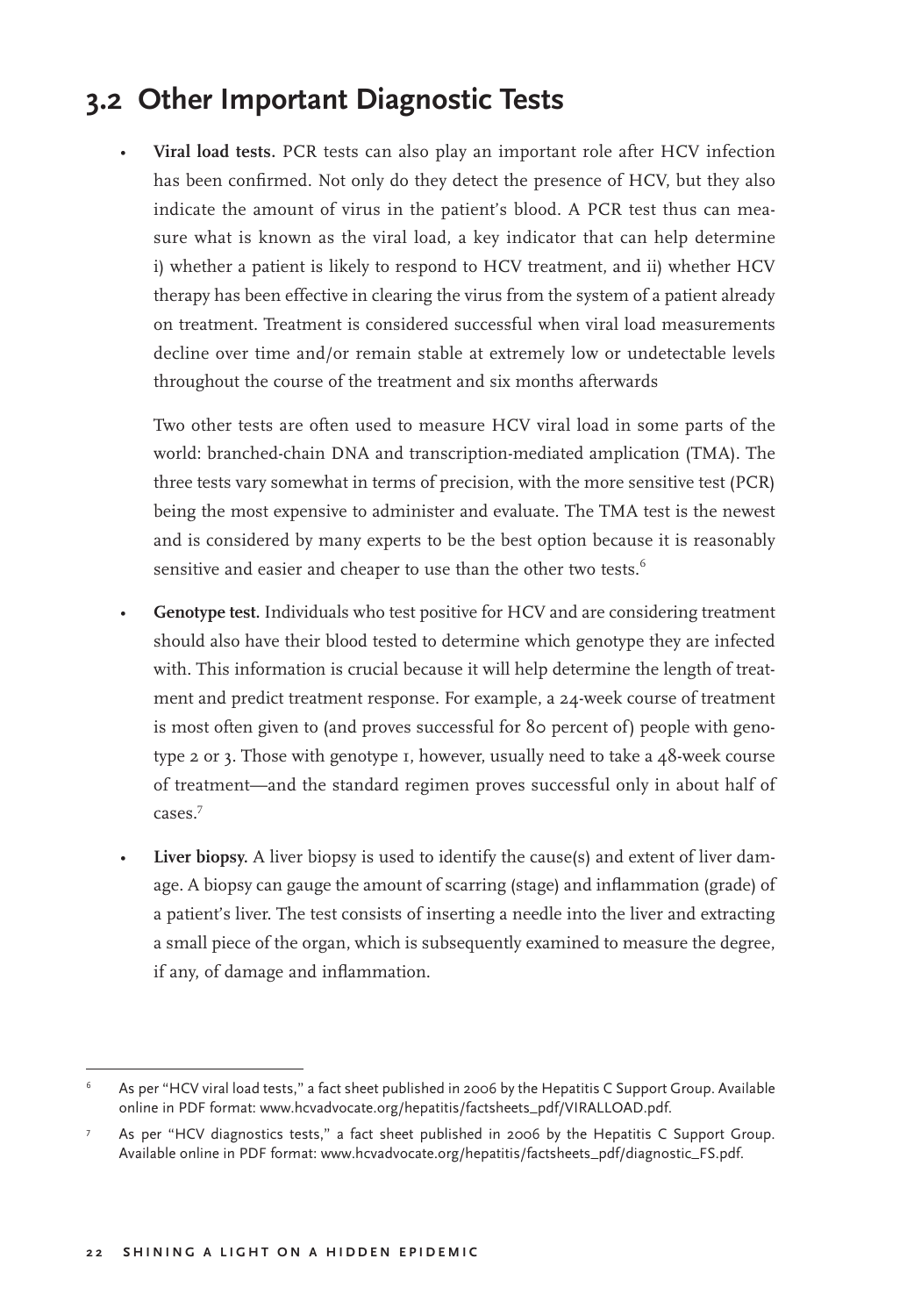Liver biopsies may be recommended at five-year intervals to those with chronic, untreated or unsuccessfully treated  $HCV<sup>8</sup>$  They are also useful for patients who are undecided about treatment or suffer from other conditions (known as comorbidities) that put their overall health at risk. Caregivers are likely to strongly encourage such patients to put off treatment for several years if their liver biopsy results are normal or only mildly abnormal. It may be that their ability to tolerate treatment (especially the side effects) will improve over time or that more effective and less toxic agents will eventually be available for them.

 In recent years, non-invasive procedures have been developed to help determine the health of a liver. The most common, known as ultrasound elastography, is undertaken with a device known as a FibroScan that is administered on the patient's abdomen. This method measures the stiffness of a liver, a reading that is useful because an unhealthy liver is firmer than a healthy one.

Other potentially important diagnostic tests, especially for those considering or undertaking treatment, are those that monitor treatment efficacy and toxicity. These diagnostic tests are important for ensuring the highest-quality care possible for people living with HCV. Without them, it is nearly impossible for caregivers to recommend appropriate treatment (if available) for HCV infection itself and for associated debilitating liver diseases, including liver cancer. All efforts to expand access to HCV treatment must therefore focus not just on medicines intended to eradicate the virus, but also on ensuring that a full suite of diagnostic tools and expertise to conduct and review them are available as well.

Comprehensive HCV treatment resources of this kind are currently available in public-sector health programs in only a few select places in Eastern Europe and Central Asia, most notably in the wealthier Baltic nations. The majority of those in need in the region, however, live elsewhere.

Availability does not necessarily lead to easy access, however. Even where one or more of these diagnostic tests are in fact available, they are not always provided free of charge. Prices vary depending on laboratory, health system and medical insurance scheme, but one advocate in the region estimated that in Ukraine, the average price in 2008 for a PCR test was \$80, with a genotype test priced at \$50.9

<sup>8</sup> Ibid.

<sup>9</sup> As per an estimate provided in January 2009 by a WHO staff member based in Ukraine.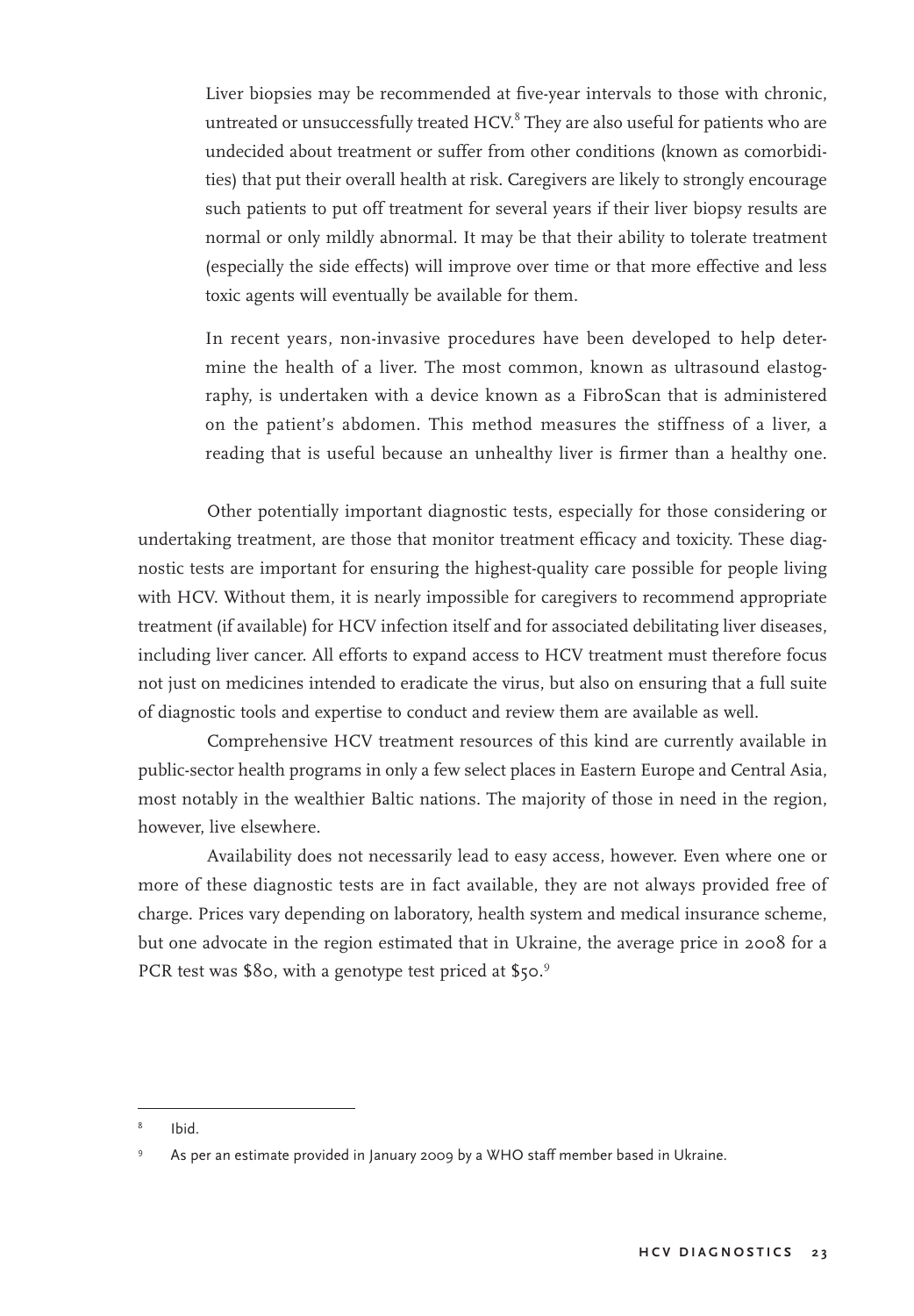A final important—albeit sobering—observation relevant to the region is that despite the many theoretical benefits of HCV diagnostic tests, they are not necessarily a high priority to many patients or their caregivers when treatment options are nonexistent or severely limited. In such cases, not knowing (even if based on willful denial) may be more comforting than having certain information that causes anxiety, stress and constant fear.

## **3.3 Notable Non-diagnostics Barriers to Identifying HCV**

The relatively lengthy discussion in Sections 3.1 and 3.2 of HCV diagnostics clearly illustrates the complexities involved in identifying infection. Such difficulties are exacerbated by two issues that also negatively affect HIV detection and care: i) potential lack of patient follow-up, and ii) stigma and discrimination around key risk factors.

Because blood samples must be examined in specialized laboratories, the results of HCV antibody and PCR tests are not known for several days after blood is drawn.<sup>10</sup> The delay means that a small but significant share of patients may not return to get their test results. Caregivers often are not able to reach them if, as in many cases, the tests are conducted anonymously or if patients do not provide accurate contact information for one reason or another.

The second issue is closely related to the first—especially in Eastern Europe and Central Asia, where HCV infection is particularly common among IDUs. Drug users often are unwilling or unable to seek out medical screening and care, including HCV and HIV tests, because they fear harassment or are concerned about violations of confidentiality. Also, because they tend to have little awareness or accurate information about HCV care in general, they may assume that drug side effects and toxicity greatly outweigh the potential benefits of HCV treatment.

<sup>&</sup>lt;sup>10</sup> Such a delay could be eliminated by the development and affordable pricing of a rapid test similar to the one now used increasingly to diagnose HIV infection. In fact, one company that pioneered a rapid HIV antibody test, OraSure Technologies, announced in mid-2007 that it had made significant headway in developing a test that could detect HCV antibodies in blood and saliva within minutes. More than a year later, in October 2008, the company submitted a premarket approval application to the U.S. Food and Drug Administration (FDA). The FDA had not responded by the time research for this report was completed in early 2009. (It is important to note, however, that a confirmatory viral load test is still needed to ensure an accurate HCV diagnosis. This means that a final, "certain" diagnosis still takes several days to obtain.)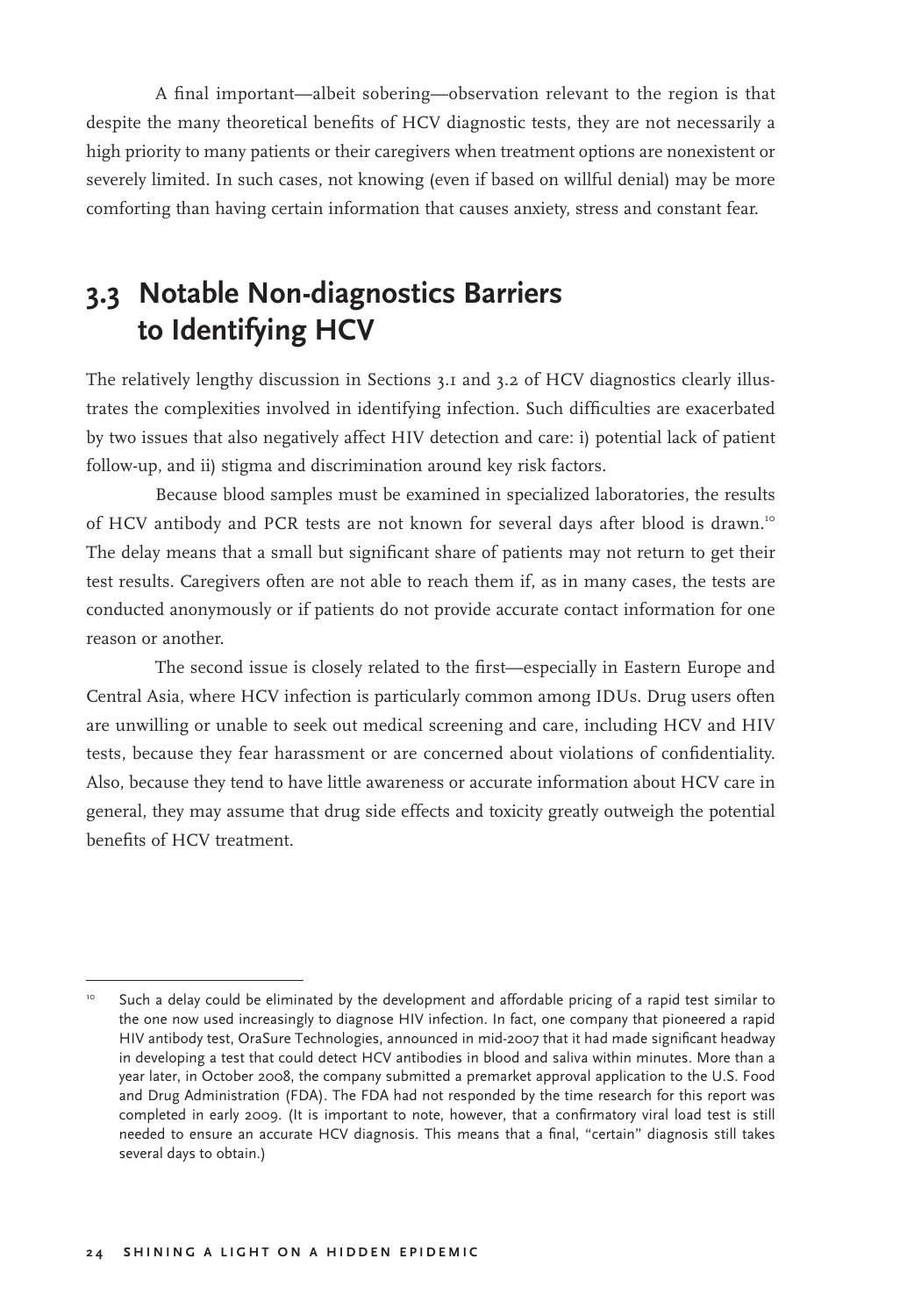This is, however, just one reason that the majority of people living with HCV in the region are not aware of their status. Another reason of perhaps even greater importance is lack of awareness about HCV among both health care providers and the general public. Even if caregivers have heard of the disease, they may know little or nothing about risk behaviors or symptoms. They are therefore unlikely to recommend that patients take an HCV test even if such tests are available and a patient seems to fit a profile suggesting he or she could have been exposed to the virus. Lack of awareness is equally problematic when viewed from the other side: limited awareness of HCV among IDUs and other vulnerable populations means that they are not likely to discuss it, let alone inquire as to whether a test is available, when in health care settings.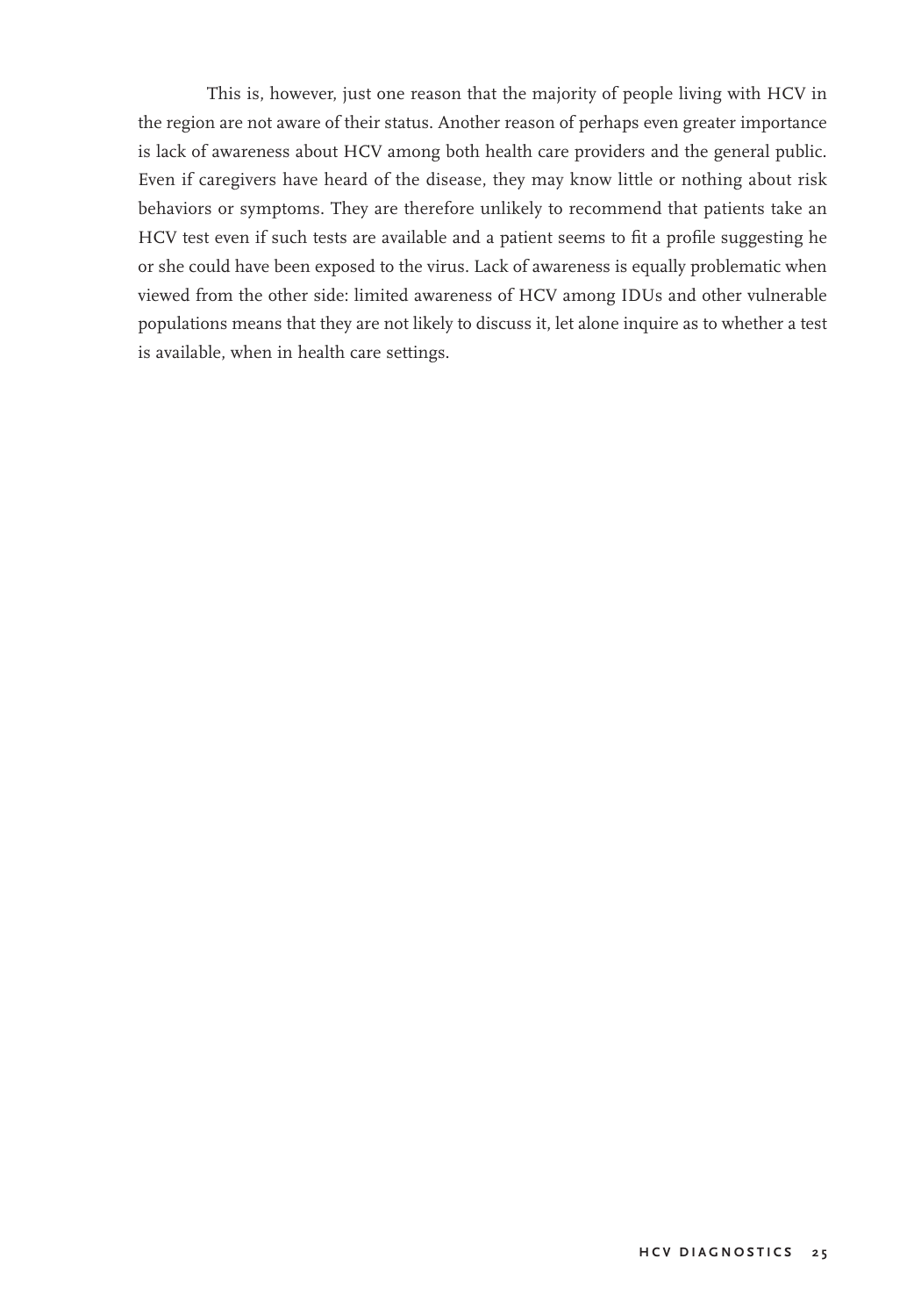# 4. HCV Prevalence

Lack of awareness about HCV is common in most other parts of the world, not just in Eastern Europe and Central Asia. As a result, precise prevalence data are difficult to obtain. Recent estimates of cases of chronic HCV worldwide range from  $140$  million to 200 million;<sup>11</sup> in comparison, and to put the HCV crisis in perspective, the total number of people living with HIV is not thought to exceed 35 million.<sup>12</sup>

Of the HCV global total, an estimated 10 million people are living with chronic HCV across the former Soviet Union.<sup>13</sup> That represents about four percent of the overall population in those 15 countries, prevalence higher than most estimates for the United States (slightly less than two percent) and Western Europe (about one percent or less in each country). Yet in some countries, notably Egypt (see Box B), more than 10 percent of the population is thought to be infected with HCV.<sup>14</sup>

As significant as some of these estimates are, they are dwarfed by prevalence estimates for certain high-risk groups in several countries. IDUs are especially susceptible to HCV because sharing of injection equipment, perhaps the most efficient transmission vector, regularly occurs among members of this population. HCV can be contracted by more than half of all individuals in a drug-using community within months of being introduced, especially in places where access to clean injection equipment is limited.<sup>15</sup>

<sup>11</sup> See, for example, "Global burden of disease (GBD) for hepatitis C," Journal of Clinical Pharmacology, 2004. Online: http://jcp.sagepub.com/cgi/content/abstract/44/1/20. Also, website of the Hepatitis C Trust: www.hepctrust.org.uk/hepatitis-c/.

As per most recent global estimates from the Joint UN Programme on HIV/AIDS (UNAIDS). Online: www.unaids.org.

<sup>&</sup>lt;sup>13</sup> "Global burden of disease (GBD) for hepatitis C," Journal of Clinical Pharmacology, 2004. Online: http://jcp.sagepub.com/cgi/content/abstract/44/1/20.

<sup>14</sup> At nearly 20 percent, Egypt's estimated HCV prevalence is the world's highest. Three other African countries are not far behind: Prevalence estimates top 10 percent in Burundi, Cameroon and Rwanda. See www.hepctrust.org.uk/hepatitis-c/.

<sup>&</sup>lt;sup>15</sup> See, for example, "Prevention of hepatitis C virus infection: Achievement through integration into established prevention programs," a PowerPoint presentation by Harold S. Margolis, M.D., Division of Viral Hepatitis, National Center for Infectious Diseases, Centers for Disease Control and Prevention, Atlanta, USA. Online: www.vhpb.org/files/html/Meetings\_and\_publications/VHPB\_Meetings/geneva 2002/S4P3%20Margolis.ppt.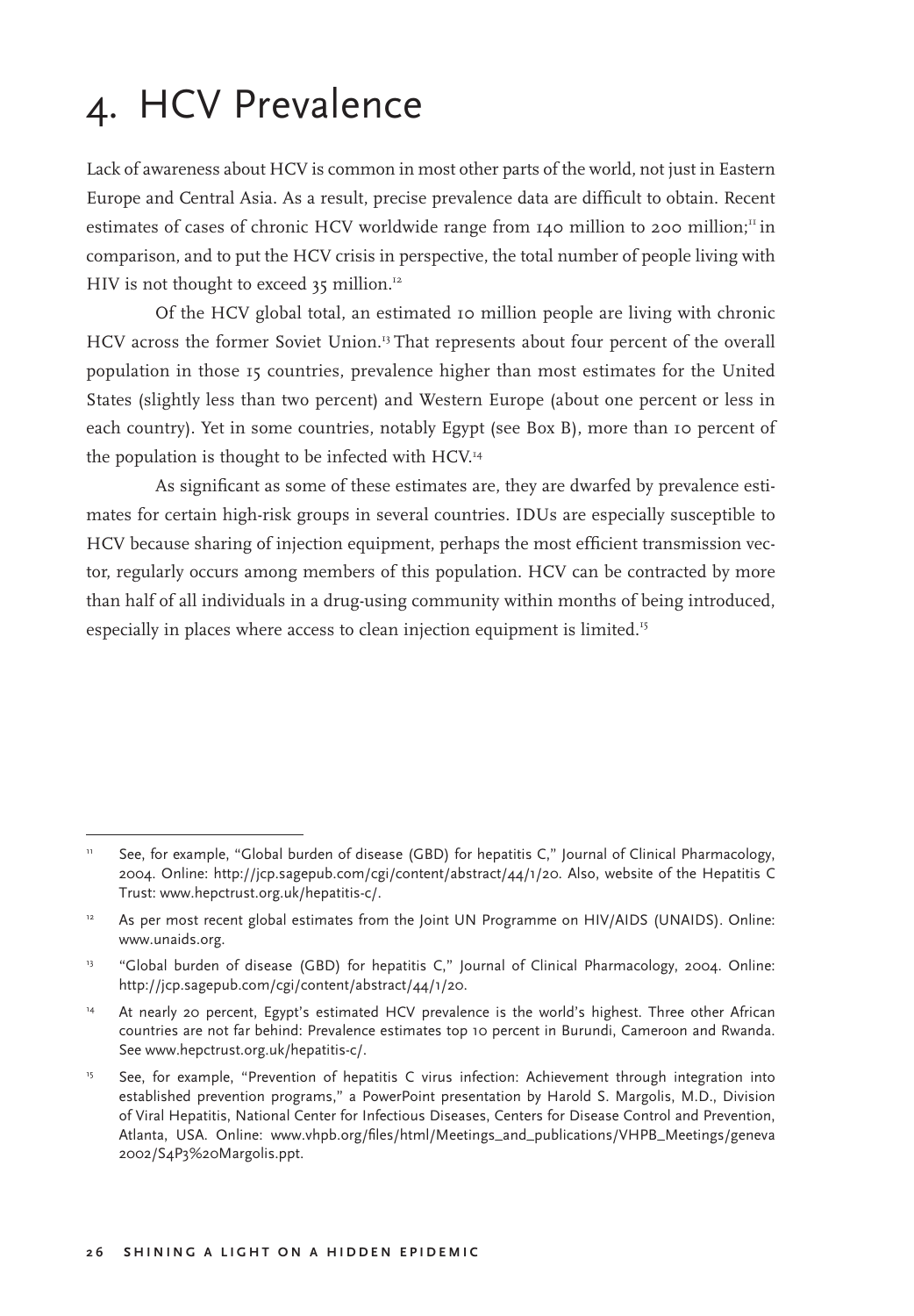HCV prevalence among adult IDUs currently exceeds 50 percent in countries around the world, including some of the most populous. A recent report estimated that 92 percent of IDUs in India are infected with HCV, for example, as are 85 percent in Germany, up to 80 percent in the United States, and as many as 70 percent in Brazil.<sup>16</sup>

The situation is arguably worse in countries where a higher share of the population injects drugs, even if the absolute numbers of HCV-positive individuals currently are lower. Countries in this category include Thailand (where 90 percent of IDUs are thought to have HCV) and several in Eastern Europe and Central Asia. In Russia, for example, an estimated 90 percent of the country's 2 million IDUs have HCV; in Ukraine, meanwhile, between 70 and 90 percent of the country's 400,000 or so IDUs are living with HCV.<sup>17</sup> HCV prevalence rates exceeding 50 percent of IDUs are also found in several other countries in the region, including Lithuania (95 percent), Estonia (90 percent), and Kazakhstan (66 percent).<sup>18</sup>

HCV represents a particularly dire public health threat in those nations because of the following reasons:

- HIV epidemics in these countries are concentrated among IDUs, which means that HIV-HCV coinfection is common.<sup>19</sup>
- Some have policies in place that specifically deny HCV treatment for IDUs.
- In comparison with many other nations, especially those elsewhere in Europe, they provide fewer and less comprehensive health services for IDUs in general (including appropriate and adequate harm reduction and drug treatment services).
- They have relatively limited financial or human resources in their health sectors in the wake of post-Soviet economic transitions.

<sup>16</sup> See "Global state of harm reduction 2008: Mapping the response to global HIV and hepatitis C epidemics," published in 2008 by the International Harm Reduction Association. Available online in PDF format: www.ihra.net/Assets/582/1/GSHRFullReport.pdf.

<sup>17</sup> See "Global state of harm reduction 2008: Mapping the response to global HIV and hepatitis C epidemics," published in 2008 by the International Harm Reduction Association. Available online in PDF format: www.ihra.net/Assets/582/1/GSHRFullReport.pdf.

 $18$  Ibid.

<sup>19</sup> For example, according to data obtained from laboratory tests in Ukraine (2006 and 2007), 82.4 percent of HIV-positive individuals were coinfected with HCV, as were 94.8 percent of HIV-positive IDUs. Also of note from this study were findings that 61.5 percent of all IDUs, 61.1 percent of prisoners, and 46.7 percent of TB patients had HCV. (This information was contained in a chart titled "HBV and HCV infection markers in different population groups in Ukraine." The chart was compiled by T.A. Sergeeva at the L.V. Gromashevskiy Institute of Epidemiology and Infectious Diseases within the Academy of Medical Sciences of Ukraine.)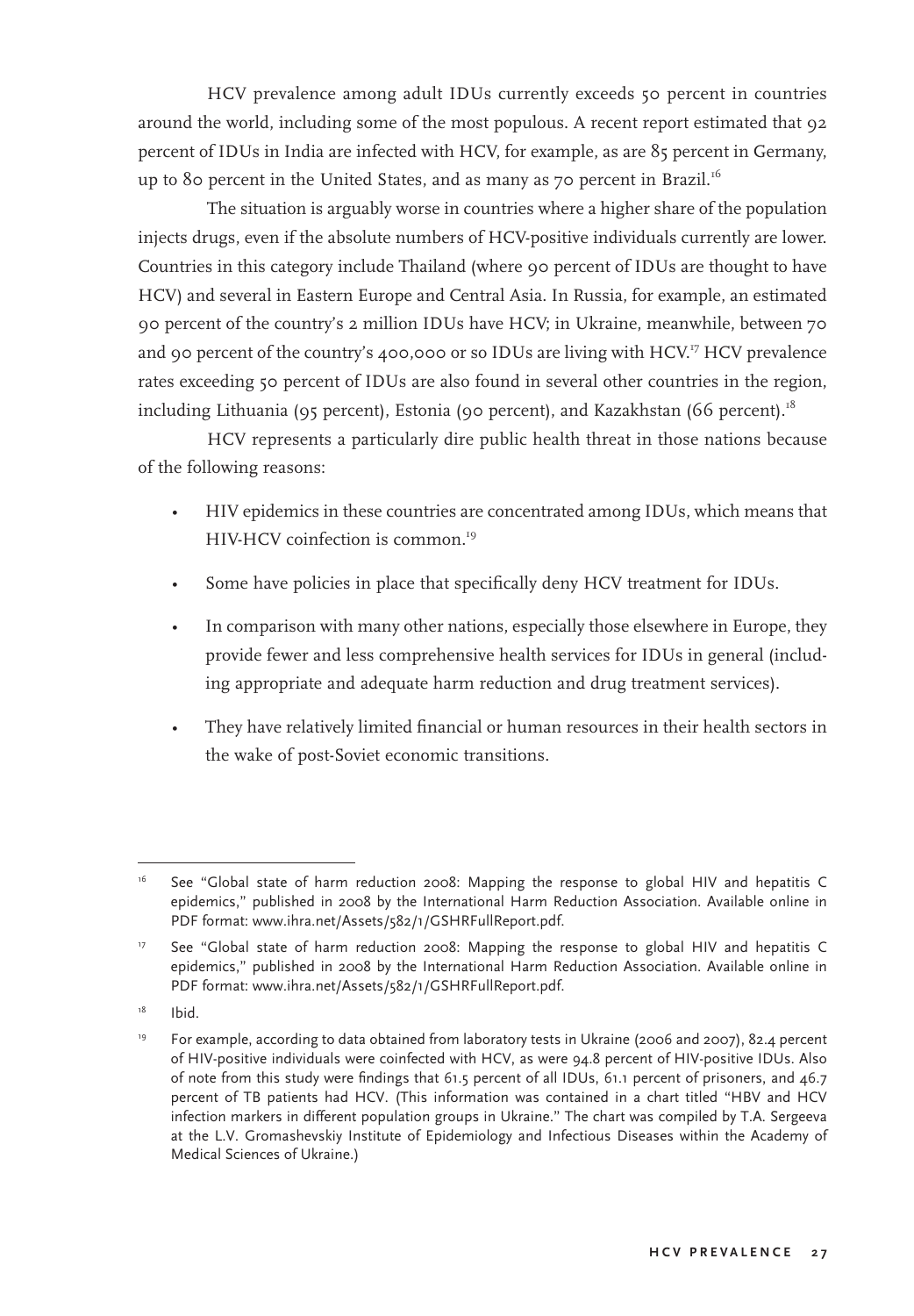#### **Barriers to Treatment for Active Drug Users**

Access to the current standard of care for HCV treatment is not easy or guaranteed for any individual in Eastern Europe and Central Asia. Some, though, face greater obstacles than others.

Active IDUs fare the worst for a variety of reasons. They are considered by the general public to be weak, shiftless, and irresponsible individuals who threaten social stability by continuing to break the law. Little sympathy is extended when they are harassed or have their legal, economic or social rights violated.

Such attitudes are common among health care personnel at all levels, including policymakers. Active IDUs are often denied health services based on the assumption that such care would be "wasted" on them. In recent years, official policies in some countries—including Belarus, Estonia, Lithuania, and Russia—have recommended or explicitly stated that abstinence from illicit drug use is a prerequisite for receiving treatment for HCV. In other nations, meanwhile, treatment has been routinely withheld from active IDUs even in the absence of official abstinence-only policies.

Supporters of such policies, official or not, often argue that active drug users are not capable of adhering to treatment regimens or that illicit drug use lessens adherence to, and effectiveness of, antiviral medicines. There is no evidence to support either of those assumptions. On the contrary, studies have shown that active IDUs can be as adherent as non-users, if not more so, to rigid treatment regimens such as those prescribed for HCV and HIV.

Other studies undermine another frequent rationale used by policymakers seeking to bar active IDUs from HCV (and, often, HIV) treatment: that the medicines and therapies are not as effective in active users. Nearly every study instead reports HCV treatment outcomes among active users that are comparable to those among people not using drugs.

Evidence indicates that adherence among active IDUs can be increased even further when they have complementary access to additional health and social services such as mental health care, non-coercive drug treatment programs, and harm reduction support (such as clean injecting materials and methadone or buprenorphine treatment). Specialized training can also make a big difference in improving health care workers' attitudes toward drug users, thereby turning them into supportive caregivers and valuable advocates on behalf of their patients.

Patients and advocates often find that evidence-based data and observations cannot overcome existing treatment barriers on their own, however. Also effective on occasion are appeals to basic equality and human rights. In this view, active drug users are no less deserving than anyone else in terms of obtaining access to services and support to improve their health.

IDUs in many formerly Soviet countries also tend to face more extensive abuse, harassment and discrimination when dealing with law enforcement and health authorities.<sup>20</sup>

<sup>20</sup> See, for example, "Rehabilitation required: Russia's human rights obligation to provide evidence-based drug dependence treatment," a November 2007 report from Human Rights Watch. Online: www.hrw. org/en/reports/2007/11/07/rehabilitation-required-0.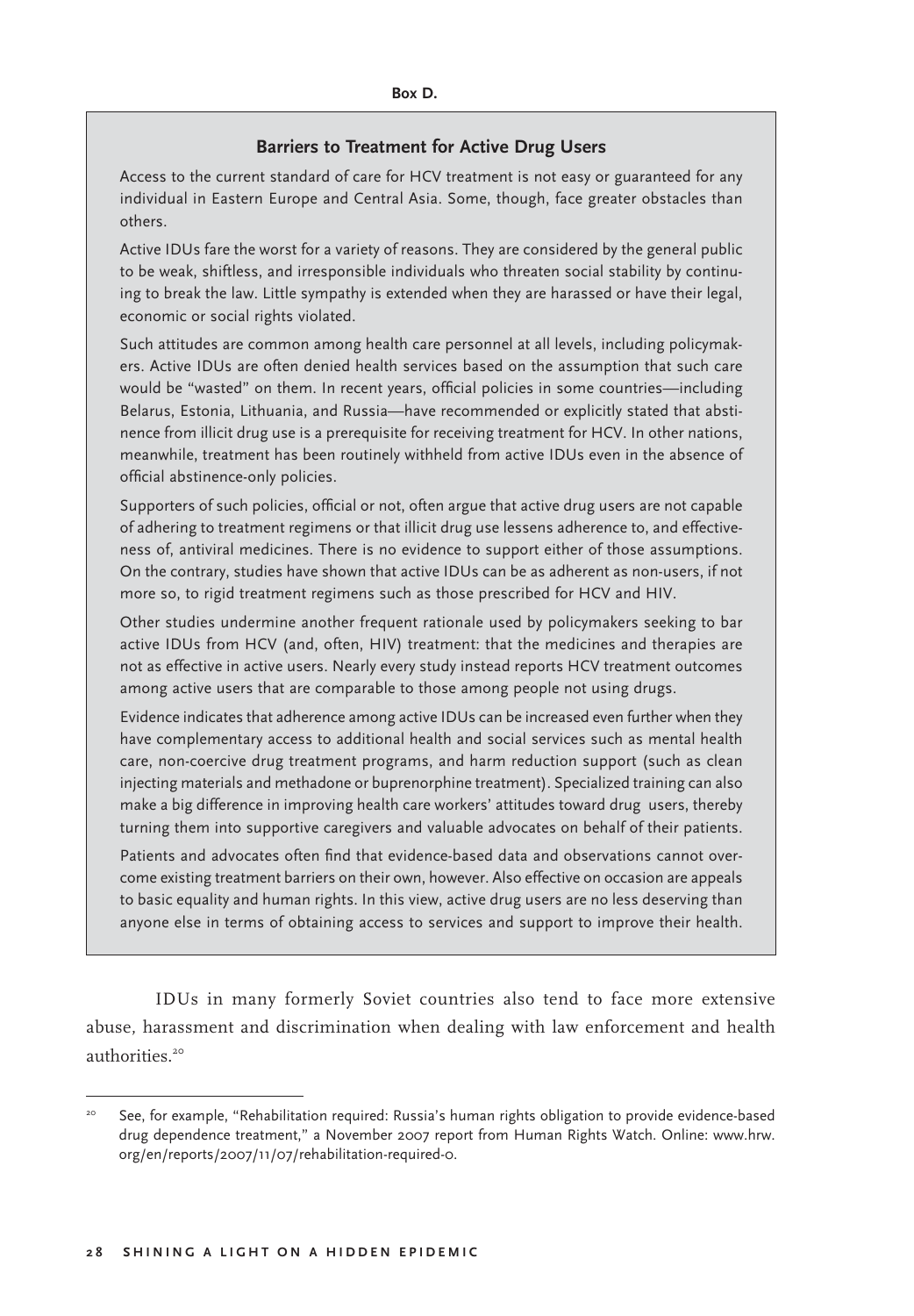# 5. HCV Treatment

## **5.1 Current Options and Standards**

HCV treatment options currently are limited not only in number but in effectiveness. The contrast is particularly stark in comparison with HIV, a disease that was identified only a few years before HCV. More than 30 distinct anti-HIV medicines are currently used around the world, and lower-priced generic versions of many of those drugs are increasingly available in the countries where need is greatest. Some three million people with HIV now have access to potentially life-saving treatment. Much work still needs to be done to improve access in much of the developing world, including countries in the former Soviet Union where prices remain relatively high and treatment options are far too limited. But even so, it seems clear that improved HIV treatment access is a growing priority among most policymakers in the region.

Four times as many people around the world may have HCV than have HIV, but it would be extremely generous to assume that as many as four times *fewer* would have access to HCV treatment even if they needed it. The main reason: standard-of-care HCV treatment is extremely expensive. In all but a few places in the world, such treatment is unavailable to all in need, rationed to a select few, or purchased out of pocket by relatively wealthy individuals. Insurance schemes and public health systems rarely offer it to needy patients, either because they simply cannot afford to or because they choose to prioritize other diseases, many of which can be treated with cheaper medicines.

The current standard-of-care pharmaceutical treatment for HCV consists of combination therapy involving two drugs, ribavirin and pegylated interferon. That regimen has been recommended since 2001, the year pegylated interferon was approved by the U.S. Food and Drug Administration (FDA). The usual course of treatment lasts from  $24$  to  $48$  weeks, depending on genotype, $2^t$  with ribavirin taken daily (orally, in pill format) and pegylated interferon once a week (by injection). This regimen and all other HCV treatment options have significant shortcomings, however. Among them are the following:

They can have severe side effects. Many people on HCV treatment abandon their regimens because they are no longer able or willing to tolerate side effects. Flu-like symptoms such as extreme fatigue and weakness affect many individuals; more debilitating side effects, including anemia, anxiety, and depression, are experienced by as many as one quarter of all patients. A large share are unable to work while

Treatment usually lasts for  $\Delta 8$  weeks for those with genotype 1, which is most common in Eastern Europe and Central Asia, and half that time (24 weeks) for individuals with other genotypes.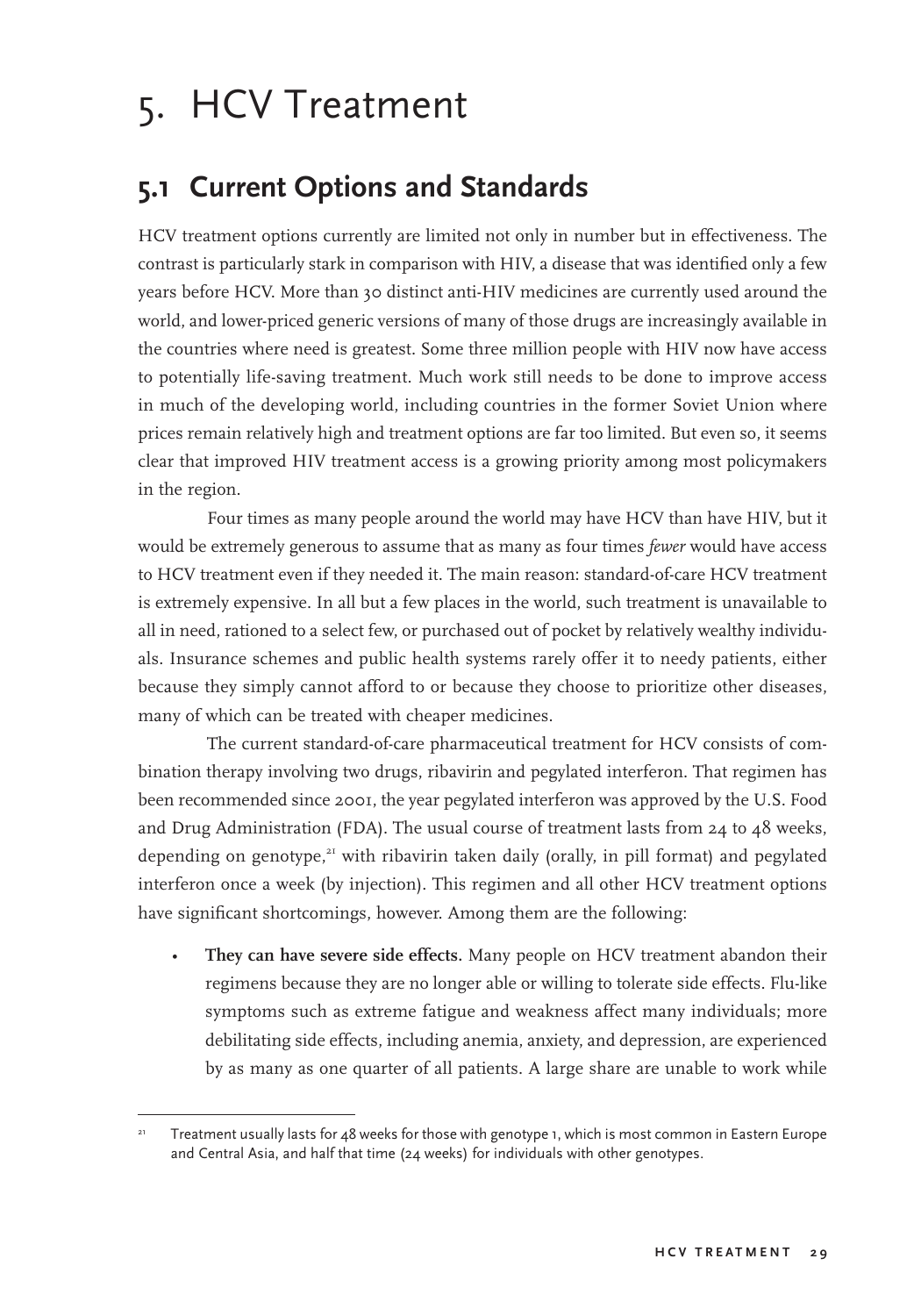on treatment because of the side effects. It is impossible for either patients or their caregivers to know in advance if (or what kind of) side effects from treatment might occur.

 It can also be difficult to identify and prescribe therapies to mitigate the side effects and allow optimal treatment to continue. For example, anemia is relatively common among patients whose regimens include ribavirin. However, epoetin, the one drug known to effectively combat such anemia and allow the continuation of a ribavirin regimen, can have serious side effects of its own. It is also unavailable or unaffordable in many parts of Eastern Europe and Central Asia.

• **They have limited effectiveness.** Data indicate that the standard-of-care combination treatment (ribavirin and pegylated interferon) is only effective for slightly more than half of patients.<sup>22</sup> Dual therapy involving ribavirin and non-pegylated interferon is even less effective (around  $45$  percent of patients),<sup>23</sup> and monotherapy (treatment with interferon only) is effective in one third of patients at best. $24$  The percentages for each form of treatment are even lower for individuals coinfected with HIV, especially those with low CD4 counts (see Box C).

 "Effective" in the world of HCV treatment means that HCV is no longer detectable in an individual's blood six months after treatment ends; this is known as a "sustained virological response," or SVR.

• **They are extremely expensive.** Several generic versions of ribavirin are available around the world—which means that the medicine can be purchased relatively cheaply—but only two versions of pegylated interferon are on the market.<sup>25</sup> Both

<sup>&</sup>lt;sup>22</sup> It is important to note, however, that effectiveness as defined by this criterion differs by HCV genotype. About 80 percent of those with genotype 2 or 3 clear the virus with standard-of-care combination treatment (ribavirin and pegylated interferon), but success is much lower (at most 50 percent) for those with genotype 1. (As noted elsewhere in this report, the majority of HCV-positive people in the world, and in Eastern Europe and Central Asia, are infected with genotype 1.)

<sup>&</sup>lt;sup>23</sup> As per the results, for example, of a large study released in 2004. See http://eprints.soton.ac.uk/62113/.

<sup>&</sup>lt;sup>24</sup> Interferon monotherapy is sometimes provided when patients cannot tolerate ribavirin-specific side effects, most notably anemia. Ribavirin is not prescribed as monotherapy because it has no direct effect on HCV on its own.

<sup>&</sup>lt;sup>25</sup> The two available pegylated interferons are not exactly the same because they use different types of molecules to prolong the half-life of the interferon. (The term "pegylation" refers to a process whereby a large molecule chain is attached to the interferon to slow the rate at which it is broken down.) They are also dispensed in different ways. Pegasys, made by Roche, is premixed and given at a fixed dose, while PegIntron, made by Schering-Plough, is dosed by weight and mixed prior to injection. See, for example, T Swan, "Research & policy recommendations for hepatitis C virus (HCV)/HIV coinfection: Critical issues from TAG's forthcoming HCV/HIV coinfection report." Treatment Action Group, New York, USA, February 2003. Online: http://img.thebody.com/legacyAssets/16/65/jan\_feb03.pdf.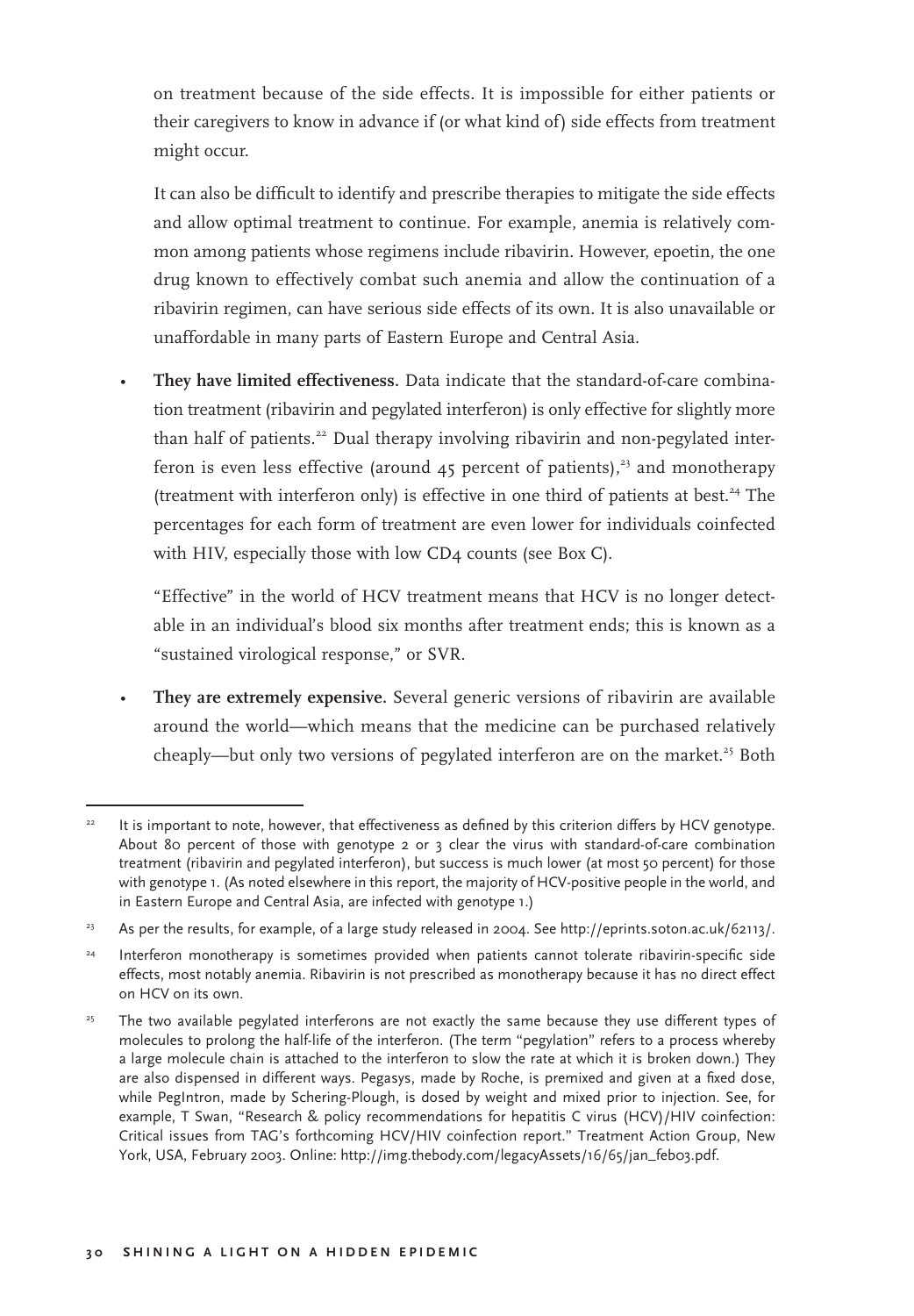are brand-name drugs and very expensive. As a result, a course of combination treatment with pegylated interferon can cost more than \$20,000 in developed countries such as the United States. That price is out of reach for many patients even in the world's richest countries where all or the majority of individuals are covered by insurance schemes and/or generous public sector health systems.

The high-priced pegylated interferon duopoly persists for several reasons. Among them are the following: i) both medicines are patent-protected throughout much of the world, including in countries such as Russia and Ukraine, home to most HCV cases in Eastern Europe and Central Asia; ii) neither company has faced significant pressure from advocates or public sector purchasers to cut prices substantially; and iii) pegylated interferon is a complex and difficult product to manufacture because it is a so-called biologic, which means that it is derived from organic cells, not small chemical molecules.<sup>26</sup> (See Box E for a discussion of the difference between pegylated and non-pegylated interferon.) In many ways the current HCV treatment situation is similar to that in the HIV/AIDS world in the early 1990s, before mounting global pressure and patient advocacy opened the floodgates to new, lower-priced therapies that were equally effective as their branded counterparts.

Advocates in the region should be aware of and heartened by the fact, however, that their counterparts in some other developing countries are seeking to confront the duopoly. For example, efforts have been initiated in India to convince through negotiations—or force through legal measures—the manufacturers of the two brand-name pegylated interferon products to lower their prices. In 2007, an Indian NGO called Sankalp, which works to provide treatment and health services to IDUs, challenged a patent granted to Roche by the Indian Patent Office for Pegasys. That challenge followed a similar one filed two months earlier by a domestic drug firm, Wockhardt.<sup>27</sup> In April 2009, however, government patent authorities rejected the advocates' legal challenge and upheld Roche's patent. The decision was a setback, but some positive and hopeful signs can nevertheless be seen from the process. The advocates' challenge was supported by many public health officials as well as mem-

<sup>&</sup>lt;sup>26</sup> The FDA's website includes the following thorough definition: "Biological products include a wide range of products such as vaccines, blood and blood components, allergenics, somatic cells, gene therapy, tissues, and recombinant therapeutic proteins. Biologics can be composed of sugars, proteins, or nucleic acids or complex combinations of these substances, or may be living entities such as cells and tissues. Biologics are isolated from a variety of natural sources—human, animal, or microorganism—and may be produced by biotechnology methods and other cutting-edge technologies. Gene-based and cellular biologics, for example, often are at the forefront of biomedical research, and may be used to treat a variety of medical conditions for which no other treatments are available." See www.fda.gov/cber/faq. htm#3.

<sup>&</sup>lt;sup>27</sup> See www.hepctrust.org.uk/news/2007/June/india-roches-hepatitis-c-drug-patent-challenged.htm.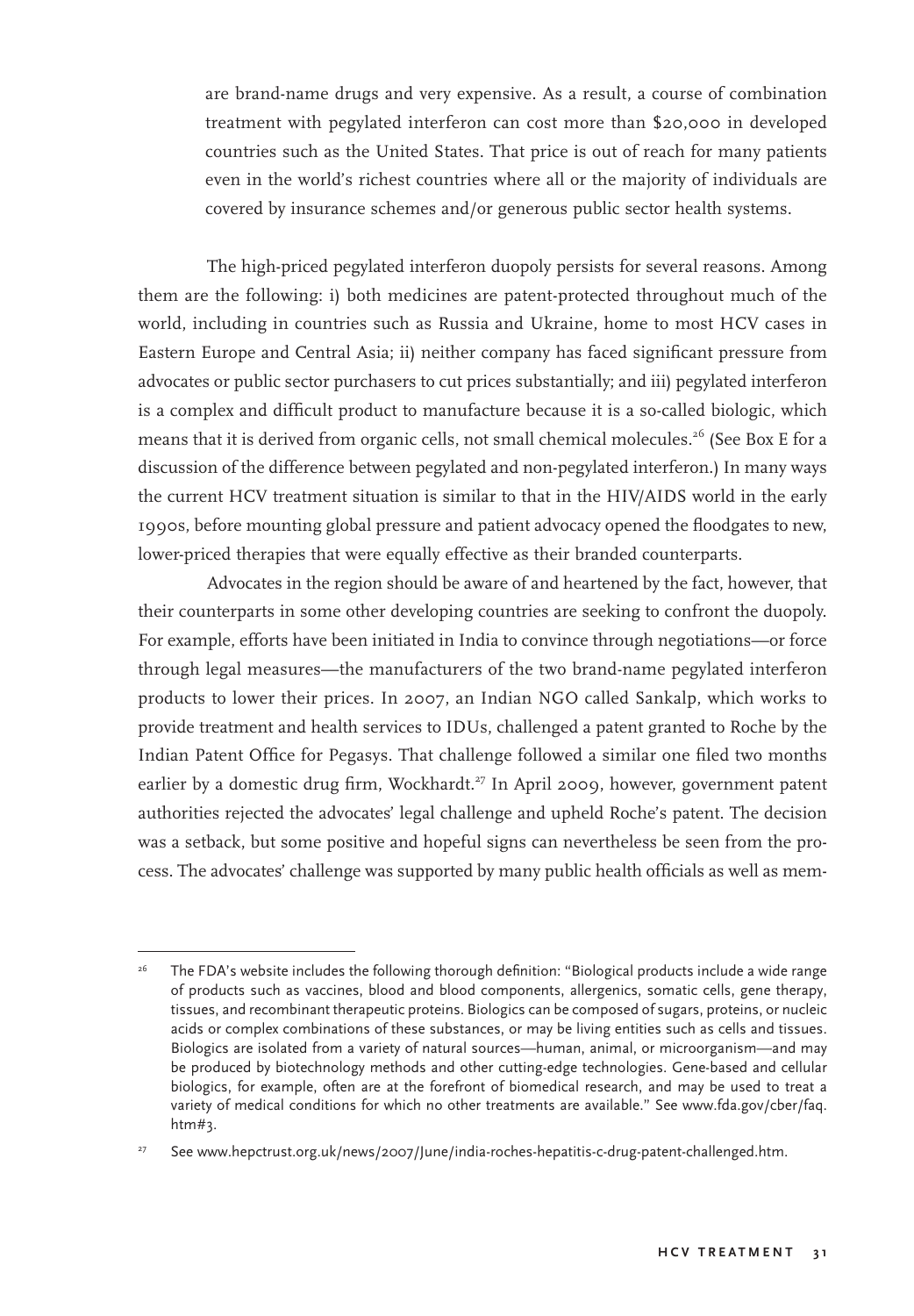bers of an intermediary panel whose anti-Roche recommendation was ultimately ignored by the patent authorities. Moreover, reports from India indicated that Wockhardt and at least one other generic drug company in that country, Shanta Biotech, would consider making generic versions of pegylated interferon if Roche's patent were overturned.

**Box E.** 

#### **Interferon: Indispensable, Complex, and Difficult to Manufacture**

The standard of care for HCV is a combination regimen involving two medicines, ribavirin and pegylated interferon. Interferon is the backbone of HCV treatment, although it is much less effective when used without ribavirin.

**About interferons.** Interferons are natural proteins produced by the immune systems of humans and many animals in response to viruses and parasites. The medical compound known as "interferon" is based on those natural proteins and works in much the same manner, most notably by stimulating the immune system to fight viruses. Interferon is also used to treat some types of cancer, in combination with chemotherapy and radiation.

Man-made interferons are used in HCV treatment regimens to enhance naturally occurring interferons, which are not always able to prevent or fight HCV infection on their own. Interferon can cause serious side effects, many of which resemble flu symptoms (aches, fevers, shivering, fatigue, etc.). Interferon also suppresses bone marrow growth, which means it can cause potentially fatal conditions such as anemia. In addition, interferon can cause a range of debilitating non-physical problems ranging from anxiety to insomnia to depression.

**About pegylated interferon.** The term "pegylation" refers to a large molecule called polyethylene glycol—"peg"—that is attached to standard interferon. For reasons scientists have yet to fully understand, interferon with a "peg" molecule attached is more effective than standard interferon in clearing HCV. It is thought, though, that the molecule plays a role in keeping interferon from being broken down in the body, thereby ensuring the medicine is actively working for a longer period of time. It is also more convenient; pegylation reduces injections from three to one a week.

Pegylated interferon has been used as part of HCV treatment regimens for nearly a decade, since it was first approved by the U.S. Food and Drug Administration in 2001. Pegylated interferon is very expensive because manufacturing it is a complex process and developing safe, reliable and effective generic versions of pegylated interferon remains challenging. The eventual development of such versions would lead to much lower prices because of increased competition.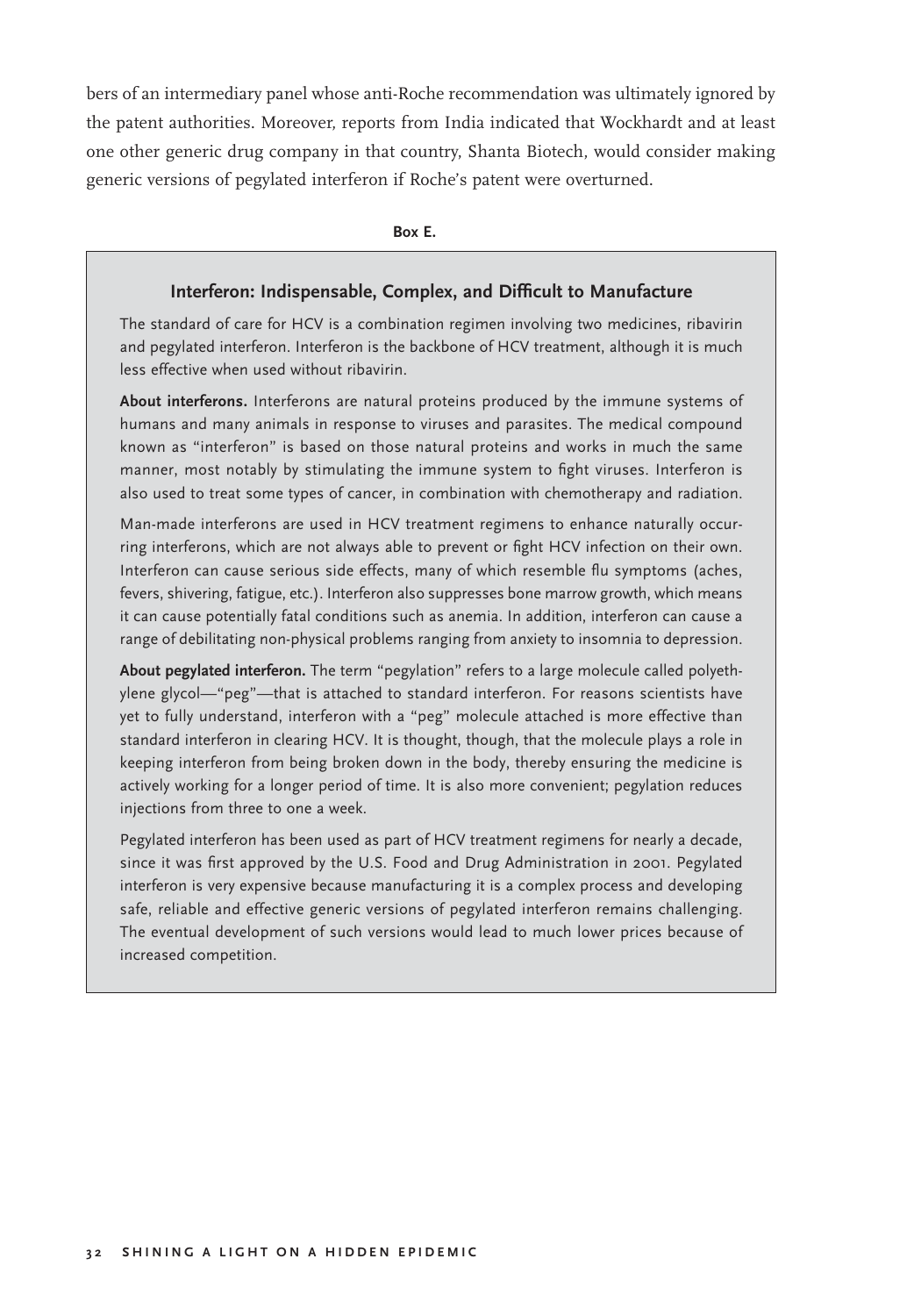# **5.2 HCV Medicines in the Pipeline**

More than 20 experimental HCV agents are currently in the pipeline at pharmaceutical companies worldwide. This means the compounds have at least been created with the goal of eradicating HCV or mitigating its effects and are currently undergoing, or being readied to undergo, clinical tests. The compounds range from medicines intended to mimic or replace existing HCV medicines—such as ribavirin substitutes and novel interferon formulations—to those that take a completely different approach to tackling HCV, including protease inhibitors, polymerase inhibitors, and assorted antiviral therapies. Also in development are a handful of potential therapeutic vaccines.<sup>28</sup>

Researchers are also testing whether some medicines already on the market to treat unrelated conditions might be useful for people living with HCV. Most notably, some researchers and observers have been excited about nitazoxanide, a drug approved by the FDA in 2002 to treat two intestinal parasites. A small study indicated that the drug might help HCV-positive patients achieve SVR. Far more extensive studies are needed to verify this finding, however, and to identify possible side effects and longer-term impact.

While most of the drugs in the pipeline are currently undergoing Phase II trials or have not even reached that point, a few have already started Phase III trials.<sup>29</sup> Even so, it is not likely that a new anti-HCV drug from any class or category will be on the market for at least two years. Moreover, it is likely that most new drugs will need to be used in combination with either ribavirin or pegylated interferon (or both); therefore, the high-price obstacle is not likely to be overcome even with the introduction of one of the new compounds in development. Instead, it is likely that the overall cost of HCV treatment will increase when a new drug is added to a treatment regimen.

<sup>&</sup>lt;sup>28</sup> A comprehensive discussion of HCV medicines being developed may be found in the Treatment Action Group's 2008 Pipeline Report, "HIV, tuberculosis, hepatitis B, and hepatitis C: Drugs, diagnostics, vaccines, and microbicides in development," released July 2008. Available online in PDF format: www. treatmentactiongroup.org/assets/0/16/42/196/198/a8611995-345d-487.

Phase II and Phase III refer to different stages of clinical trials, which are undertaken to test the efficacy, effectiveness, and safety of an experimental drug or treatment. There are four phases in all. Depending on the product being tested, it can take years for all phases to conclude and the drug to be approved by, for example, the FDA. A majority of experimental drugs or treatments do not even get that far because their hoped-for benefits do not materialize during the clinical trials process. (According to the U.S. National Institutes of Health, "In Phase II trials, the experimental study drug or treatment is given to a larger group of people (100–300) to see if it is effective and to further evaluate its safety….In Phase III trials, the experimental study drug or treatment is given to large groups of people (1,000–3,000) to confirm its effectiveness, monitor side effects, compare it to commonly used treatments, and collect information that will allow the experimental drug or treatment to be used safely." See www.clinicaltrials. gov/ct2/info/understand.)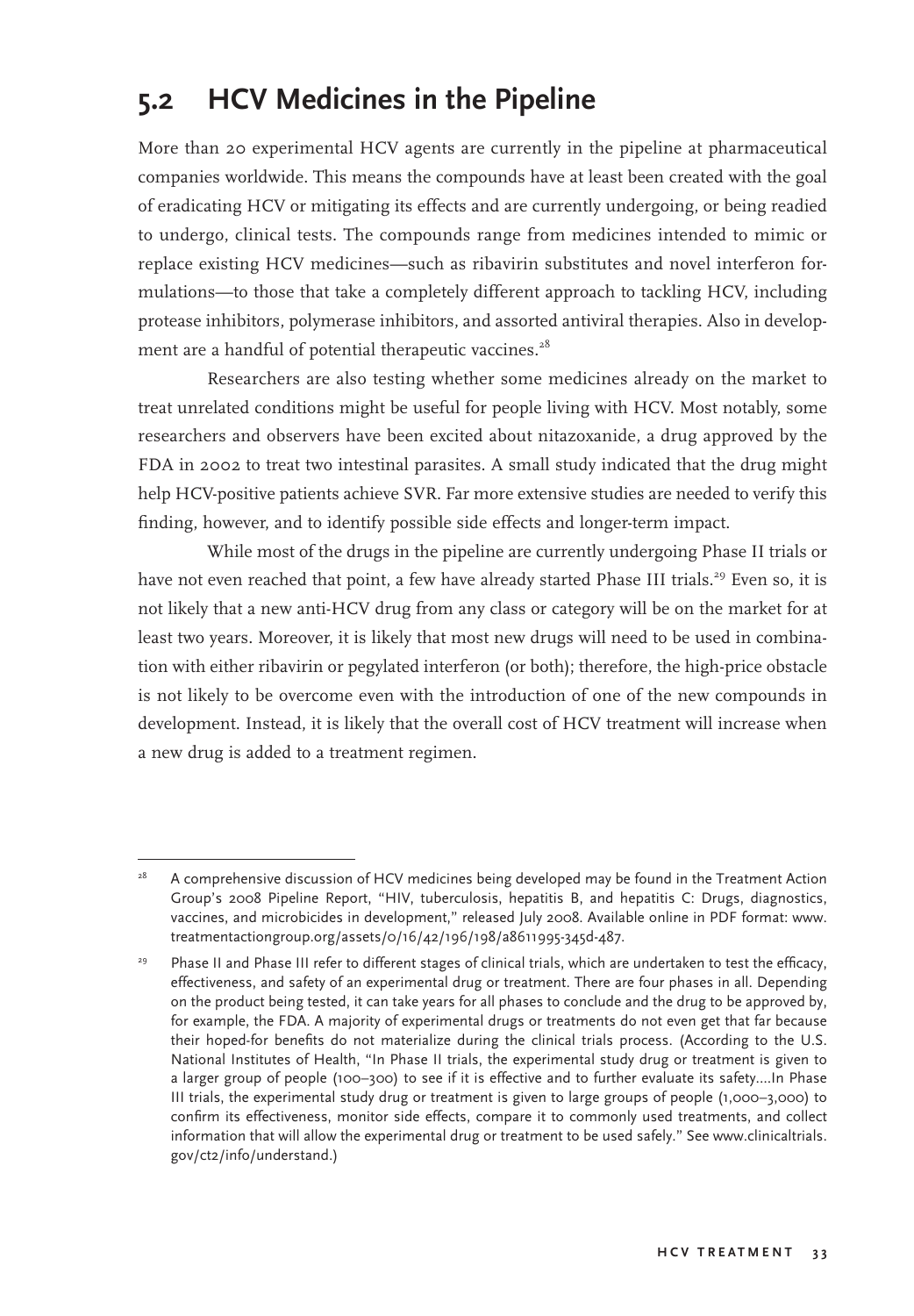# 6. Issues Influencing Access to HCV Services

Not all, or probably even most, of the estimated 10 million people living with HCV in Eastern Europe and Central Asia have experienced severely debilitating or painful symptoms from their infections. The majority eventually will, however, unless they receive treatment. Access to treatment can literally be a matter of life or death: HCV-related liver diseases, from cirrhosis (which nearly one third of patients will eventually contract, if untreated) to liver cancer, are often fatal over time.

As summarized in Section 5, current HCV treatment options have significant limitations even in the world's wealthiest nations. The fact that the recommended treatment regimen effectively clears the virus in only half of patients is far from reassuring. But most people living with HCV are willing to accept those odds—and risk drug side effects to the fullest extent possible—if treatment and care are made available to them.

Far too few HCV-positive people in Eastern Europe and Central Asia ever get the chance to make that decision because comprehensive HCV treatment reaches only a small percentage of those who might want or benefit from it across the region. For one thing, most do not know they are infected or have not even heard of the disease. Secondly, as noted at the end of the HCV diagnostics discussion in Section 3, those who are aware of their status may find such knowledge to be of questionable value because they do not have access to HCV medicines of any kind.

# **6.1 HCV by the Numbers**

Information about all HCV-related services is difficult to obtain across the region due to a combination of insufficient awareness, nonexistent political will, denial among health care providers and patients, inadequate surveillance systems, and conscious efforts to de-prioritize service delivery in the face of prohibitive costs of HCV medicines. With those caveats in mind, listed below are some key current estimates, factors and issues related to HCV care in the region:<sup>30</sup>

<sup>&</sup>lt;sup>30</sup> Unless specified otherwise, the data and observations in all of these bullet points are derived primarily from the following source: "Hepatitis C among injecting drug users in the new EU member states and neighboring countries: Situation, guidelines and recommendations," a report released in 2007 by the Eurasian Harm Reduction Network; online in PDF format: www.integration-projects.org/publications/ hepc/Hep\_C\_report\_info\_for\_distribution\_2007\_Final.pdf. This publication provides the most updated and comprehensive information on HCV treatment and care in the region, but it does not cover all 15 countries in the former Soviet Union. The 13 countries surveyed included the two most populous ex-Soviet states, Russia and Ukraine, as well as Belarus, Estonia, Latvia, and Lithuania. (The other seven countries are Bulgaria, the Czech Republic, Hungary, Poland, Romania, Slovakia, and Slovenia.)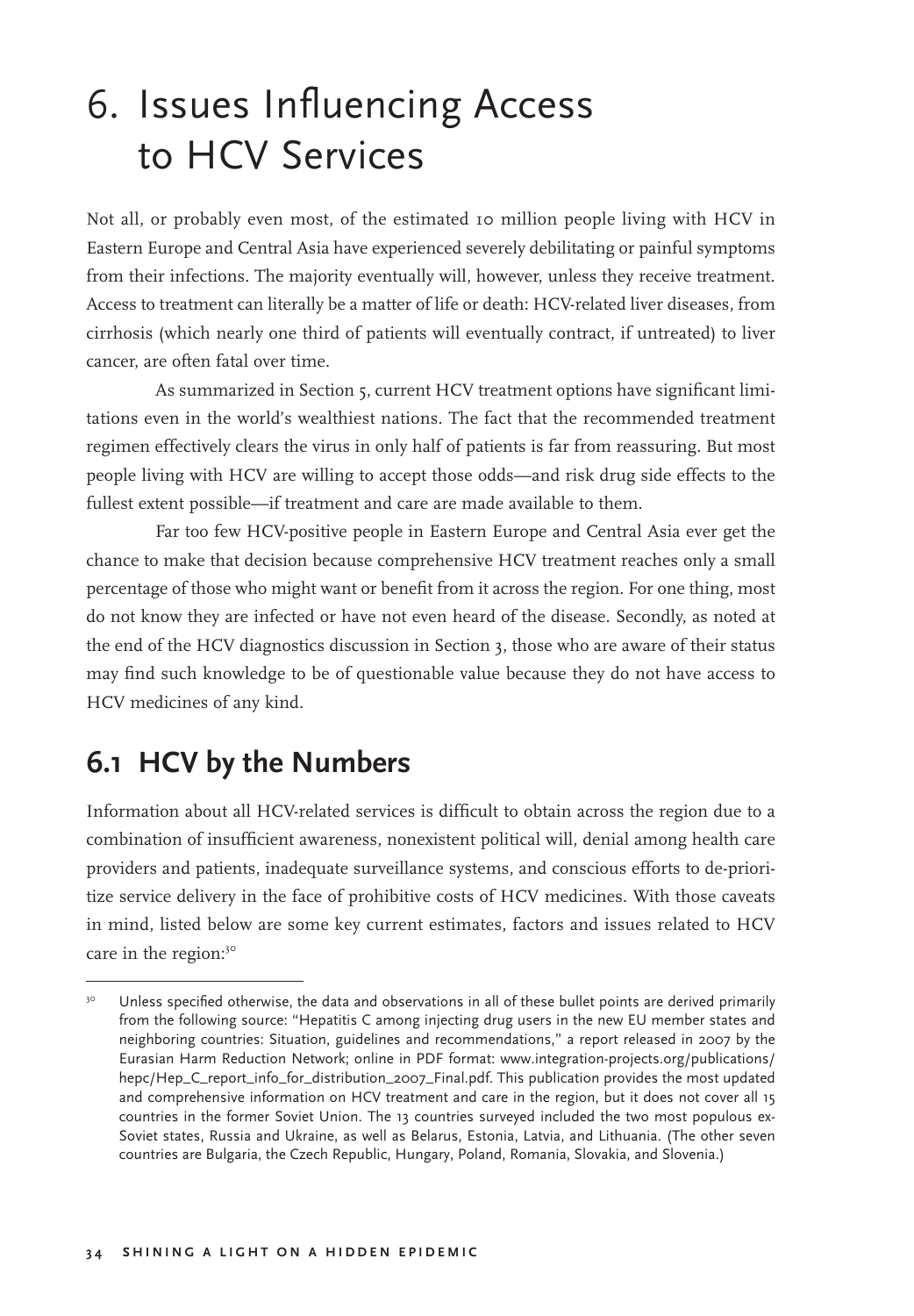- • **12,600 Euros (\$16,000)**: The per patient cost (averaged across countries) of a full course of HCV treatment involving ribavirin and pegylated interferon, the most highly effective recommended regimen. In Russia, the country in the region with the largest HCV burden, the cost is more than  $$25,000$ .<sup>31</sup>
- • **2**: Countries in the region that have successfully sought financial assistance from international entities to support HCV treatment—albeit on a limited basis so far and for HIV-positive people only. Belarus has allocated money from a Global Fund grant to treat up to 50 people, while Ukraine uses World Bank funds to support the provision of HCV treatment to a limited number of individuals. (Reports from the country indicate that nearly 250 patients were on treatment in Ukraine by the end of 2008.) Both projects began in 2007.
- • **1**: Countries (Russia) in which only HIV-positive patients are currently eligible to receive free HCV treatment through the public sector. (This is not the only restriction, however. To be eligible, patients also must register at an AIDS center and subsequently be classified as "disabled." Moreover, medicines to treat HCV infection are only provided free of charge to non-drug-using individuals.)
- • **1**: Countries (Estonia) in which all costs of HCV treatment, including the recommended standard regimen, are covered by a state health insurance scheme.<sup>32</sup>
- • **0**: Countries in the region that have specific national documents that address hepatitis.
- • **0**: Countries with HCV treatment guidelines that specifically recommend not excluding IDUs for treatment and, instead, call for treatment decisions to be made on a case-by-case basis.
- • **0**: Countries in which all potentially useful HCV diagnostic tests—including HCV antibody tests, viral load tests, genotype tests, and liver biopsies—are available free of charge and without any restrictions.<sup>33</sup>

Less effective regimens are much cheaper. A full course (48 weeks) of treatment with ribavirin and regular (i.e., non-pegylated) interferon costs about \$3,200 in Russia.

<sup>&</sup>lt;sup>32</sup> This scheme provides nearly universal coverage because more than 90 percent of Estonians are currently enrolled in it. However, the share is much lower among members of some marginalized groups—such as IDUs, of whom less than half are thought to be enrolled—who are most likely to need HCV treatment.

<sup>&</sup>lt;sup>33</sup> According to the Eurasian Harm Reduction Network report, there is great variation across the region as to what kind of diagnostic tests are available and whether patients must pay for them. It is clear, though, that in no country are tests available free of charge to everyone who might want or need to be tested. The report notes the following, for example: "Confirmatory tests, RNA and genotype tests are reimbursed in most countries, except Ukraine. In Russia, antibody tests are free of charge for patients with health insurance, but they must pay for all other tests. In Lithuania diagnostic tests are purchased centrally by the state, therefore a limited number of people can undergo diagnostic tests each year." The situation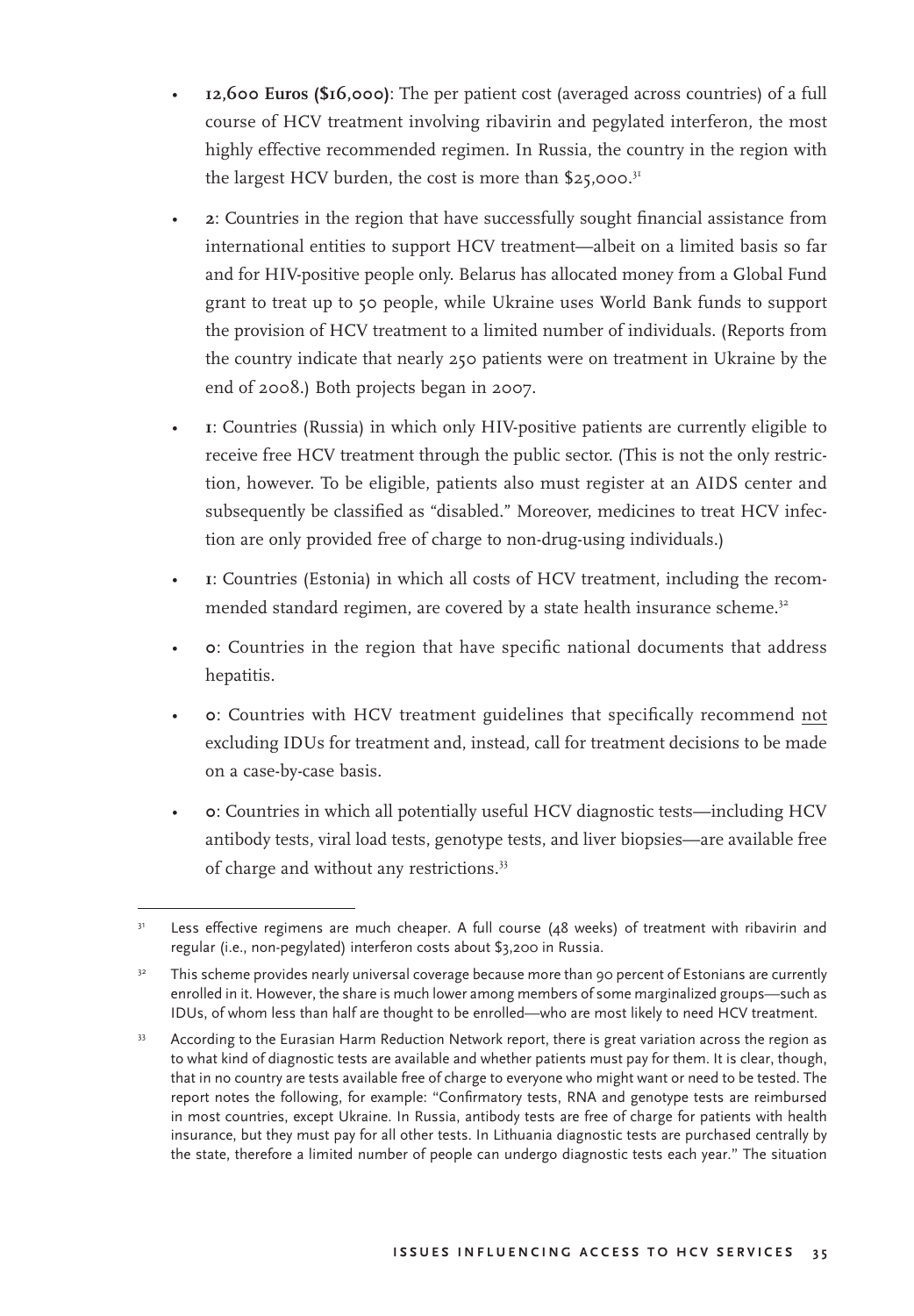Inconclusive though they may be on their own, taken together these numbers and data clearly indicate that access to comprehensive HCV treatment is insufficient nearly everywhere in the region. Obstacles exist no matter where people live. It is undeniably true that an HCV-positive individual is better off in the Baltic nations, where at least some form of treatment is generally available free of charge or at little cost, than in Ukraine (for example), where patients can expect no direct help from the state in terms of treatment.

Yet while important, these differences are marginal in terms of the overall picture. Regardless of whether the highest quality HCV treatment regimen is currently available to many patients, a handful of patients, or none at all, the regimen's current cost makes such treatment unsustainable at both a personal and society-wide level in all countries of the region. The majority of patients in need would never be able to pay for a full course on their own, even if they were not—as most currently are—among the poorest and most marginalized members of society. It is equally unrealistic to assume that governments in most of these countries could cover such costs themselves even if they ever committed to do so.

Therefore, the first step toward ensuring access to the most effective HCV treatment regimen for all individuals who want and need it is to increase awareness about all issues related to HCV, including the critical need for a comprehensive, strategic, and viable response. A detailed discussion of why and how to do that—and why civil society must be involved more extensively—is found in Section 7.

appears to be far worse in Central Asia, which was not covered by the report. In a September 2008 e-mail message, a health care advocate in Kyrgyzstan said that patients must pay up to \$100 for an HCV antibody test. She added that because testing supplies are often out of stock in Kyrgyzstan, some people have been forced to travel to Kazakhstan to be tested; that requires paying not only \$100 for a test in Almaty (Kazakhstan's largest city), but also travel costs of at least the same amount.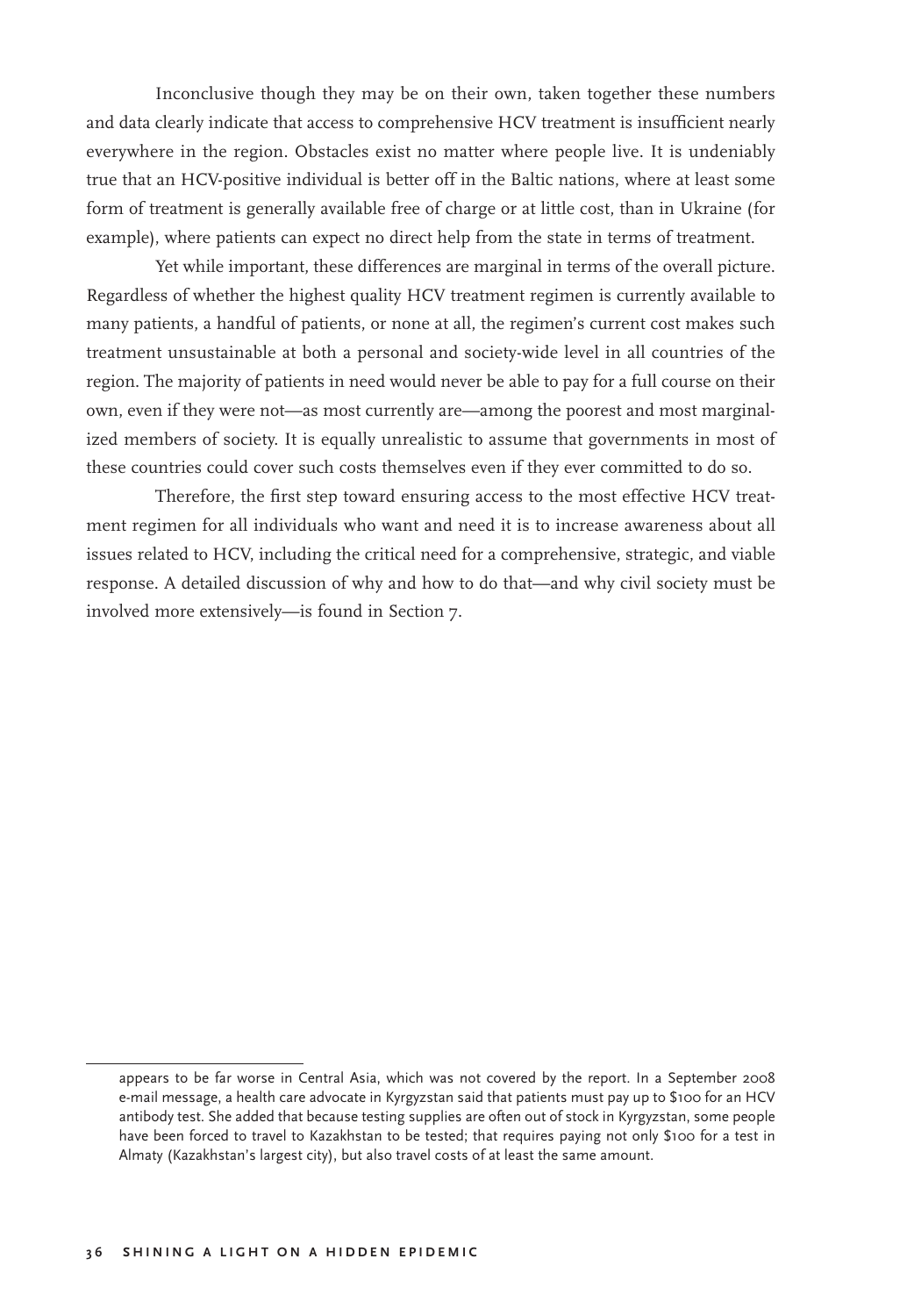# 7. Looking to the Future: Building HCV-specific Civil Society Awareness and Advocacy

A handful of civil society groups in the region—notably the Eurasian Harm Reduction Network and its affiliated members—have focused specifically on HCV issues. For the most part, though, the local civil society response has been limited or nonexistent. HCV often seems to be viewed and presented as an afterthought concern even among organizations and advocates that seek to improve health care and access for IDUs. The number of NGOs in the region dedicated to HCV can be counted on one hand; in comparison, hundreds of such groups are working on HIV-related issues. Networks of HIV-positive individuals are driving demonstrable change in access to HIV treatment and society-wide awareness and stigma reduction. No such networks exist for or are driven by HCV-positive people.

The lack of civil society attention and voice is an important factor behind the low level of awareness about HCV across the region. Little change is likely in terms of treatment, care, or prevention unless this situation changes. Experience indicates that governments and most other public health stakeholders in the region will not act unless prodded and (in some contexts) shamed by advocates and patients.

All stakeholders must understand that inattention to HCV issues has already had serious individual and public health consequences that directly affect efforts to prevent and treat a host of other conditions, including HIV and drug dependence. The situation will only get worse if HCV does not receive the attention it deserves in the future. **This points to a top priority that should be considered the overarching recommendation of this paper: NGOs in the region should build their capacity to advocate around all issues related to HCV**.

The following steps could help boost the extent, quality, and effectiveness of civil society engagement:

- Existing HIV-oriented and harm reduction NGOs should allocate more and improved resources, both financial and human, to HCV. All personnel should understand specific issues related to HCV diagnostics, treatment, care, prevention, and risk factors. Dedicated advocates must have the capacity and support to engage in HCV advocacy efforts at local, national, and regional levels.
- Domestic and international civil society organizations should help establish and support viable networks of HCV-positive individuals. Such networks should be encouraged to collaborate with each other across local, national, and regional boundaries.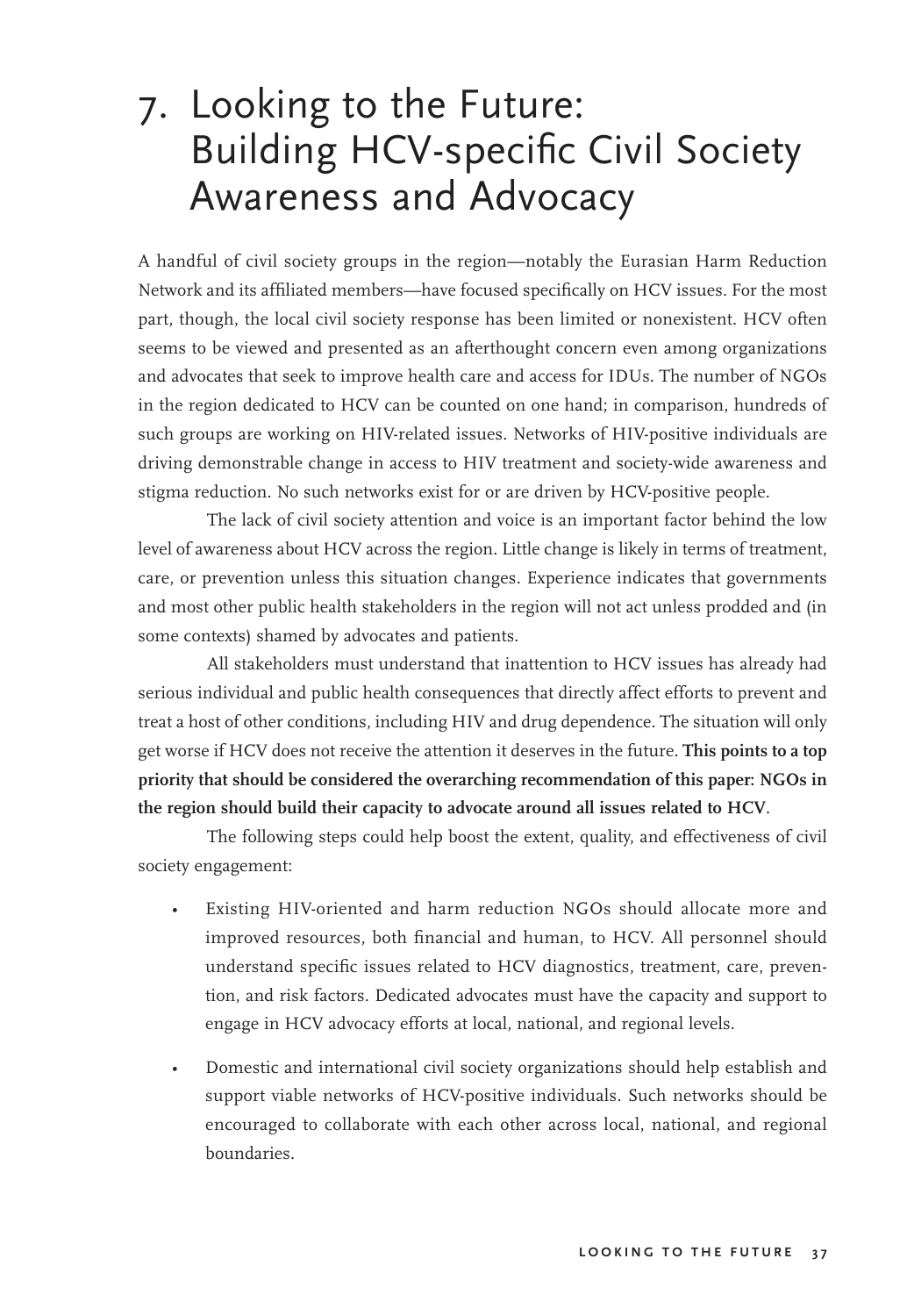- Strategic thinking on HCV must be improved across all relevant sectors. To that end, all NGOs working on issues related to drug use, HIV, and harm reduction should collaborate to establish national and regional strategies around HCV. They would be joined in such initiatives by HCV-specific NGOs once such groups are established and viable.
- Civil society groups in the region can and should play a greater role in advocacy regarding patent and intellectual property issues in regards to medicines in general, and to HCV therapies in particular. They will likely need significant training in these areas in order to have the capacity and willingness to understand such complex issues and to help identify strategies to overcome trade- and patent-related barriers to drug access and affordability. Assistance and training would best be provided by international civil society groups that currently work on these issues around the world, including in the region.
- Patients and community-based groups in the region would benefit greatly from HCV treatment literacy and preparedness training and programs. Increased awareness and understanding among patients as to all issues related to HCV treatment would empower them by providing the skills and confidence they need to advocate more effectively on their own behalf. Targeted and enhanced treatment literacy could also play a major role in directly addressing many patients' common myths and fears about treatment.

 Such efforts have been initiated extensively (and with great success) in tandem with HIV treatment expansion around the world, including in several countries of Eastern Europe and Central Asia. Existing HIV treatment literacy and preparedness training models—many of which are supported by international NGOs—could be adapted for HCV.

A preliminary effort toward achieving these long-term objectives has in fact been launched recently by the Eurasian Harm Reduction Network and OSI, two leading civil society organizations with expertise and interest in essential medicines issues. At a meeting in Kiev, Ukraine in March 2009, the organizations committed to help train local NGOs in HCV treatment and care, and assist the NGOs to advocate for increased access to services in their own countries and across the region. Among the key priorities will be capacity-building in intellectual property rights and international trade laws, complicated issues that greatly influence availability of affordable, effective HCV drugs and diagnostics.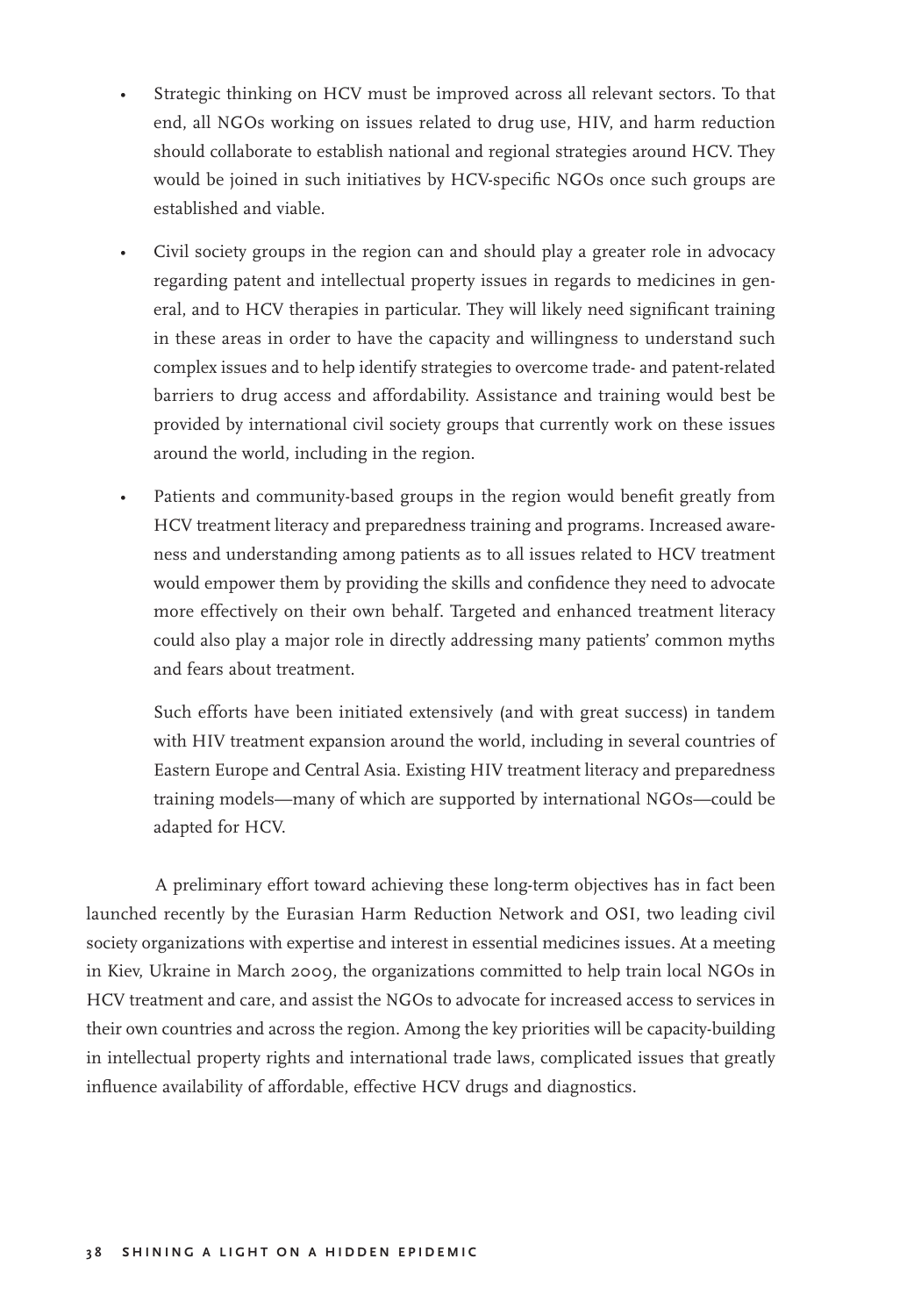#### **Why and How 'Generic' Has Different Meanings**

In regards to drugs, the term "generic" can have more than one meaning:

- 1. It refers to the chemical name of a drug, which remains the same regardless of the name used to market and sell the product by the manufacturer. For example, "ibuprofen" is the chemical name of a non-steroidal anti-inflammatory drug commonly used as a pain reliever. It is sold under literally hundreds of different names worldwide, including Brufen and Ipren (both available in Russia and other countries in Eastern Europe and Central Asia).
- 2. It refers to drugs that are chemically identical to brand-name drugs—i.e., those sold by companies that have or had exclusive patents to sell the drug in a given country, often because they developed the drug themselves. Generic drugs are nearly always cheaper than those produced, marketed, and sold by the "originator" company. With few extraordinary exceptions, most countries only allow the sale of generic drugs after patents have expired or if a drug has never been patented.

 Most countries also do not permit a generic drug to be sold unless it has been certified by a reputable regulatory agency as meeting the same standards of safety, purity, and effectiveness as its non-generic counterpart. A generic medicine that has been approved by the World Health Organization or the U.S. Food and Drug Administration, for example, is generally considered to be of appropriately high quality.

Both of the two meanings above are relevant in this report, depending on the circumstance. "Ribavirin," "interferon," and "pegylated interferon" are chemical names of the three drugs used in HCV treatment.

However, in regards to the second definition above, generic versions of previously patented drugs are only available for ribavirin (in some, although not all, countries). The main reason that interferon and pegylated interferon are so much more expensive than ribavirin is precisely because no generic versions have been developed.

## **7.1 Potential Follow-up Priority: Generic Production of Pegylated Interferon**

Increased civil society engagement and influence could help lay the groundwork for a radical and potentially useful approach to resolving the biggest obstacles to an effective HCV response. Although improved HCV prevention is certainly needed, of more immediate concern to governments, civil society and their domestic and international partners should be the initiating of efforts to expand access to treatment. In the absence of comprehensive, affordable, and effective treatment, there is little incentive for people to be tested for HCV. In such a situation, as has been shown over the years in regards to HIV, many individuals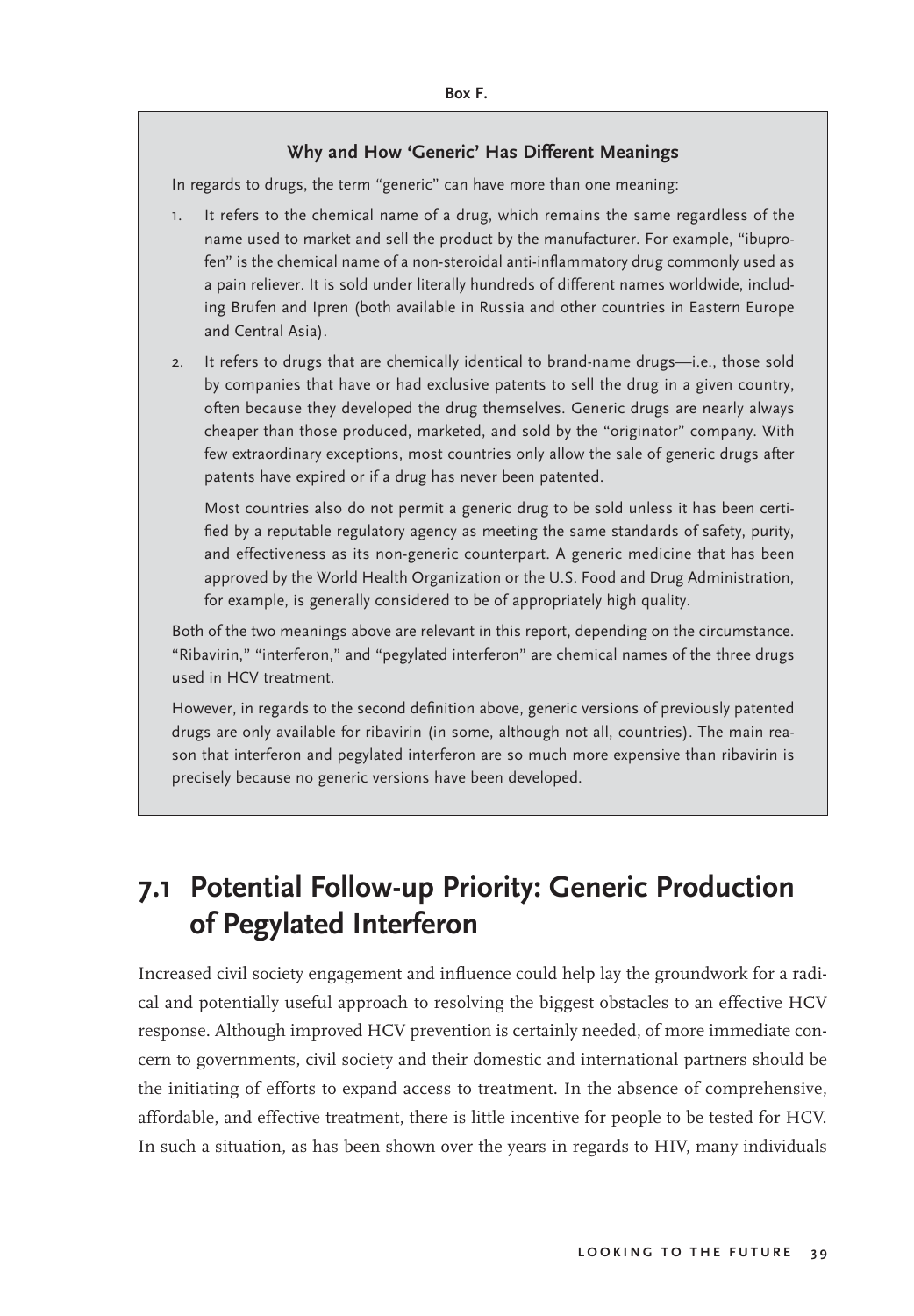prefer ignorance to being burdened with the knowledge that they have a potentially fatal condition for which there is no treatment. Prevention efforts, meanwhile, tend to be more effective when people know they are infected. That knowledge often prompts them to change behaviors that can put them and others at greater risk for poor health outcomes, such as sharing unsterilized injecting equipment and (especially for those living with HCV) heavy alcohol use.

Expanding access to treatment will not be easy. As discussed in Section 5 of this report, no new medicines to treat HCV are likely to be available anywhere in the world for several years. Therefore, an immediate focus of advocates, public health officials and policymakers worldwide—including those in Eastern Europe and Central Asia—should be on expanding access to the best option currently available: dual therapy involving ribavirin and pegylated interferon.

Expanded access in any meaningful way is not feasible in the current environment, however, given the high prices charged by the two makers of pegylated interferon. Affordability is only likely to be achieved through one (or preferably both) of the following strategies: i) negotiating with the two brand-name companies to lower their prices, perhaps in exchange for a guaranteed purchase amount over time, and ii) getting generic products onto the market. It is highly probable that the first strategy would only be successful if the second one were under way in a serious, sustainable manner.

To date, though, few steps—and none successful—have been taken anywhere in the world to develop generic pegylated interferon products. One reason stems from the complex nature of interferon. It is a biologic, not a conventional small-molecule drug, and is thus relatively difficult and expensive to manufacture. There are also significant regulatory consequences to being a biologic in much of the world. In the United States, for example, generic authorization for biologics is not currently available (although activists are working to overcome that restriction). The result, as summarized recently in the *New York Times*, is that "because there is no established regulatory pathway for approval of generic versions of biologics, companies that make large-molecule drugs [biologics] have been able to charge monopoly prices."<sup>34</sup>

Such obstacles are not insurmountable, as evidenced by the ultimately successful effort to facilitate the making and distribution of low-cost, generic HIV drugs in several different countries. Advocates and public health policymakers should keep in mind the potential payoff in terms of lives improved and saved: a viable generic or two could cause a major revolution in HCV treatment.

<sup>34</sup> Natasha Singer, "In Wyeth, Pfizer sees a drug pipeline," *New York Times*, January 27, 2009.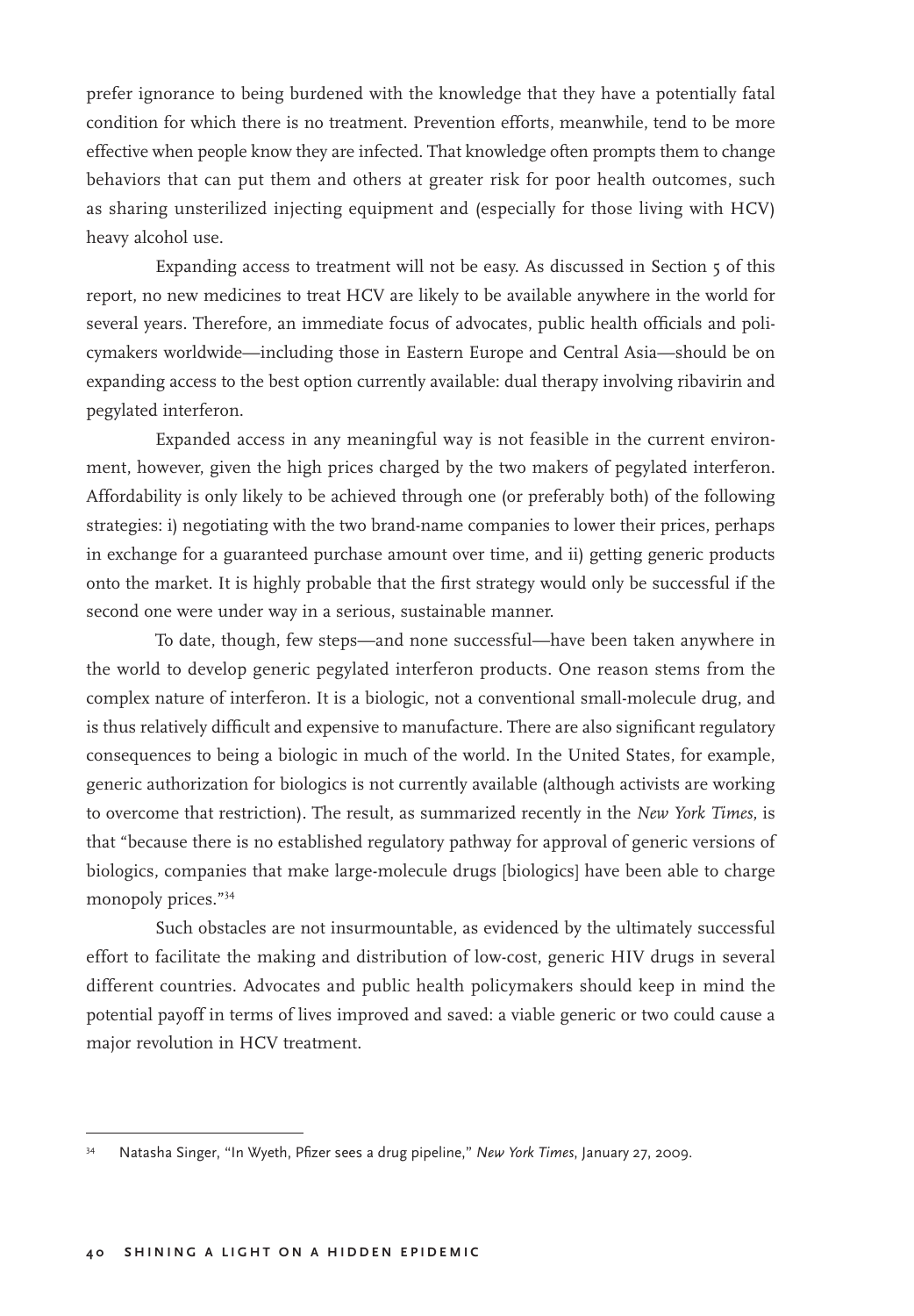Domestic production of safe, reliable, and effective pegylated interferon would not be easy even in Russia or Ukraine, the two best-positioned countries in the region in which generic versions could conceivably be developed. Yet it might be quicker than waiting for new medicines to come on the market—and even then it is likely that those drugs, also brand-name, would be equally unaffordable, if not more so. Once produced in the region, generic pegylated interferon could be made available elsewhere in the former Soviet Union.

Some lingering concerns remain about the quality of pharmaceutical products made in Russia, Ukraine, and other countries in Eastern Europe and Central Asia. Sufficient capacity and expertise may nevertheless be available to overcome the poor quality perception, especially if adequate incentives are provided and oversight improved. Russia, for example, currently has some 300 pharmaceutical companies. Most are relatively small and make only a handful of unsophisticated products. A few, though, may have the scope and scale to produce generic versions of products considered biologically complex. One publication noted the following, for example:<sup>35</sup>

> *Russia is a country which has a long biotechnology tradition and a high level of expertise in the relevant disciplines. Furthermore, labor costs for such R&D experts are surprisingly low. Therefore, Russian biotechnology institutes or companies may have the potential to expand in order to deal with manufacturing generic biologics in a way that proves competitive in Western Europe and the US. However, this means that they must first overcome financial difficulties in terms of funding.*

Advocates in the region should also recognize, however, that potential does not always lead to efficient or timely action. Relatively limited generic drug production experience and regulatory obstacles in the region mean that a more feasible and cost-effective initial approach might be to focus on importing generic pegylated interferon from other countries. This would require working with health care activists and policy experts from outside the region to identify the most promising countries and companies. A long-term goal of global sourcing HCV medicines from India or China, for example, could be easily justified in light of the innovation exhibited by many Indian and Chinese generic manufacturers and their governments' history of resisting patent-related pressure from brand-name firms.

<sup>35 &</sup>quot;Considerations about generic biologics," a 2004 report from a researcher affiliated with TechNova Medical Products. Available online in PDF format at www.sicor.lt/bin/ACFB481.pdf.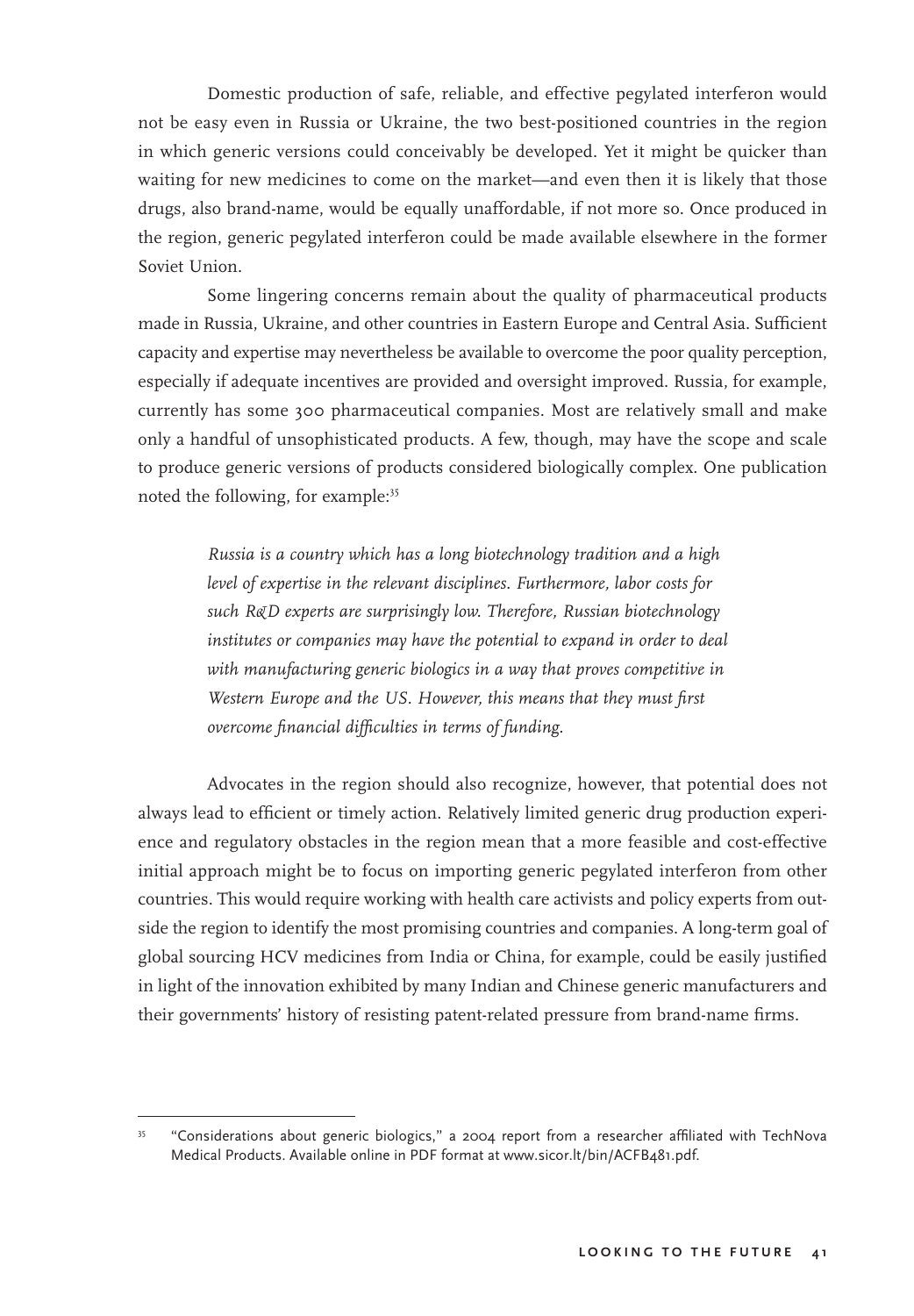# 8. Specific Recommendations

Despite its scope and increasingly dire public health consequences, HCV remains a largely silent and hidden epidemic across Eastern Europe and Central Asia. A recent report on HCV and harm reduction concluded the following: "In...much of Asia and Eastern Europe, the response to HCV is nascent and governments and civil society alike are just beginning to form a response to growing epidemics."<sup>36</sup> That conclusion does, however, contain a kernel of good news—about "beginning to form a response"—that is likely to be the cornerstone of both short- and long-term efforts to improve the health of people living with HCV.

This section seeks to jumpstart that response. It contains a series of recommendations intended to expand and improve access to HCV services across the region. All support the top priority discussed in Section 7: the need to build HCV-specific civil society awareness and advocacy in the region. They should be considered complementary recommendations to be acted upon simultaneously.

### **1. Recommendations Regarding HCV Surveillance, Awareness, and Testing**

• **Government agencies and civil society should collaborate in devising, implementing, and monitoring the effectiveness of expanded efforts to gather data and surveillance on HCV prevalence and trends.** It is extremely difficult to combat an epidemic in the absence of reliable data on transmission trends and prevalence. Prevention programs are much more effective when they can be targeted to regions, communities and individuals most in need or most at risk. The same holds true for treatment programs. Health care budgets at all levels are far more realistic when policymakers can more accurately predict treatment needs over time.

 Some countries have made better efforts than others (notably the Baltic states), but adequate and reliable information on the HCV epidemic is missing throughout the region. Devising and implementing better surveillance systems is a critical early step toward ensuring that all people in need receive access to HCV treatment once it becomes more widely available.

<sup>&</sup>lt;sup>36</sup> See "Global state of harm reduction 2008: Mapping the response to global HIV and hepatitis C epidemics," published in 2008 by the International Harm Reduction Association. Available online in PDF format: www.ihra.net/Assets/582/1/GSHRFullReport.pdf.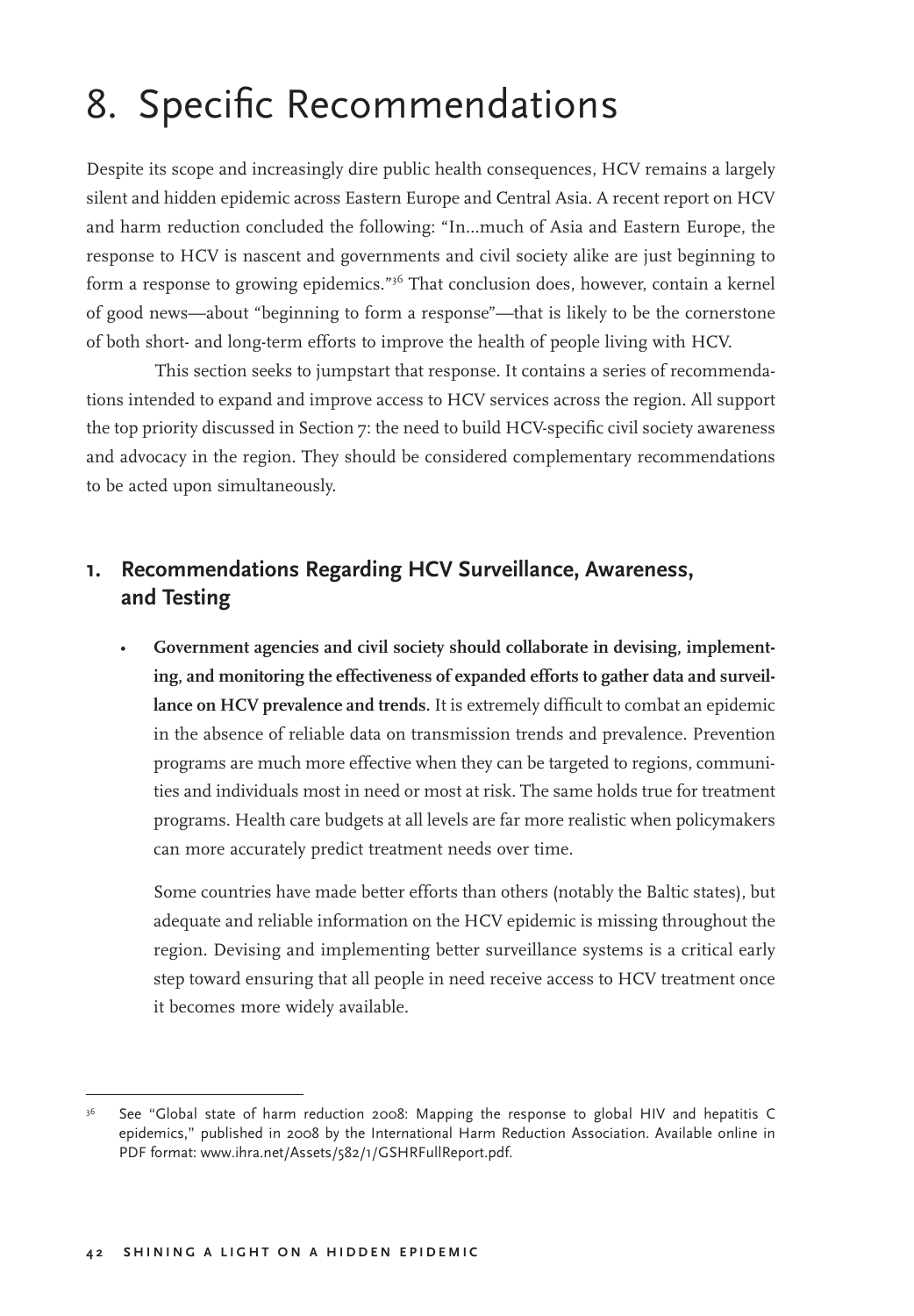Civil society groups and advocates should recognize that government officials often justify their lack of action on treatment to a lack of adequate data. That is a poor excuse that should not go unchallenged. Advocates should seek to hold government officials accountable to improving HCV prevention and treatment efforts at the same time that they expand data collection. They need not, and should not, wait to provide better quality HCV care until better data and surveillance systems are in place.

Government agencies and civil society should collaborate in devising, implement**ing, and monitoring the success of extensive HCV awareness campaigns**. Broadscale campaigns for the general population should be accompanied by much more intensive, focused campaigns aimed primarily at members of vulnerable groups, such as IDUs—which is a key reason that civil society must be involved at all stages. The campaigns should start with the basics: what is HCV, what are the risk behaviors, how and where can people be tested, etc.

 Campaigns must also target individuals living with HCV. Greater knowledge and support may increase their ability and inclination to i) avoid potentially risky behaviors that could transmit the virus to others, and ii) take other health promotion measures, such as reducing alcohol intake, that can help ease stress on their livers. Civil society would play a crucial role in such efforts because IDUs and members of other vulnerable groups often distrust or fear government entities based on real or perceived instances of discrimination and harassment.

• **All health care facilities should provide HCV diagnostics free of charge to all who want or need a test**. Expanded awareness campaigns of the type discussed in the previous recommendation are useless unless HCV antibody tests (at the very least) are widely available. All individuals should be able to obtain a test, confidentially if requested, at all public-sector health facilities. Testing should be accompanied by standardized pre- and post-test counseling provided by specially trained personnel. Such counseling need not be onerous and time-consuming as long as accurate, basic information is provided as well as referrals to health and social services if necessary.

 Confirmatory tests, such as PCR tests, should also be available to those whose HCV antibody tests come back positive. If facilities do not have the materials and expertise to administer such tests themselves, they should assist the patient in obtaining free tests at another site. The same conditions should apply to other tests of importance to HCV-positive individuals, including genotype tests.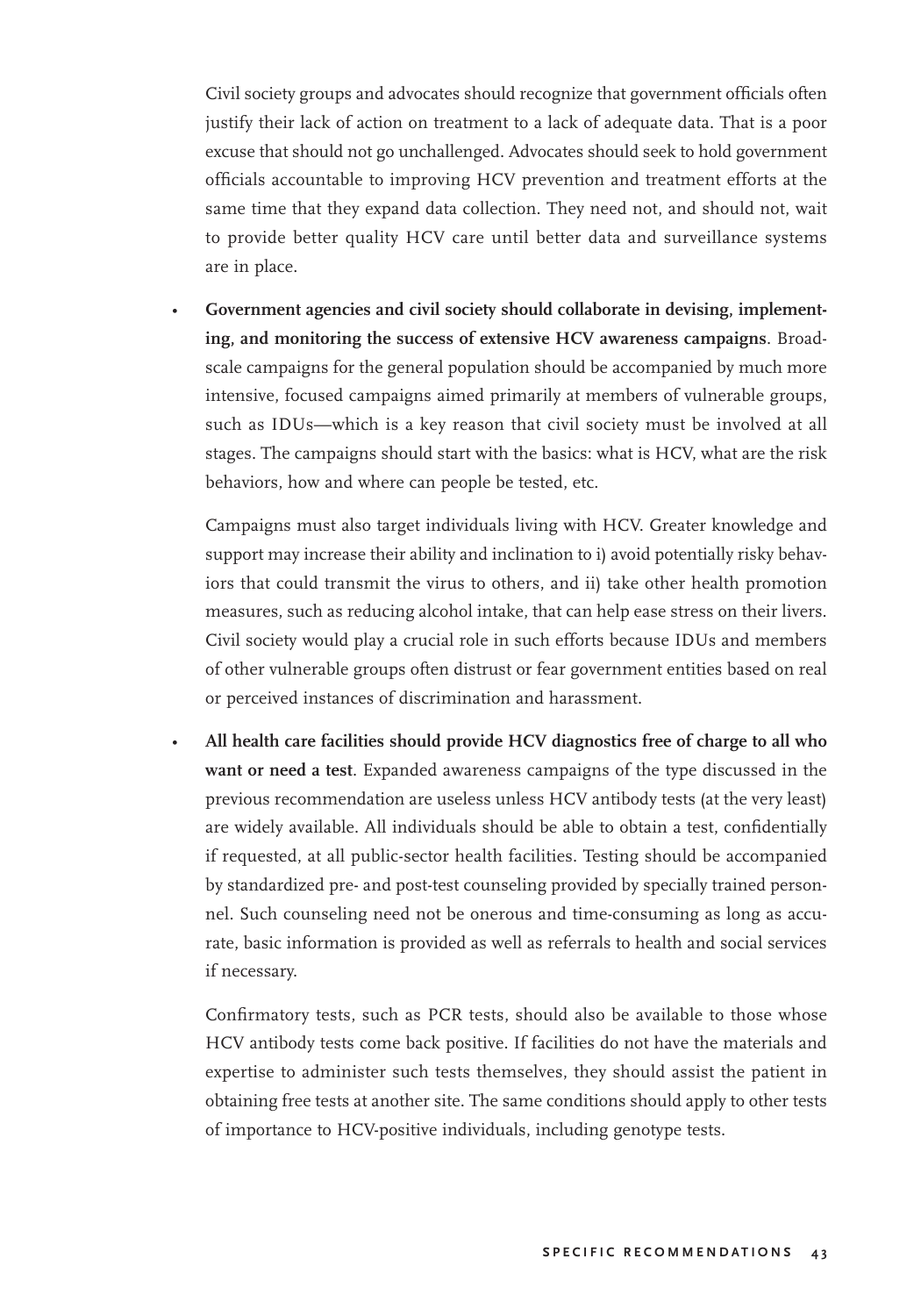Personnel at testing facilities should also be prepared to assist patients in obtaining care should they test positive for HCV. Many will not need or want medical treatment, but they must have access to caregivers who can help them make fully informed decisions over time. Health care personnel should also be prepared to discuss and outline the benefits of testing in the absence of viable treatment options. Patients are often reluctant to take on the anxiety related to a confirmed diagnosis if there is little that can be done to help them.

#### **2. Recommendations to Expand Access to Affordable HCV Treatment**

- **Government officials and domestic pharmaceutical companies in the two most populous nations in the region—Russia and Ukraine—should collaborate to consider the possibility of developing, supporting, and sustaining the production of safe and effective generic versions of pegylated interferon**. Even if fully or partially state-owned, as is often the case in the former Soviet Union, domestic pharmaceutical companies currently have little incentive to undertake development and production of pegylated interferon—which is, in any case, a complex process. Thus the initiative must be structured, at least initially, as a partnership involving relevant government agencies. Health officials are obviously necessary, but so too are trade and patent officials, who will need to take the lead in negotiating with one or both of the multinational companies (Roche and Schering-Plough) currently making and selling patented pegylated interferon compounds. It is possible that the companies would issue licenses allowing the local production and distribution of low-cost pegylated interferon in return for retaining a formal patent. Such a step has been undertaken successfully in at least one country (Egypt) already, as discussed in Box G.
- **Civil society advocates and government officials in Eastern Europe and Central Asia should explore the possibility of global sourcing from outside the region**. There are many benefits to focusing on manufacturing generic HCV medicines in the region, including the long-term improvement in technical capacity. However, as discussed in Section 7, economies of scale are important in regards to drug production, especially for biologics such as pegylated interferon, and companies in countries such as India and China may be better placed to develop and ramp up production more quickly and cheaply. There are benefits from the perspective of intellectual property and patents as well. As even most Russian and Ukrainian officials would acknowledge, those countries' governments are also more likely to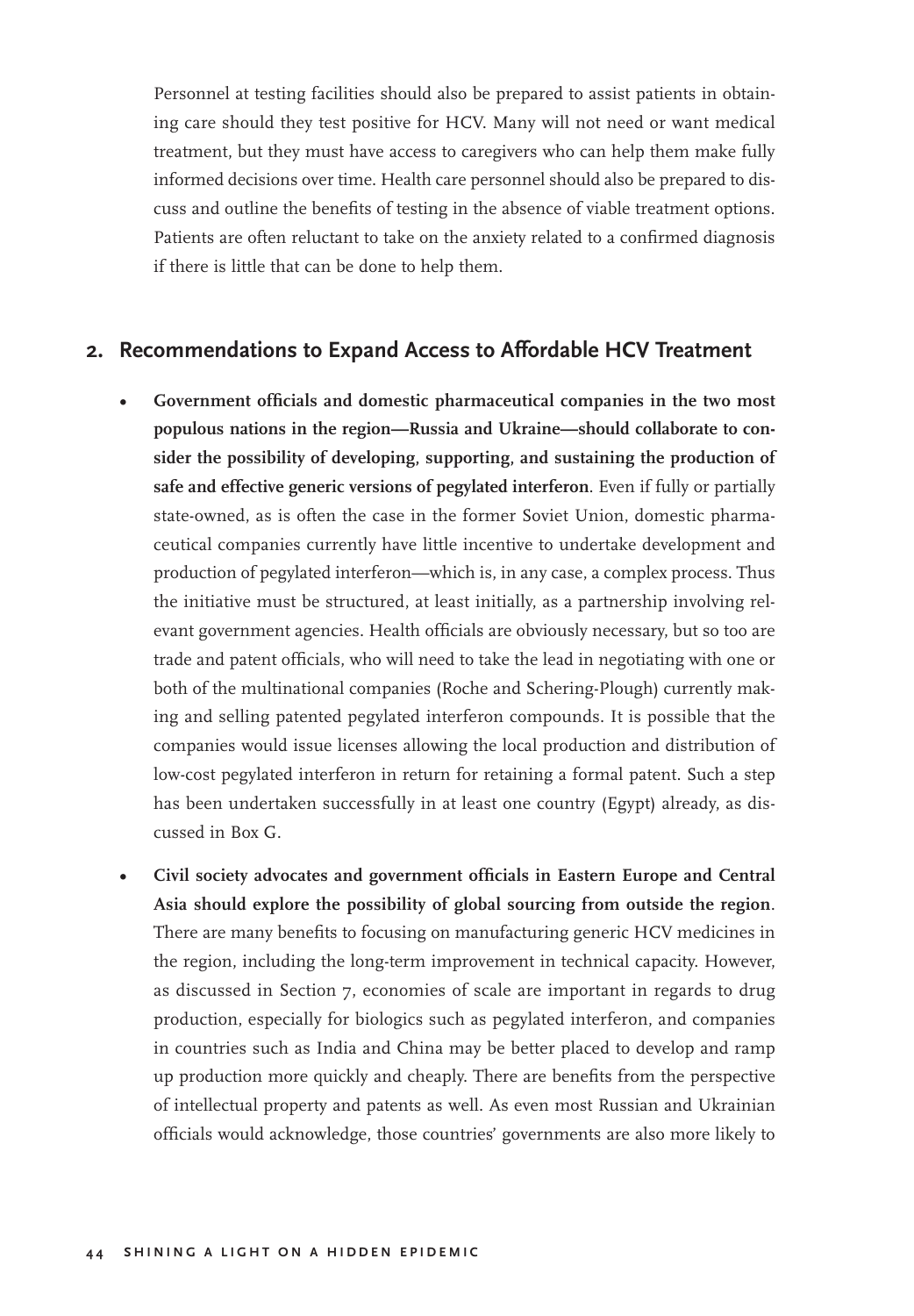take seriously a compulsory licensing request for domestic manufacture of generic pegylated interferon.

**• Government officials and policymakers in the region should exercise far greater political will and commitment to override patents and take other similar measures to make much-needed medicines more affordable on the domestic market, especially for public health systems**. This recommendation is closely related to the two immediately preceding ones. It has a broader aim, however, because it applies not just to HCV medicines but to all essential medicines.

 Russia and other countries in the former Soviet Union have been notoriously reluctant to consider policies and measures to lower health care outlays by prioritizing the purchase and distribution of generic medicines, even when such drugs are widely (and safely) used elsewhere. This is one reason why, for example, lowerpriced, generic HIV drugs have yet to be purchased and distributed even as tens of thousands of people start taking ART every year through the Russian government's HIV treatment program. Because it refuses to purchase generics, the government's per-patient cost is much higher than many other countries with comparably sized economies (such as Brazil). The overall cost of its HIV treatment expansion efforts will skyrocket even further when it assumes responsibility for treating HIV patients currently receiving care through the Global Fund.

 The same problem will occur with HCV treatment if policymakers refuse to consider new strategies—especially the introduction of generic competition—so they can afford important life-saving drugs for the majority of HCV-positive individuals who need them.

 A major obstacle has been longstanding assumptions among Russian officials and many domestic patient advocates that generic medicines are by nature inferior to brand-name drugs. That may have once been true in the region, but it need not be if adequate monitoring and safeguards are put in place. Plenty of evidence is available showing that generic drugs for most conditions, including HIV, are safe and effective.

 If Russian officials are not confident that local companies can produce safe, effective and reliable generic medicines, then now is the time to invite WHO officials to help implement new standards, practices, and policies. There seems to be little to gain by resisting change that could greatly reduce health care costs and increase access to medicines for people in need.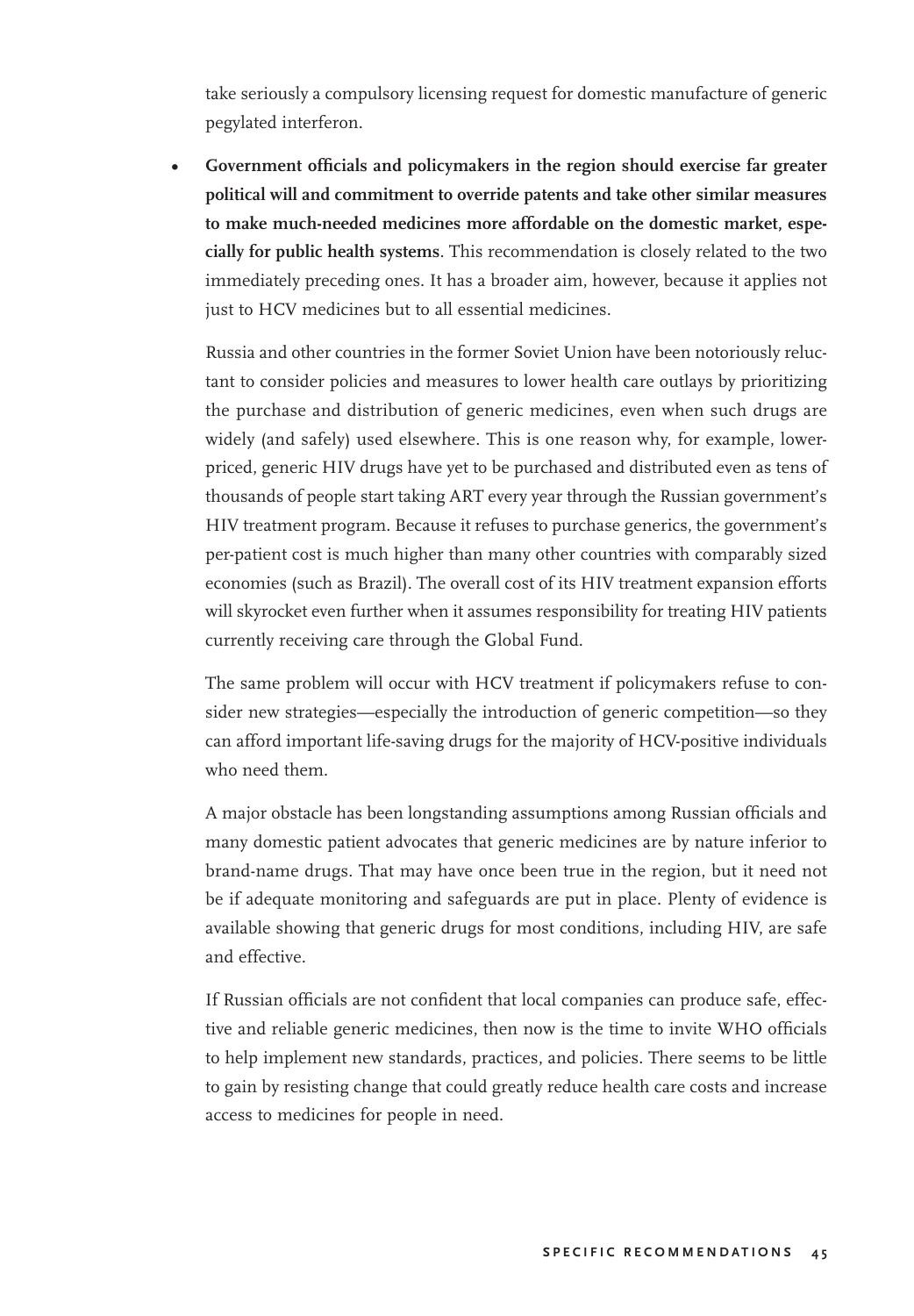**• Government officials—ideally from health care agencies—from across the region should establish a formal working group to facilitate inter-regional cooperation in improving access to HCV treatment. At least one civil society representative from each country should participate as well**. Although scope and scale differ somewhat, all countries in the region have growing HCV epidemics and are unable or unwilling to provide HCV treatment to more than a fraction of those in need. Migration among most of the countries is also common, especially in regards to laborers from Central Asia working seasonally or for extended periods of time in Russia. These are just a few of the reasons that a collaborative response to HCV is likely to be more effective for all involved than a series of individual ones. Governments might, for example, harmonize and link surveillance systems and agree to share technical expertise and financial resources.

 Inter-regional cooperation is also important in regards to ramping up HCV treatment in the event that lower-cost generic medicines become available in the region. A working group involving health care officials from across the region can facilitate this process by creating one treatment standard and arranging contracts and agreements that ensure efficient and timely distribution and procurement. The working group could also establish a transparent dispute resolution mechanism through which advocates, health care personnel, and patients could raise concerns regarding HCV treatment availability and access.

**• Health care officials and medical personnel should commit to providing only the highest quality HCV treatment: combination therapy with ribavirin and pegylated interferon**. In many countries in the region, all or the majority of patients lucky enough to receive HCV care are provided with substandard treatments in terms of effectiveness. Such treatments generally consist of combination therapy with ribavirin and non-pegylated interferon, or simply interferon monotherapy, or inadequate side effects management.

 In the long run, substandard treatment is not cost effective given the health-related consequences that can occur from untreated or inadequately treated HCV infection. HCV can be a debilitating and deadly disease; patients deserve the best treatment available. Health care officials should start making plans now to ensure that all in need receive high quality medicines as soon as the lower-priced versions are available.

**• Health care officials, civil society partners, and patient advocacy groups should explore in greater detail the possibility of using Global Fund programs to pay for HCV diagnostic and treatment services.** As noted in Section 6, this would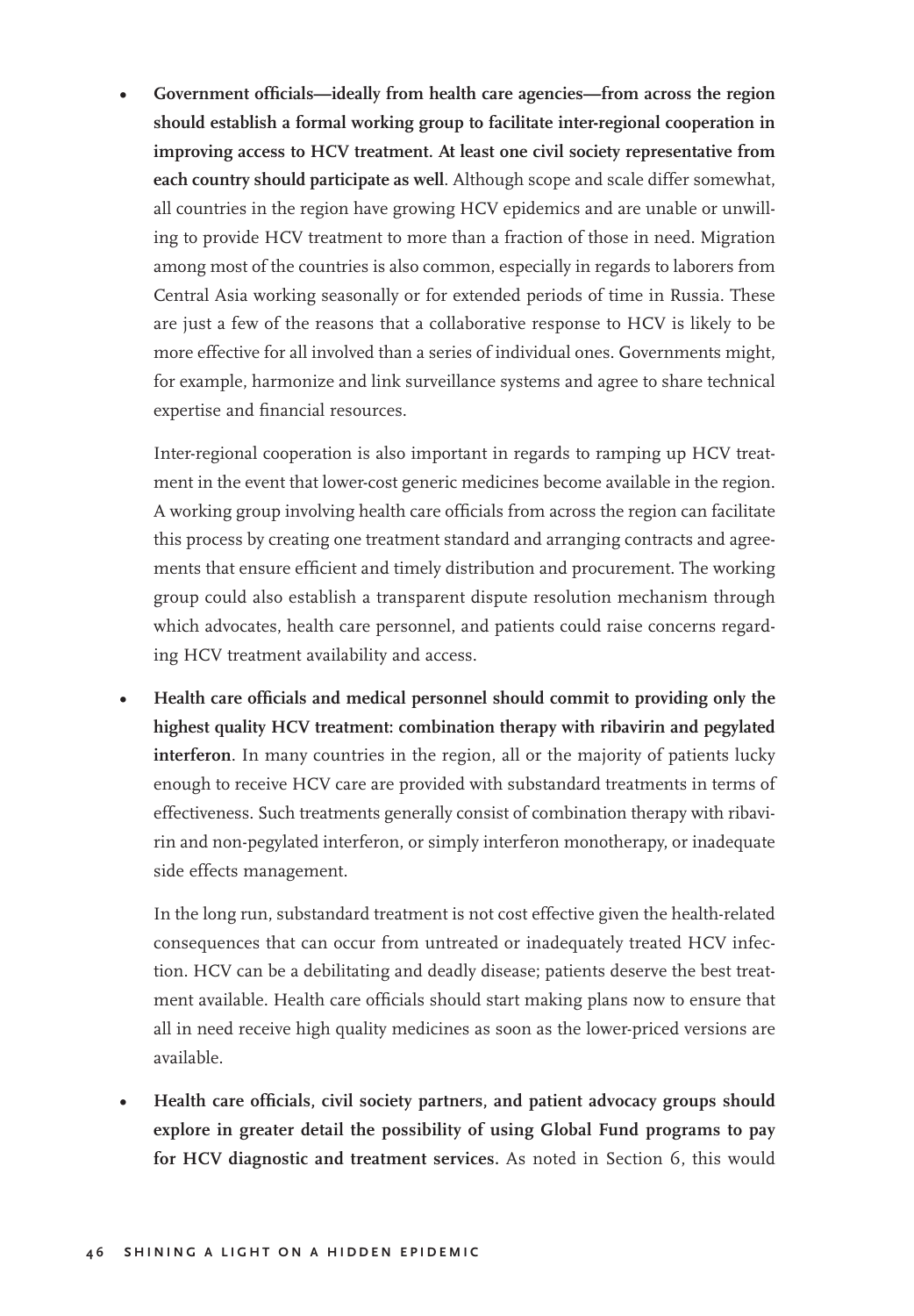not be unprecedented in the region: Belarus has allocated Global Fund money to cover the costs of HCV treatment for a small number of patients. Such efforts could perhaps be implemented elsewhere if the case can be made, for example, that the provision of comprehensive HCV services would complement and enhance HIV- and TB-related services provided to IDUs in particular.

 Pilot projects could be an initial step. For existing grants, national Global Fund country coordinating mechanisms (CCMs) could seek permission to utilize already allocated or promised funds to provide HCV services. CCMs could also explicitly include such projects, and their rationalization for doing so, in future Global Fund applications as well.

#### **3. Recommendation to Guarantee Equity in HCV Services Access**

**• IDUs must be guaranteed equal and full access to all HCV-related services, including treatment**. Discrimination against IDUs is not only inhumane and unfair, but also incredibly short-sighted from a public health perspective. IDUs comprise a disproportionate share of HCV-positive individuals in all countries of Eastern Europe and Central Asia. The epidemic has no chance of being addressed effectively if IDUs are unable or unwilling to obtain comprehensive care, including medicines that could conceivably clear the virus from their systems.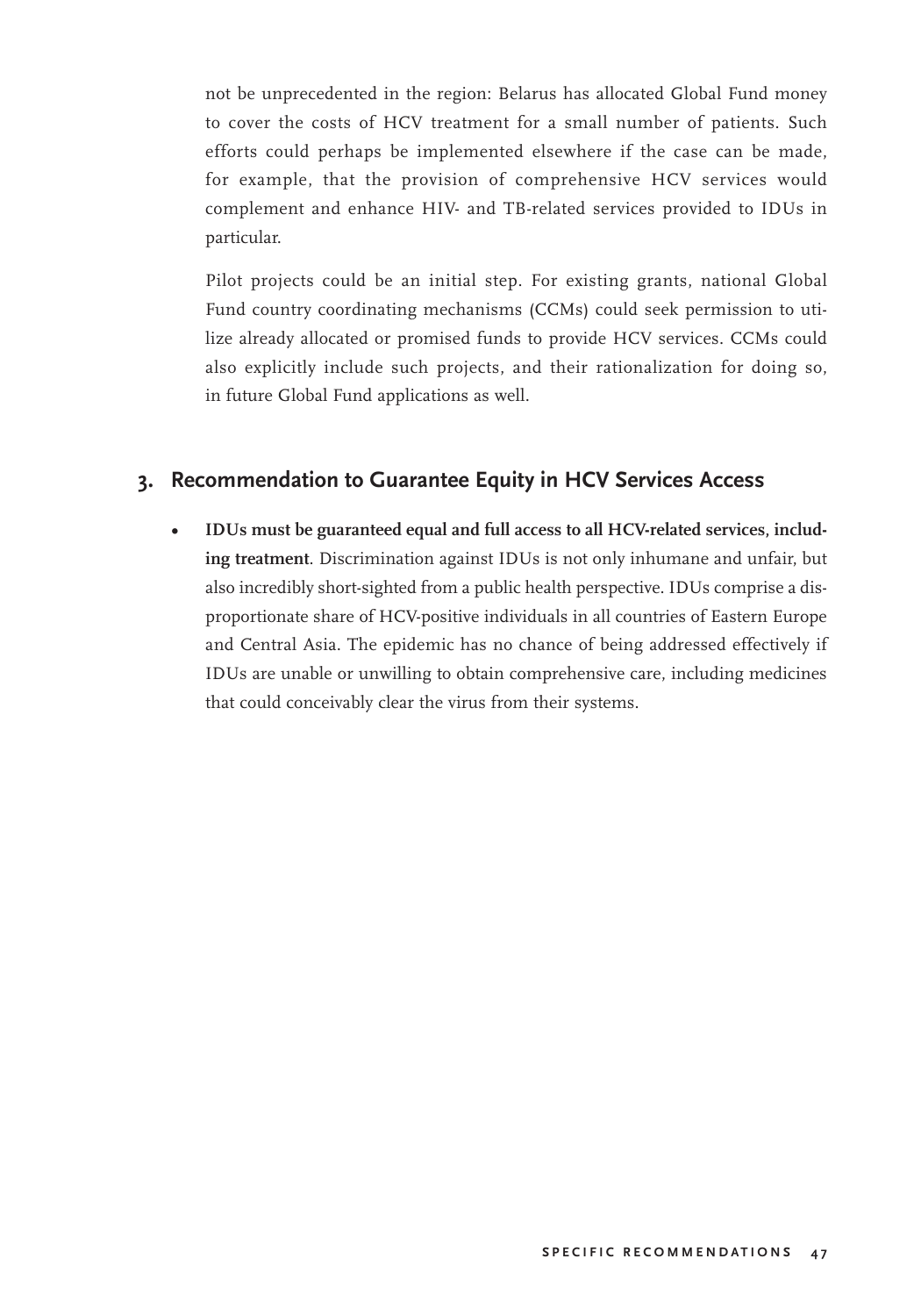#### **Potential Role Model: Production of Pegylated Interferon in Egypt**

Generic versions of ribavirin have been available in much of the world for the past few years. Most appear to be safe and work effectively; in Russia, for example, a recent report concluded that "new Russian oral ribavirin-containing agents" proved to be "bioequivalent"<sup>37</sup> when compared with the "original agent Rebetol."<sup>38</sup> (This observation is important because it shows that companies in Eastern Europe and Central Asia have the ability and capacity to make safe and effective generic medicines, including at least some of those used to treat HCV.)

There are, however, no generic versions of the other drug in the HCV standard of care combination treatment regimen: pegylated interferon. Two companies currently control the pegylated interferon market through their branded, patented products. Both Roche, which makes Pegasys, and Schering-Plough, which makes PegIntron, have little incentive to provide proprietary information to help speed up the development of these complicated compounds. That is one reason that researchers in parts of the world who reportedly are seeking to develop generic versions of pegylated interferon are thought to be years away from achieving success.

The situation is not entirely dire, however. There has been at least one noteworthy and interesting development in regard to producing and distributing lower-priced pegylated interferon. Since 2006, an Egyptian pharmaceutical company, Minapharm, has been selling an HCV drug for the domestic market called Reiferon Retard, which reportedly is bioequivalent to Pegasys. The initial price of Reiferon Retard was one quarter that of the two brand-name drugs, a price differential that enabled the new drug to quickly take a significant market share—over half that of the private market by early 2009, according to the company. Both Roche and Schering Plough have lowered the prices of their drugs in response to the competition. Such developments are extremely important in Egypt, given that perhaps one-fifth of the population is living with HIV (see Box B).

Technically speaking, Reiferon Retard is not really a "generic" drug. The Egyptian company is able to produce and sell its version legally because it secured a license on the drug's manufacturing process—from a German biotechnology company—before new global trade laws greatly strengthened patent protection a few years ago. It has not attempted to sell its version outside of Egypt, and would very likely be unable to do so because of current patent restrictions.

The example is nevertheless instructive for Eastern Europe and Central Asia because it indicates that key biological information for creating a viable version of pegylated interferon could perhaps be obtained with some persistent effort. Companies such as the German one that supplied information to Minapharm could be approached and asked to provide similar resources to help domestic pharmaceutical companies in Russia and Ukraine, for example, develop similar products.

<sup>&</sup>lt;sup>37</sup> The term "bioequivalent" means that the medicines have been studied and found to be safe and to work equally effectively. There is no difference between a brand-name drug and a generic version that is "bioequivalent" to it—except, most likely, the price. Generic medicines are nearly always much less expensive.

<sup>38</sup> See www.find-health-articles.com/rec\_pub\_18942422-comparative-estimation-pharmacokinetics-gener ic-ribavirin-containing.htm.